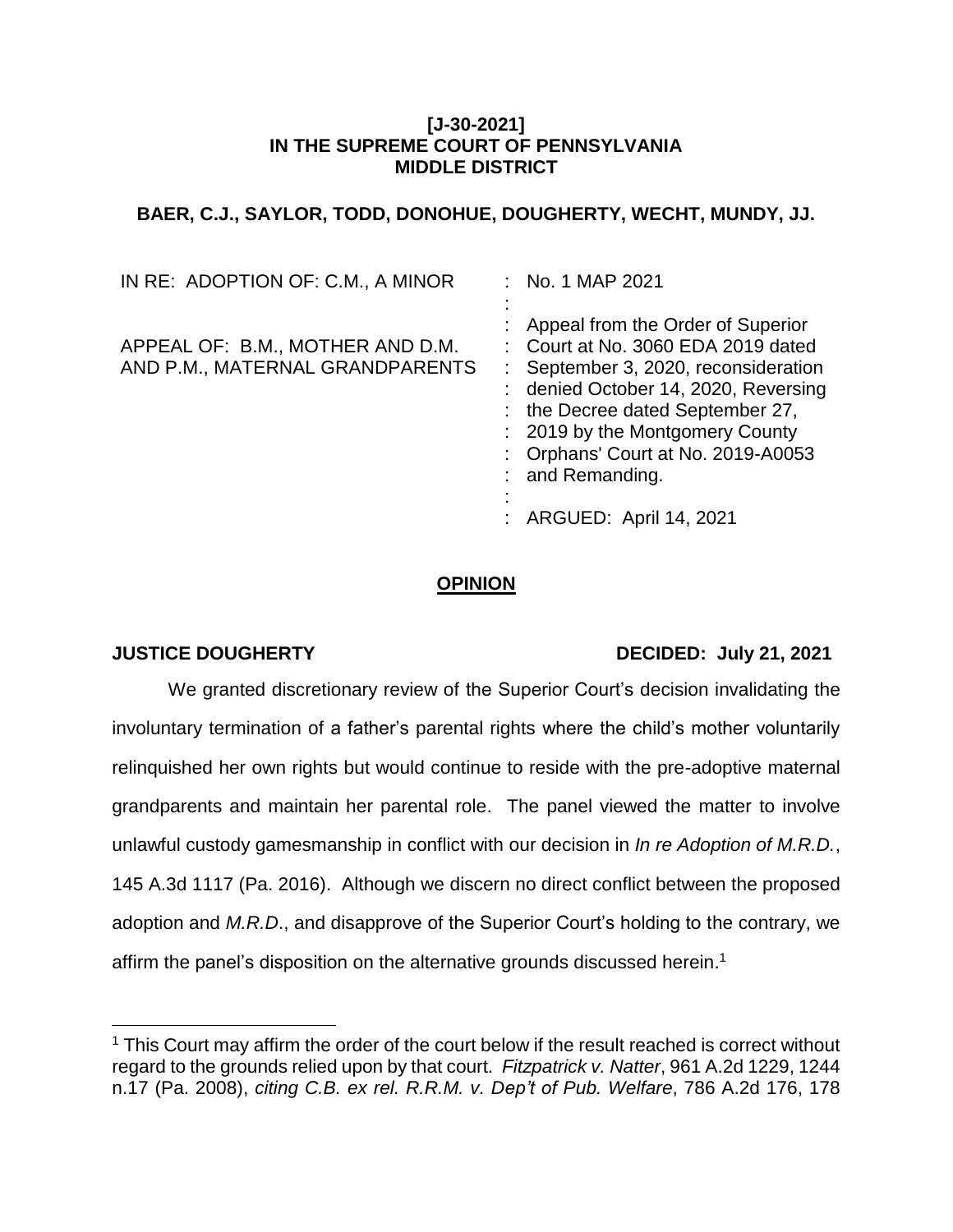#### **I. Background**

Appellee J.C. (Father) and appellant B.M. (Mother) are the natural parents of C.M., born in January of 2016. Father and Mother lived together in Texas for a period of time prior to C.M.'s birth; however, the child was born in Pennsylvania, and Mother remained with C.M. in Pennsylvania, residing with her parents (Grandparents). N.T. 6/10/2019 at 54, 56; N.T. 7/17/2019 at 9, 33, 55. Father was present at the hospital for C.M.'s birth and purchased a crib and changing table for use at Grandparents' home. N.T. 6/10/2019 at 41, 54; N.T. 7/17/2019 at 19, 55, 61, 95, 124, 128. He returned to Texas, but ultimately moved back to Pennsylvania in late spring or summer of 2016. N.T. 6/10/2019 at 56, 116; N.T. 7/17/2019 at 54, 62, 99. Unable to reach Mother by phone and believing she had blocked his calls, Father attempted to contact Mother in person at Grandparents' home; Mother instructed Father he was not allowed on the property, but accommodated his request to arrange visits. N.T. 6/10/2019 at 55-59, 117. Between August and September or early October of that year, Mother brought C.M. to a park to visit with Father approximately six times, then visits ceased. N.T. 6/10/2019 at 58-59, 116-17; 7/17/2019 at 99. According to Father, after several subsequent unsuccessful attempts to reach Mother by calling or texting, he was able to reach her in December of 2016 using a different phone number, and asked to arrange a visit to deliver Christmas presents to C.M; Mother responded that he was not C.M.'s father and C.M. did not need anything, and no visit was arranged nor presents delivered. N.T. 6/10/2019 at 15, 59-61, 91; N.T. 7/17/2019 at 106-07, 110-11, 151-52. Father did not attempt to reach Mother about visits again until November 22, 2017, at which time Mother hung up the phone; Father attempted to call back several times that day to no avail, and no visit occurred. N.T.

n.1 (Pa. 2001). As was the case in *Natter*, in this case, the alternative ground is one which appellee preserved below and urges on this appeal. *Id*.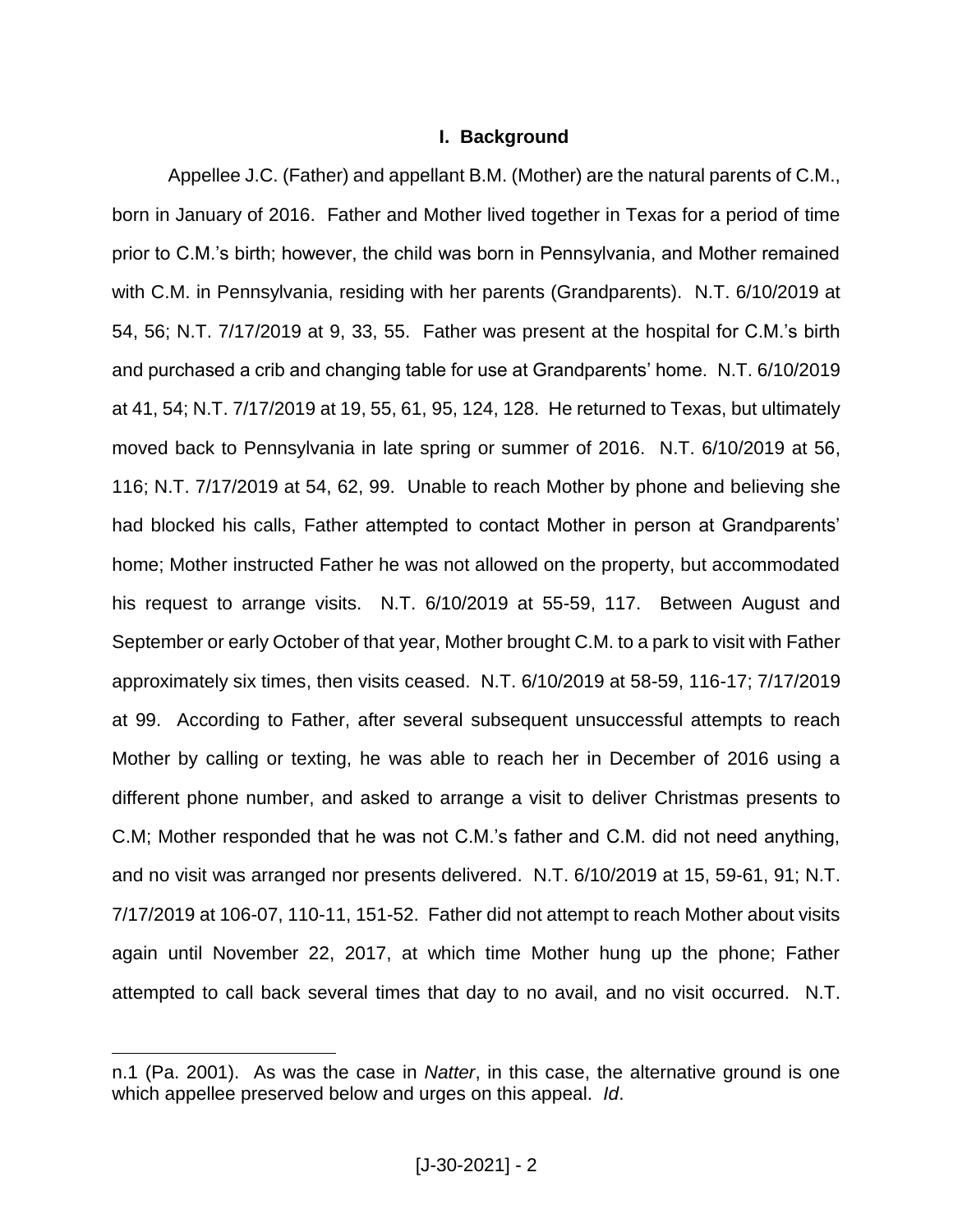6/10/2019 at 62-67, 118, 125; N.T. 7/17/2019 at 57, 108-10, 152-53, 169; Orphans' Court Exhibit F-3 (Father's phone record). His next attempted contact with C.M. was in February of 2019. N.T. 6/10/2019 at 71-72; N.T. 7/17/2019 at 57, 110, 112-14, 154-56.

Beginning in December of 2017, Father spent several weeks in jail following an incident in which he assaulted and fled from a police officer responding to a request for mental health assistance placed by Father's mother. N.T. 6/10/2019 at 26; N.T. 7/17/2019 at 112, 158-59. He pleaded guilty and received a sentence of two years' probation and a driver's license suspension. N.T. 6/10/2019 at 26; N.T. 7/17/2019 at 158- 59. Upon his release in February of 2018, Father was hospitalized and received inpatient treatment for post-traumatic stress disorder (PTSD) through a Veterans Affairs (VA) hospital until April 2018, and then resided in a transition house for veterans until October 2018 while his medication was monitored. N.T. 6/10/2019 at 17; N.T. 7/17/2019 at 113- 14. Since then, he has resided in a VA-subsidized home with his then-girlfriend, nowwife, A.S., her two children, and their child together who was born in early 2019. N.T. 6/10/2019 at 11-12, 96, 99-100; N.T. 7/17/2019 at 114, 127. On weekends he has custody of his two older children, born in 2012 and 2014. N.T. 6/10/2019 at 24, 40, 96- 97, 114; N.T. 7/17/2019 at 123. Mother is in contact with Father's aunt as well as the mother of Father's older children; she has provided photographs of C.M. to Father's aunt, and the children have had some ongoing contact with C.M. who they know is their sibling. N.T. 6/10/2019 at 39-42, 71-72, 105, 113; N.T. 7/17/2019 at 40-41, 53-54, 58, 115.

The next and final time Father attempted to reach Mother about visiting C.M. was February 19, 2019, and after a brief exchange she hung up the phone; Father attempted to call back several times, and Mother responded with a text instructing Father not to contact her again. Orphans' Court Exhibit F-3; N.T. 6/10/2019 at 71; N.T. 7/17/2019 at 57, 110, 112-16, 154-56. It is undisputed that Father has not seen C.M., or provided any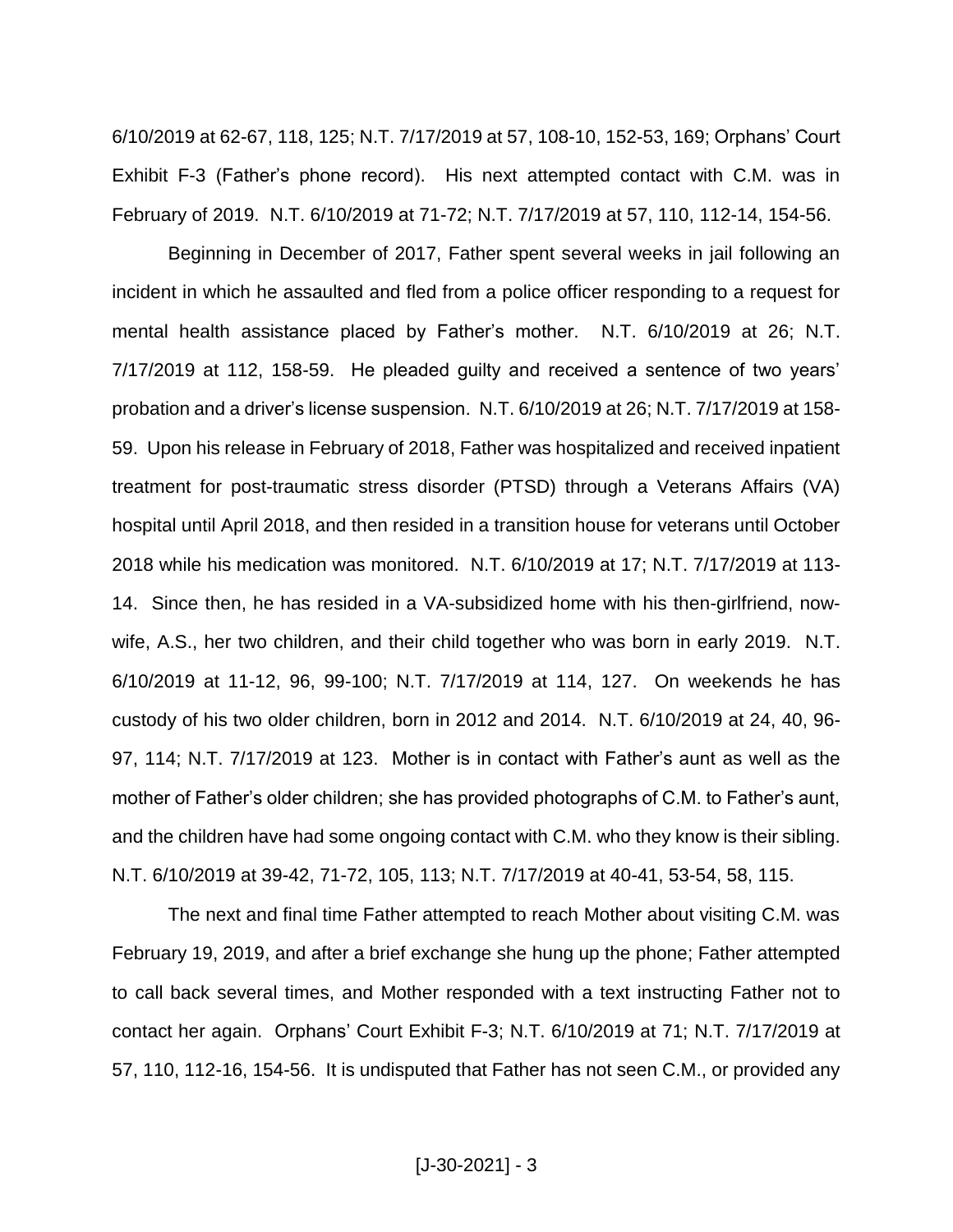gifts, letters, supplies, or financial support, since autumn of 2016, while Mother and Grandparents have shared caregiving responsibilities and provided generously for C.M.'s needs and welfare since birth. Orphans' Court Opinion, 9/26/2019, at 4, 8, 10, 13.

On February 28, 2019, Father filed a complaint for custody, seeking to establish visitation with C.M. and gradually increase his involvement to shared custody. Orphans' Court Exhibit F-4, Complaint for Custody at 3; N.T. 6/10/2019 at 68, 70; N.T. 7/17/2019 at 75, 78, 95-96, 118-19. On March 13, Mother filed a complaint for child support, and Father complied with the order for paternity testing which confirmed his status as the biological father of C.M. N.T. 6/10/2019 at 81, 83, 85-86; N.T. 7/17/2019 at 75-76, 116- 17. Father and Mother both participated in custody mediation required by the county's domestic relations court, but reached no agreement. N.T. 6/10/2019 at 74; N.T. 7/17/2019 at 96, 173. Father and Mother attended a custody conciliation conference before a hearing officer, but again reached no agreement. N.T. 6/10/2019 at 74-76; N.T. 7/17/2019 at 96-97, 173. The conciliation report issued on April 3, 2019. N.T. 6/10/2019 at 76-77, 79-80.

On April 15, 2019, Grandparents, joined by Mother, filed a petition to involuntarily terminate Father's parental rights, averring grounds existed under Subsection 2511(a)(1) of the Adoption Act, 23 Pa.C.S. §§2101-2938 (the Act), which allows termination of parental rights if "[t]he parent by conduct continuing for a period of at least six months immediately preceding the filing of the petition either has evidenced a settled purpose of relinquishing parental claim to a child or has refused or failed to perform parental duties." Orphans' Court Docket, entries 4/15/2019, 4/26/2019; Petition for Involuntary Termination of Parental Rights of [J.C.], Biological Father at ¶5; 23 Pa.C.S. §2511(a)(1). On April 29, 2019, Mother withdrew her complaint for child support. N.T. 6/10/2019 at 86-87. Thereafter, the domestic relations court issued a stay of the custody proceedings, Mother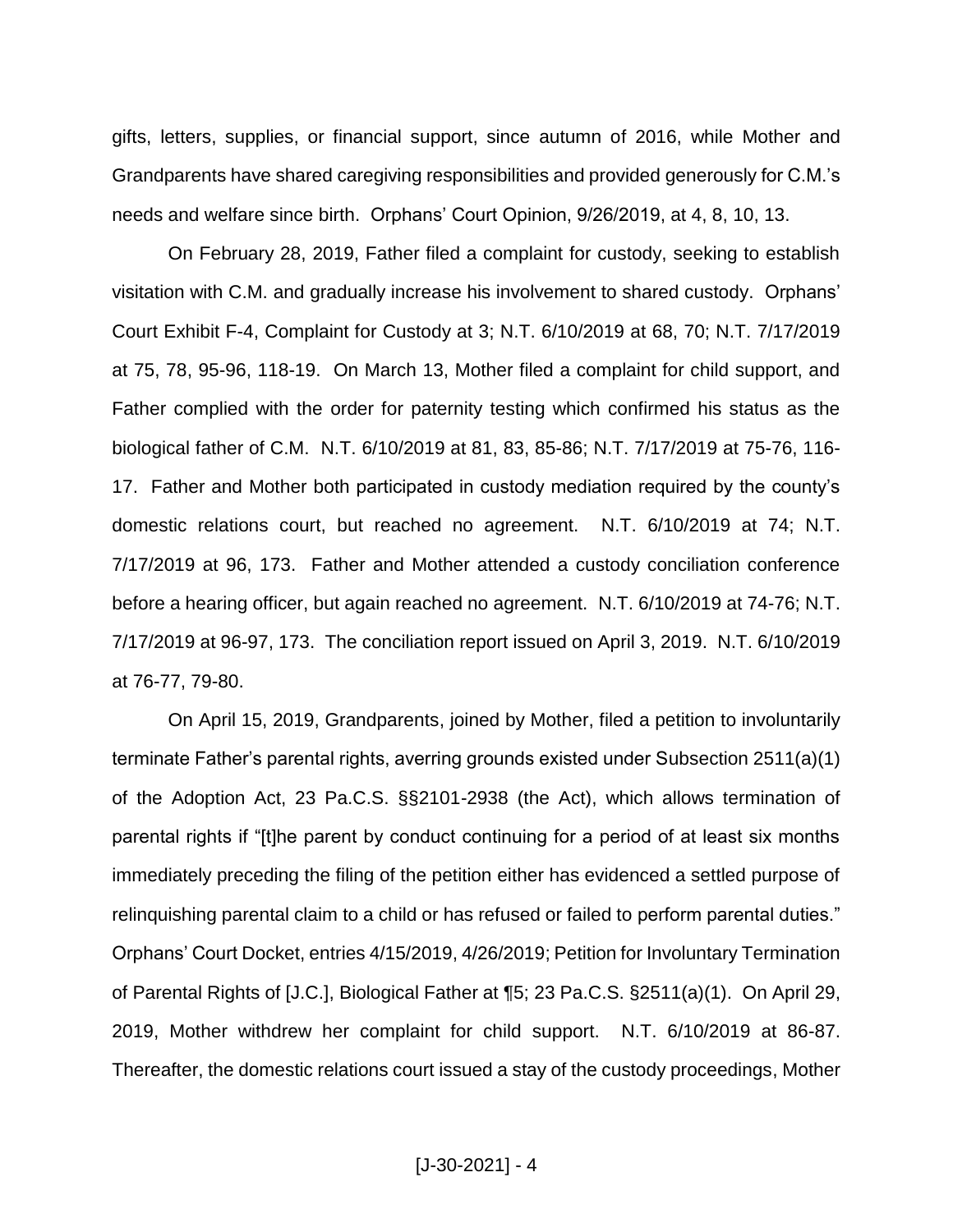filed a petition to voluntarily relinquish her parental rights to C.M., Grandparents filed a petition to adopt, and the matter proceeded to orphans' court for an evidentiary hearing on the termination of parental rights petitions.<sup>2</sup> N.T. 6/10/2019 at 86; N.T. 7/17/2019 at 85; Orphans' Court Docket, entries 4/26/2019, 4/30/2019.

Regarding the reasons for pursuing the adoption by Grandparents, the orphans' court found the testimony of Mother and maternal grandfather (Grandfather) credible. Orphans' Court Opinion, 9/26/2019, at 11. Mother testified she has lupus, a common autoimmune disease that affects her kidneys, and scleroderma, a rare build-up of collagen in the body that hardens skin and connective tissues including organs, joints, and muscles; she stated there is not much known about scleroderma, she does not make attempts to research it, and it is usually fatal within a period of ten years, though the prognosis among different individuals varies. N.T. 7/17/2019 at 35-38. She testified she receives treatment from three physicians approximately every three months which includes medication, and she experiences some bad days when pain and stiffness make it difficult to move, though currently she maintains a regular routine of school, work, and sharing care for C.M. with Grandparents without physical impediments. *Id*. at 35-36, 40, 73-75. Regarding the need to pursue adoption, Mother testified, "[Grandparents] know her routine. They know everything about her. She has full trust in them, and so do I, about how they're going to raise her. They have always helped both of us since she's been born, and they have helped me my whole life. And unlike [Father], they helped me with everything, and I have no doubt that they will continue to do so." *Id.* at 39. She further provided that, because she does not know what her own future will be, she needed to ensure C.M.'s future would be secure with her parents as she has no trust in Father.

 $2$  Father, Mother, and Grandparents were represented by counsel throughout the orphans' court proceeding. Legal counsel was appointed for C.M. by court order dated May 21, 2019.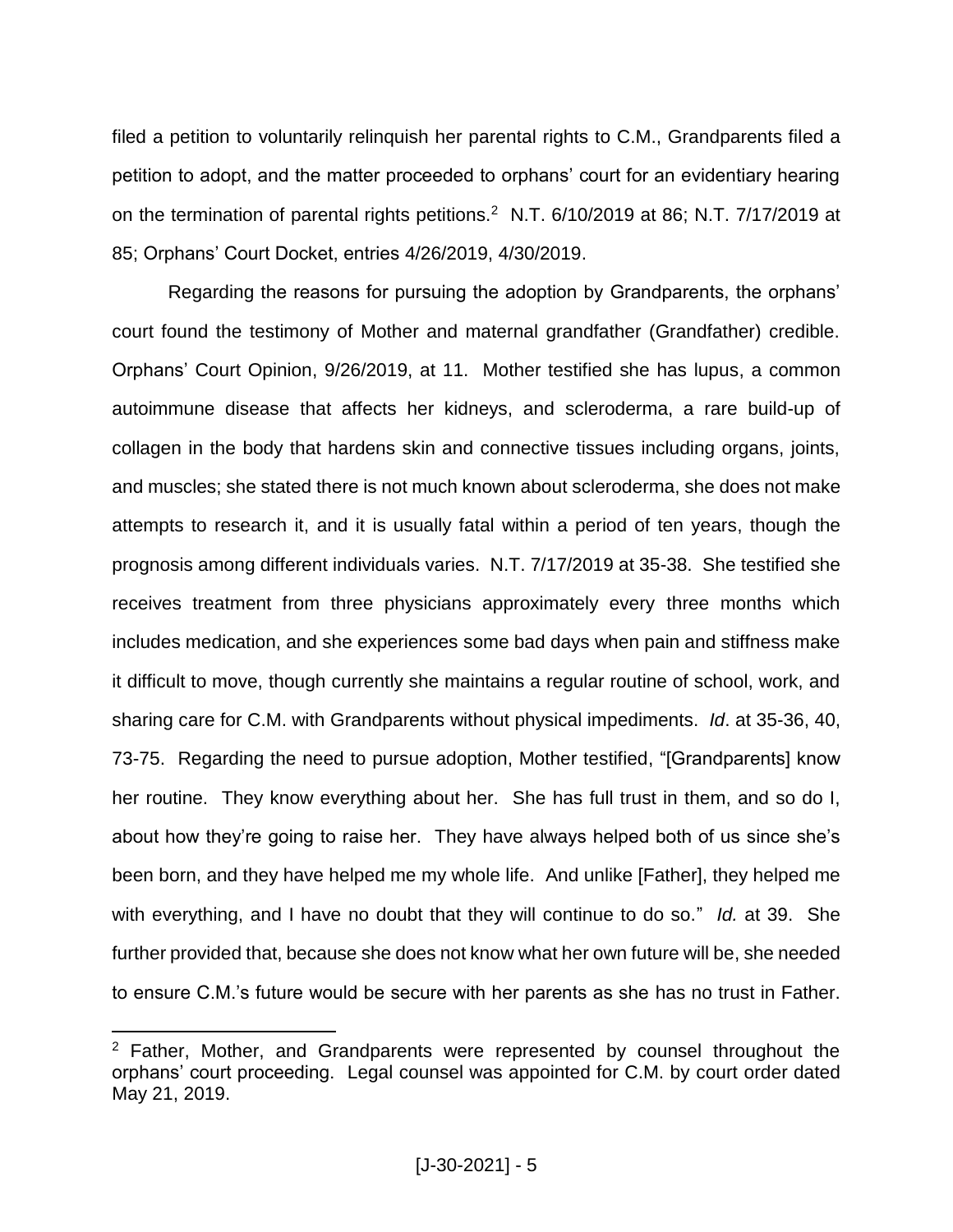*Id*. at 63-64, 68. When asked why she sought termination of Father's rights at this juncture, as opposed to in either of the previous two years when he had been absent, Mother testified, "[Father] had no interest in being in my child's life for those years, so I never had to worry about petitioning for the relinquishment of his parental rights[,]" and further agreed it was not until Father filed in court to see C.M. that she decided to file the termination petition. *Id*. at 84-85.

Grandfather testified he understands Mother's prognosis can be debilitating and fatal, but aside from a couple of bad days, Mother has had no problems caring for C.M., and there is no plan to for Mother to move out or change roles following the adoption. *Id*. at 11, 13-14, 24, 27-31. Regarding his reason for wanting to adopt C.M., he stated, "I just want to make sure she's well taken care of and a [sic] stable home with us. We want to be consistent with her routines in life and what she knows, with a loving family." *Id*. at 14. Responding to why it was important to secure C.M.'s fate through adoption, he stated, "I would have no faith in [Father] after the first three years of her life not wanting to participate with her, and me and my wife having brought her up from when she was a baby" and "[w]e just want to make sure with education, she's properly taken care of, all of her wants and needs." *Id*. Asked why the adoption was in C.M.'s best interests, he stated, "[t]he consistency in her life right now. She is thriving where she's at. She's just surrounded by a loving family, aunts, uncles. Anybody in our family would do anything for her." *Id*. at 23.

Father testified, as a result of his active military duty in 2014, he has PTSD and a hip injury which required two surgeries; he receives veterans' benefits and disability payments due to the hip injury, and these are his only income sources. N.T. 6/10/2019 at 20-22, 25, 37, 43-53; N.T. 7/17/2019 at 101-05, 124-25, 146. He testified that each time he attempted to contact Mother, she either would not answer, or told him he was not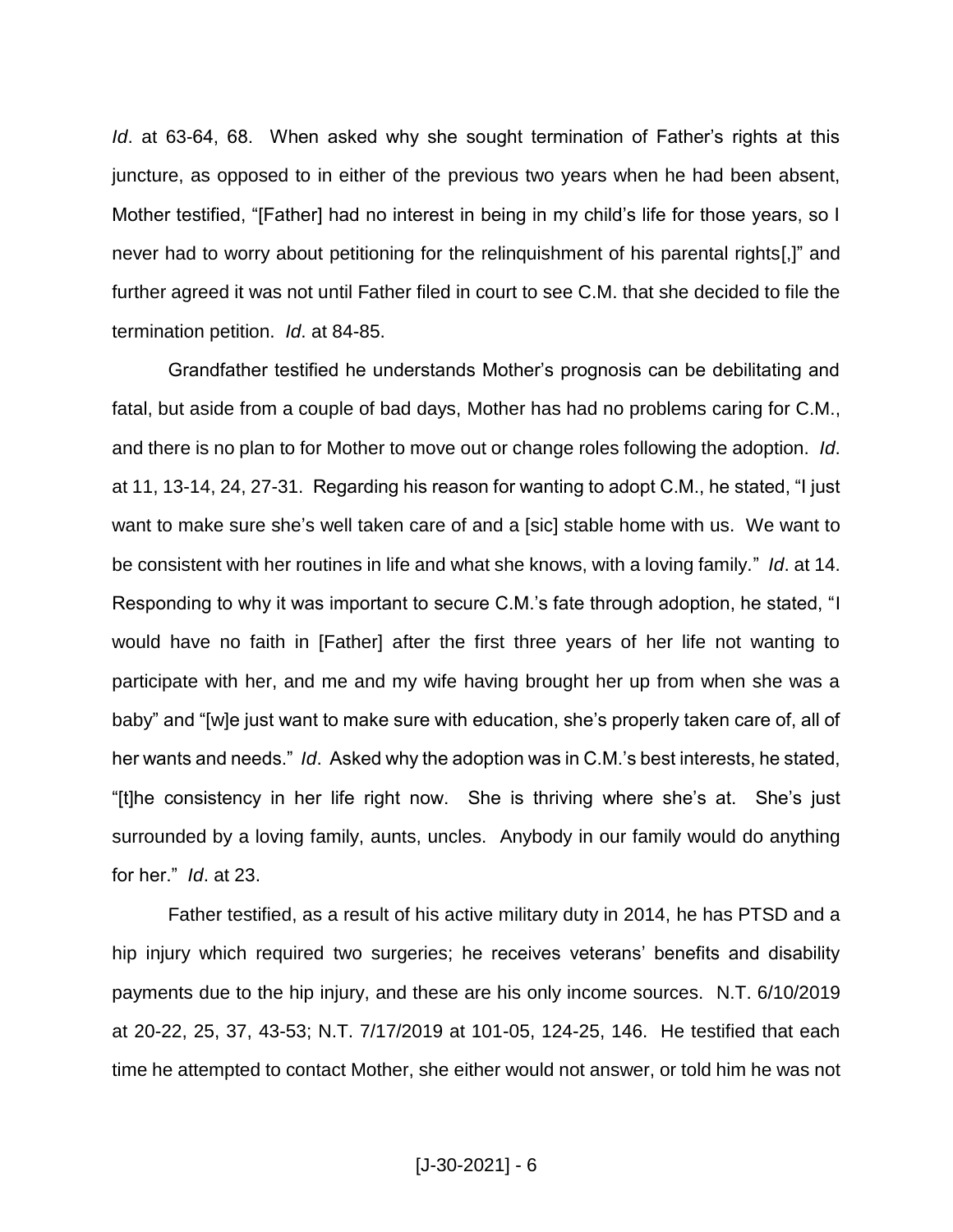C.M.'s father and hung up the phone; however, Father also conceded Mother had said he was not "a" father, and "just a sperm donor," and the orphans' court found him not credible regarding any of his testimony he questioned paternity. N.T. 6/10/2019 at 55- 56, 65-67, 106-07, 117; N.T. 7/17/2019 at 130-31; Orphans' Court Opinion, 9/26/2019, at 6. Father testified he believed Mother would attempt to raise harassment charges against him if he made more contact as a result of a phone call he received; the orphans' court found this claim to lack specificity and corroboration. Orphans' Court Opinion, 9/26/2019, at 5. Father did file to enforce custody of his older children when they were small, which he achieved through agreement with their mother and without legal assistance; he admits he knew how to pursue custody of C.M., but did not do so until February of 2019, then believing it was his only option. N.T. 6/10/2019 at 97-98, 114-15; N.T. 7/17/2019 at 125. He testified that children were not allowed to visit at the transition housing program where he lived in 2018, and admits he did not attempt contact with C.M. immediately upon returning home in October, waiting until February 2019. N.T. 7/17/2019 at 113-14. Father and A.S. testified he has some physical limitations due to his hip injury, but he provides care and support for all of their children. N.T. 6/10/2019 at 25, 100; N.T. 7/17/2019 at 123, 127-28, 144-49.

Father further testified he received photos and learned about C.M.'s activities through his aunt who was in contact with Mother, and he wanted to begin seeing C.M. gradually, amenable to a supervised setting. N.T. 7/17/2019 at 71-72, 115, 118-19. Following his receipt of the conciliator's April 3, 2019 report, Father began researching options for reconciliation or reunification therapy with C.M., and made arrangements for a VA program to subsidize a private therapy provider at no cost to Father or Mother. N.T. 6/10/2019 at 76-81. Father then received Grandparents' petition to terminate his parental rights in mid-April, and the therapy never began. N.T. 6/10/2019 at 11; N.T. 7/17/2019 at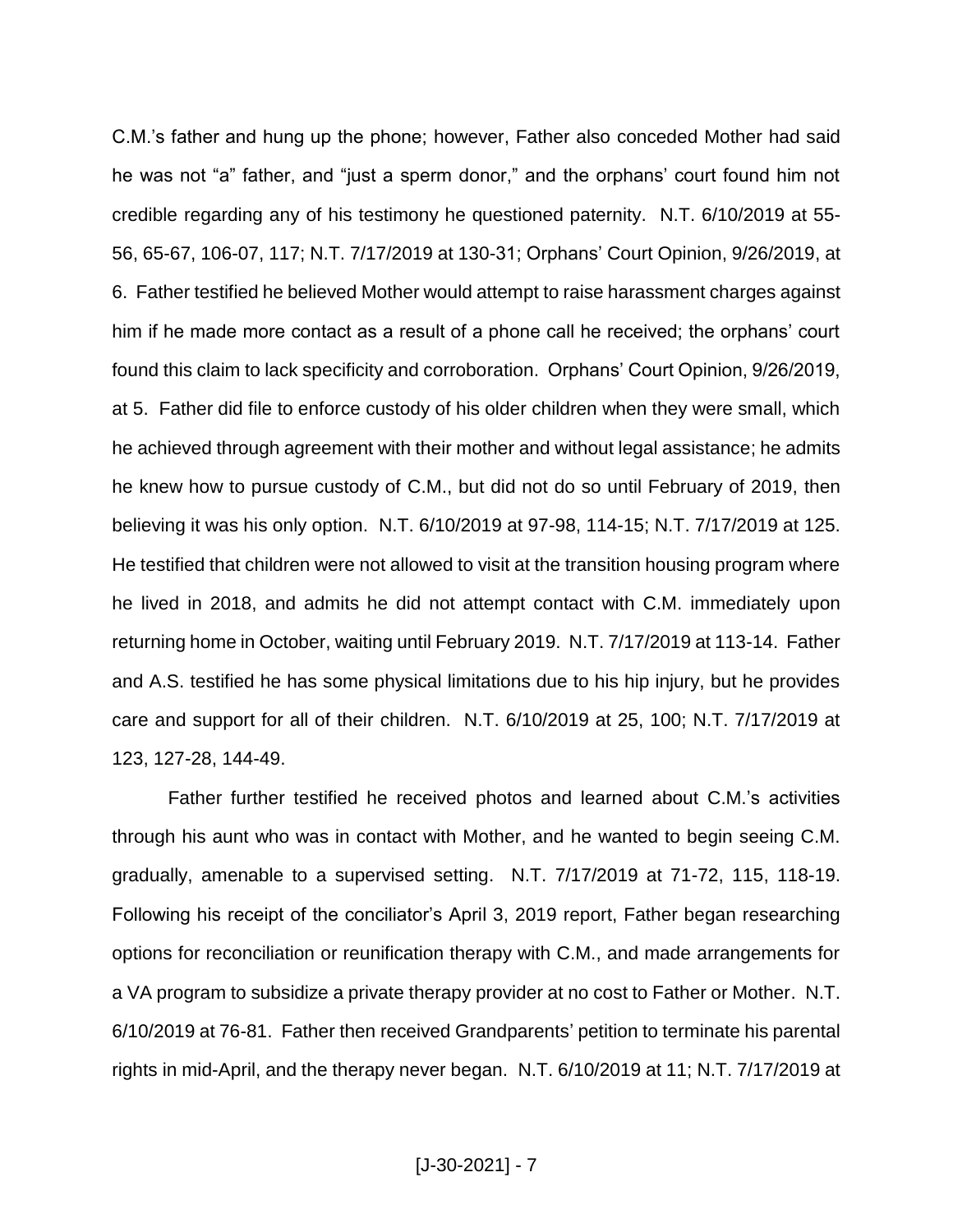97. Father agreed he had not been a father to C.M. in 2017 and 2018, and she had no bond with him.<sup>3</sup> N.T. 6/10/2019 at 109; N.T. 7/17/2019 at 143.

The orphans' court believed "[t]he first factual question requiring resolution is whether the birth father, for a period of more than six months, has failed or refused to perform parental duties[,]" and — noting Father took no steps through legal channels to seek custody or visitation of C.M. in 2016, 2017, or 2018 despite having done so successfully, without the aid of an attorney, for his older two children — concluded Father failed and refused to parent C.M. for a period of over two years. Orphans' Court Opinion, 9/26/2019, at 2-5.

The orphans' court then considered Father's explanation for his failure to parent his child, while noting settled jurisprudence requires a parent to affirmatively perform parental duties and exercise reasonable firmness in the face of obstacles to maintaining a place of importance in a child's life. *Id*. at 2, 5-10, *citing*, *inter alia*, *Matter of Adoption of Charles E.D.M*., *II*, 708 A.2d 88, 92 (Pa. 1998) (if evidence establishes failure to perform parental duties or settled purpose of relinquishing parental rights, the court must consider (1) the parent's explanation for his or her conduct; (2) the post-abandonment contact between parent and child; and (3) the effect of termination of parental rights on the child pursuant to Section 2511(b)); *In re Orwick's Adoption*, 347 A.2d 677, 680-81 (Pa. 1975) (evaluating totality of the circumstances, noncustodial parent's four attempts to contact child through the mail in the 22 months before the hearing did not demonstrate reasonable firmness). The court found "[a]lthough birth mother, through her rejection of his requests, contributed to his lack of contact with the child, birth father in this case made no serious and sustained effort to create and maintain a relationship with the child or to

 $3$  Father also objected to Mother's voluntary relinguishment of her parental rights. N.T. 7/17/2019 at 202-03.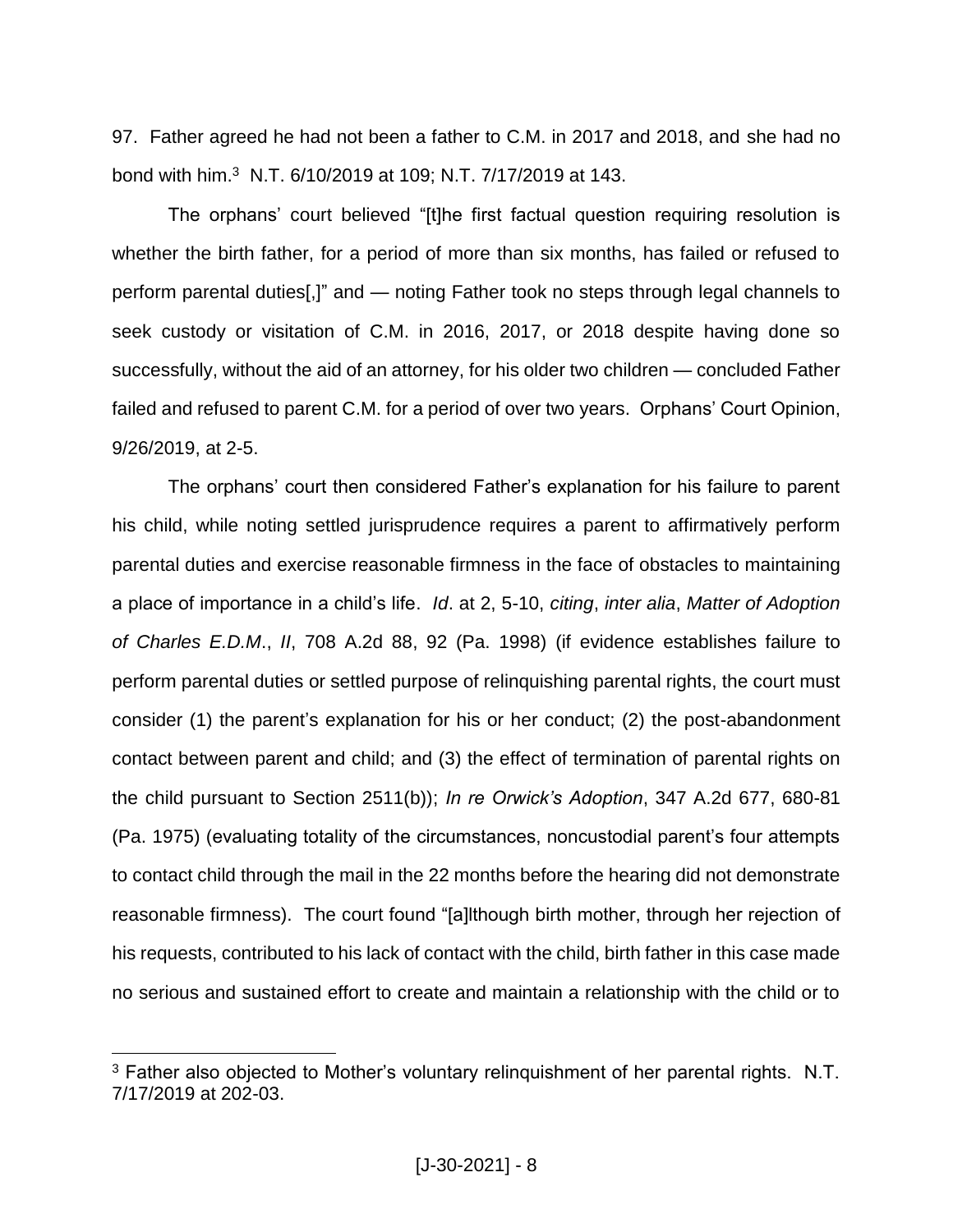provide support to her in any way for a period of more than two years." *Id*. at 8. The court

#### further observed,

[i]t is true that birth mother decided that she did not wish to continue a relationship with birth father and that after six or seven visits in 2016, she decided that she did not wish her child to have visits with the birth father. It is true that she did not answer all of his phone calls and communicated to him that she did not need his help and did not consider him to be acting as a father to her daughter, and that she did not desire any further communication from him. Nevertheless, birth father testified that he only tried to call her on two occasions in 2016 and 2017. He made no other efforts whatsoever to see or support his child. Even though he had successfully filed a petition as a self-represented litigant seeking visits with his two older children, and thus knew how to file such a complaint, he took no such action to file a custody complaint with respect to this child until she was over three years old in February of 2019. While mother was not cooperative with father and did not make it easy for him to see this child, this court simply cannot conclude that two phone calls in over two years constitute a diligent effort to act as a father.

*Id*. at 9-10. The orphans' court thus determined Father did not exercise reasonable firmness to establish a relationship with C.M. and there was no post-abandonment contact with the child for the court to consider. The court further concluded clear and convincing evidence demonstrated grounds to terminate his parental rights pursuant to Subsection 2511(a)(1) of the Act. *Id*.

Addressing Father's argument the proposed adoption was a contrived effort to deprive him of his parental rights, the orphans' court found the testimony of Mother and Grandfather credible regarding their reasons for seeking the adoption, *i.e.*, in light of Mother's diagnoses "which are debilitating and may prove fatal[,]" the proposed adoption would provide C.M. with the stability of being raised by family members who have cared for C.M. since birth. *Id*. at 10. Citing Father's testimony admitting he shared no parental bond with C.M., the court further determined C.M. would suffer no detriment as a result of the termination of Father's rights, and the proposed adoption arrangement would best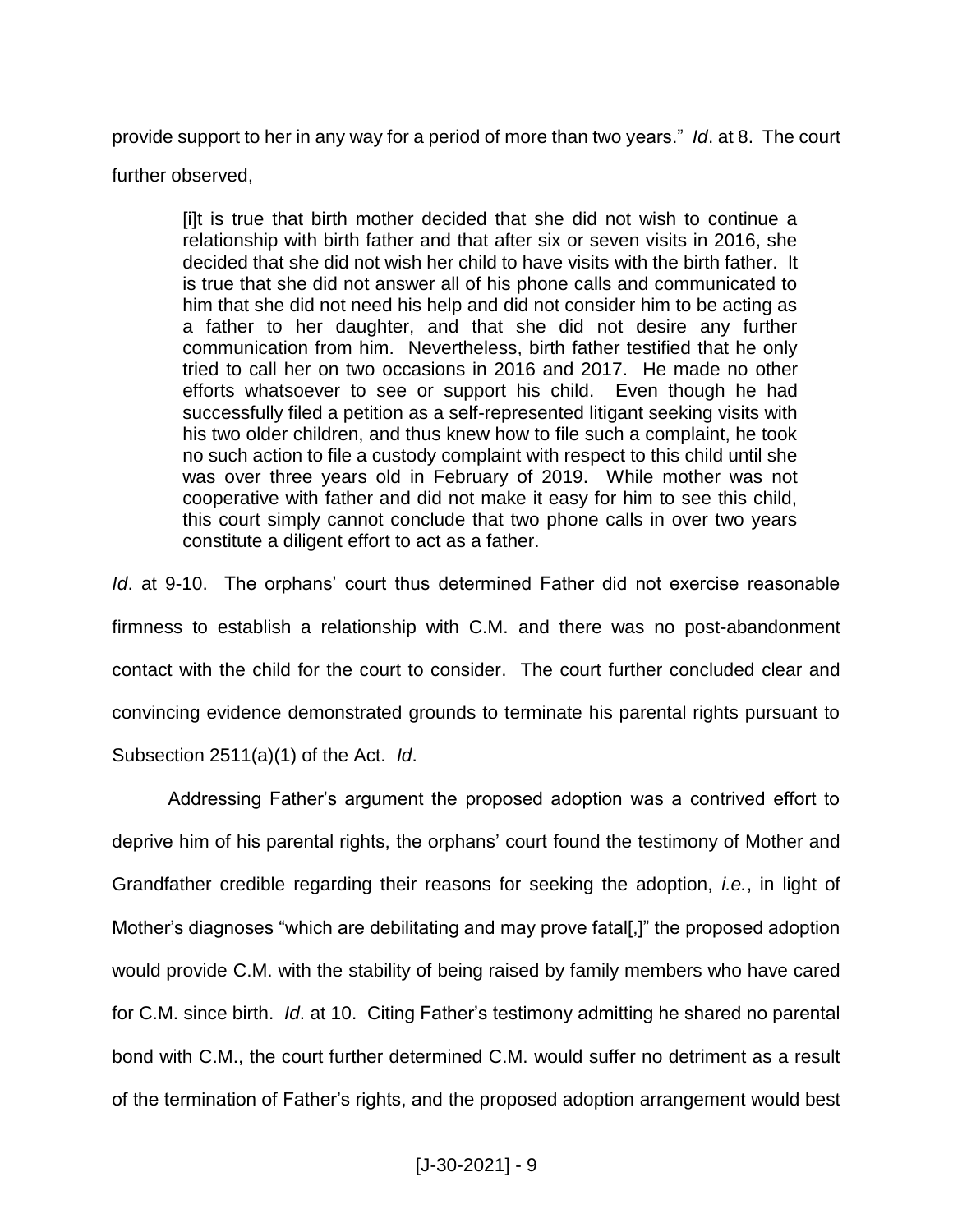meet C.M.'s needs and welfare "under the unusual circumstances" of Mother's medical condition and voluntary relinquishment of her own rights to allow the adoption to proceed, thereby meeting the Act's additional requirements under Subsection 2511(b). Orphans' Court Opinion, 10/31/2019, at 3 (opinion pursuant to Pa.R.A.P. 1925(a)); Orphans' Court Opinion, 9/26/2019, at 12, 13; *see* 23 Pa.C.S. §2511(b) (court "shall give primary consideration to the developmental, physical and emotional needs and welfare of the child"). By separate decrees issued September 27, 2019, the orphans' court terminated the parental rights of Father and Mother.

Father appealed, and in the pertinent part of his Rule 1925(a) statement of errors, he generally challenged the sufficiency and weight of the evidence relied on to terminate his parental rights pursuant to 23 Pa.C.S. §§2511(a)(1) and (b).<sup>4</sup> *See* Concise Statement of Errors Complained of on Appeal at ¶¶2, 3, 6. Father rephrased his statement of the issues in his brief to the Superior Court, still challenging the sufficiency of the evidence supporting the termination of his parental rights pursuant to Subsections 2511(a)(1) and (b), but also arguing the termination did not promote the Adoption Act's purpose or intent as provided in this Court's decision in *M.R.D.*, which, according to Father, required the proposed adoption to create a "new family unit" that was not evident in this case given

<sup>4</sup> Specifically, Father claimed: "[t]he trial court committed an error of law and/or abused its discretion by finding that Petitioners proved by clear and convincing evidence that termination of Respondent/Appellant's parental rights was warranted pursuant to 23 Pa.C.S. §2511(a)(1)[;]" "[t]he trial court committed an error of law and/or abused its discretion by finding that C.M.'s developmental, physical and emotional needs and welfare are best served by terminating Respondent/Appellant's parental rights, pursuant to 23 Pa.C.S. §2511(b)[;]" and "[t]he trial court abused its discretion by drawing unreasonable conclusions based on the record and/or failing to give appropriate weight or analysis to the evidence and testimony presented." Concise Statement of Errors Complained of on Appeal at ¶¶2, 3, 6.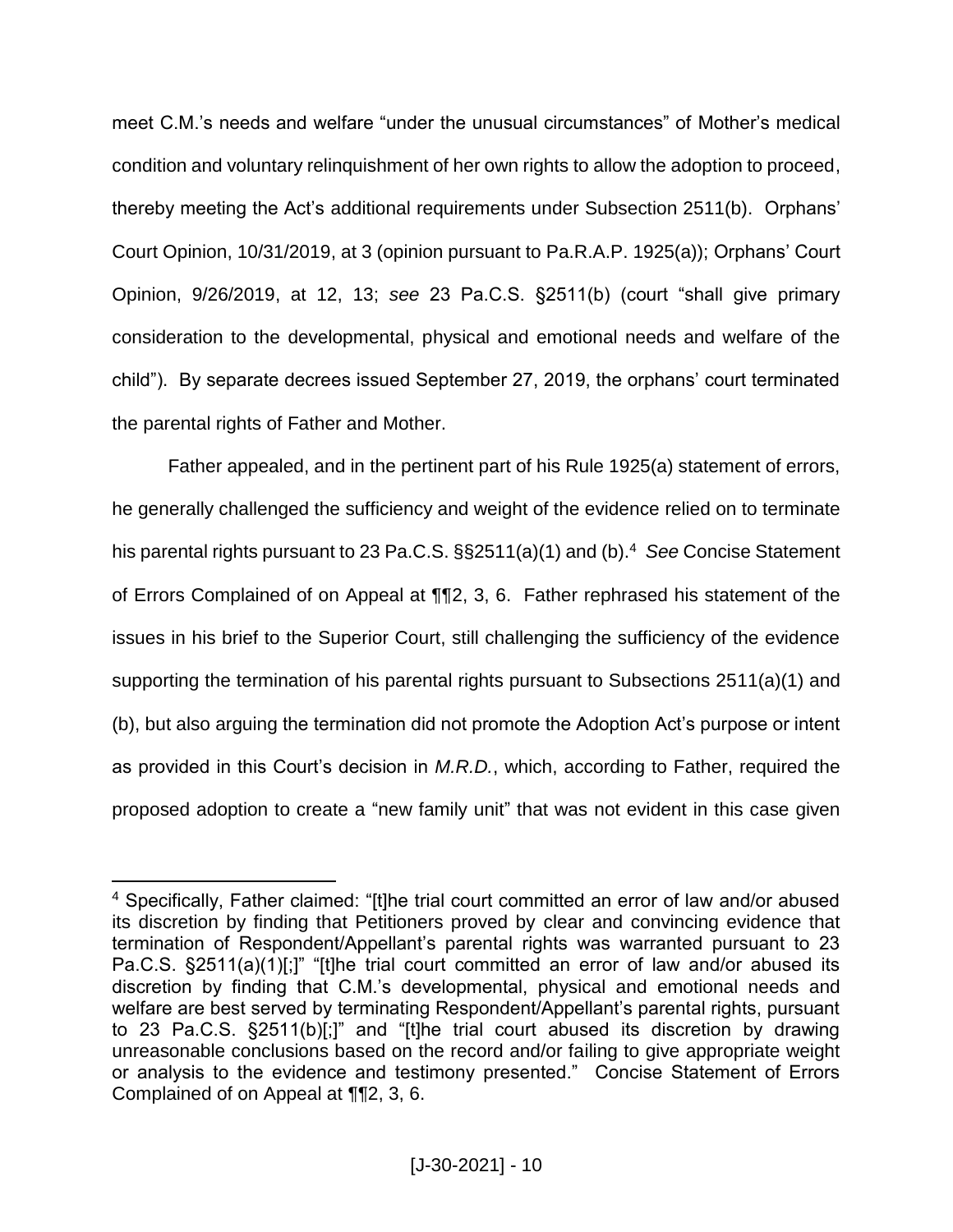mother's uninterrupted parental role despite the relinquishment of her rights. *See* Appellant's Brief to the Superior Court at i, 2, 21-25. Grandparents, Mother, and Child's counsel each echoed the orphans' court's analysis, arguing Father's lack of effort since 2016, his minimal attempted phone calls, his lack of contact with the child during the six months preceding the filing of the termination petition, his failure to pursue custody sooner, and his own admission he had not been a father to C.M. despite caring for his other children constituted a statutory failure of parental duty and did not demonstrate reasonable firmness to maintain a place of importance in C.M.'s life. In addition, they argued C.M. would not be harmed by the termination of Father's rights because she had no bond with him, and the adoption by Grandparents was in her best interests due to their ability and desire to continue to provide an established, safe, and loving home for C.M. in the event Mother is unable to care for her. *See* Appellee-Grandparents Brief to the Superior Court at 7-9, 11-13; Appellee-Mother's Brief to the Superior Court at 15-18, 20- 24, 26-29; Child's Counsel's Brief to the Superior Court at 12-15, 18-20. 5

<sup>&</sup>lt;sup>5</sup> Following the submission of briefs to the Superior Court, the scheduled oral argument session was canceled due to court closures resulting from the COVID-19 pandemic. Father requested a continuance to reschedule the argument rather than submit the case on briefs. *See* 3060 EDA 2019, Father's Application for Continuance of Oral Argument. Each of the appellees objected to the request, averring all parties had fully briefed the issue, the issue was not novel or unusual, the applicable legal principles are well-settled, and the child's need for resolution of the matter outweighed any benefit of further argument. *See* 3060 EDA 2019, Mother's Answer to Application for Continuance at 2- ("All parties submitted full, substantial, and carefully argued positions and made abundantly clear . . . the legal assertions of each party[;]" the matter "does not raise any novel or unusual issues, is quite similar to other parental termination matters, [and] includes only arguments by parties which have been raised similarly and addressed by this [c]ourt hundreds of times[.]"), Child's Counsel's Answer to Application for Continuance at 2-3 ("It is not in the best interest for the child for there to be any further delay in this matter."), Grandparents' Letter in Lieu of Answer (joining Mother's and Child's Counsel's Answers). The Superior Court denied Father's request and proceeded on briefs. *See* 3060 EDA 2019, Order dated 4/17/2020.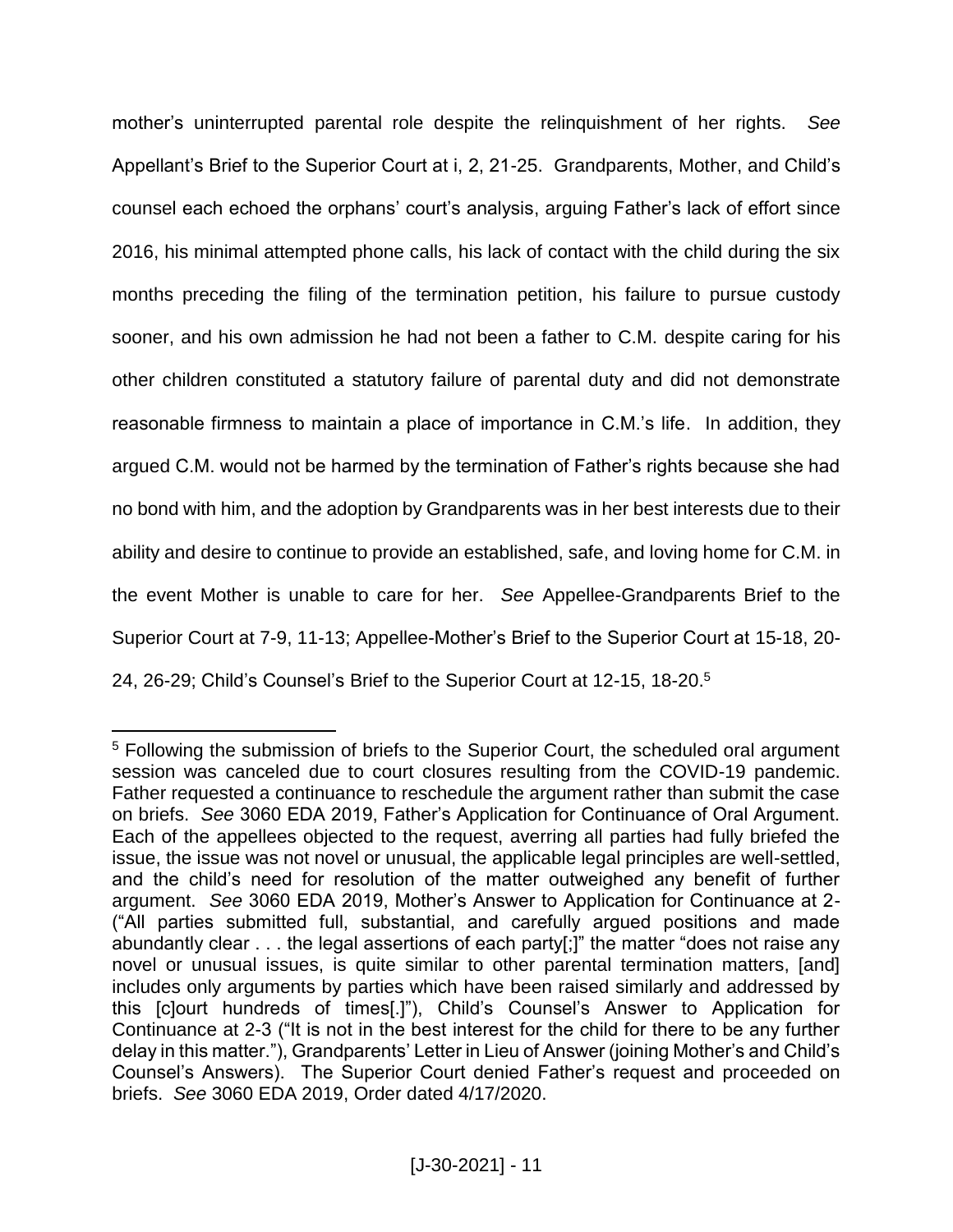In an unpublished opinion, a divided panel of the Superior Court vacated the order terminating Father's parental rights. *In re Adoption of C.M*., 3060 EDA 2019, 2020 WL 5269235 (Pa. Super., Sept. 3, 2020) (unpublished memorandum). The panel majority did not address Father's claim the evidence was insufficient to support the involuntary termination of his parental rights, but instead viewed his argument that the termination did not promote the legislative intent of the Adoption Act as implicating a preliminary question of whether a valid proposed adoption was before the orphans' court. *Id*. at \*4. The majority regarded the case as "an unrestrained custody dispute that belongs in family court," and opined the termination of Father's parental rights to effect the proposed adoption arrangement was contrary to public policy as articulated in *M.R.D*. *Id*. at \*1, \*5 n.7.

The majority explained *M.R.D.* involved a similar issue, *i.e.*, the involuntary termination of a father's parental rights to allow the maternal grandfather to adopt the grandchildren he helped to raise, except the unmarried mother in that case sought to retain her own parental rights. *Id*. at \*6. The *M.R.D.* Court reversed the termination of father's parental rights, reasoning, in part, "'[t]he purpose behind the termination or relinquishment of an existing parent's rights prior to an adoption is to facilitate a new parent-child relationship between the child and the adoptive parent, and to protect the integrity and stability of the new family unit" and, "[t]hus, where no new parent-child relationship is contemplated, the involuntary termination of parental rights is not permitted under the Adoption Act.'" *Id*. at \*7 (emphasis omitted), *quoting M.R.D*., 145 A.3d at 1120, 1127-28. The *M.R.D.* Court additionally commented that permitting the grandfather to adopt and co-parent children as a legal parent along with mother would "open the door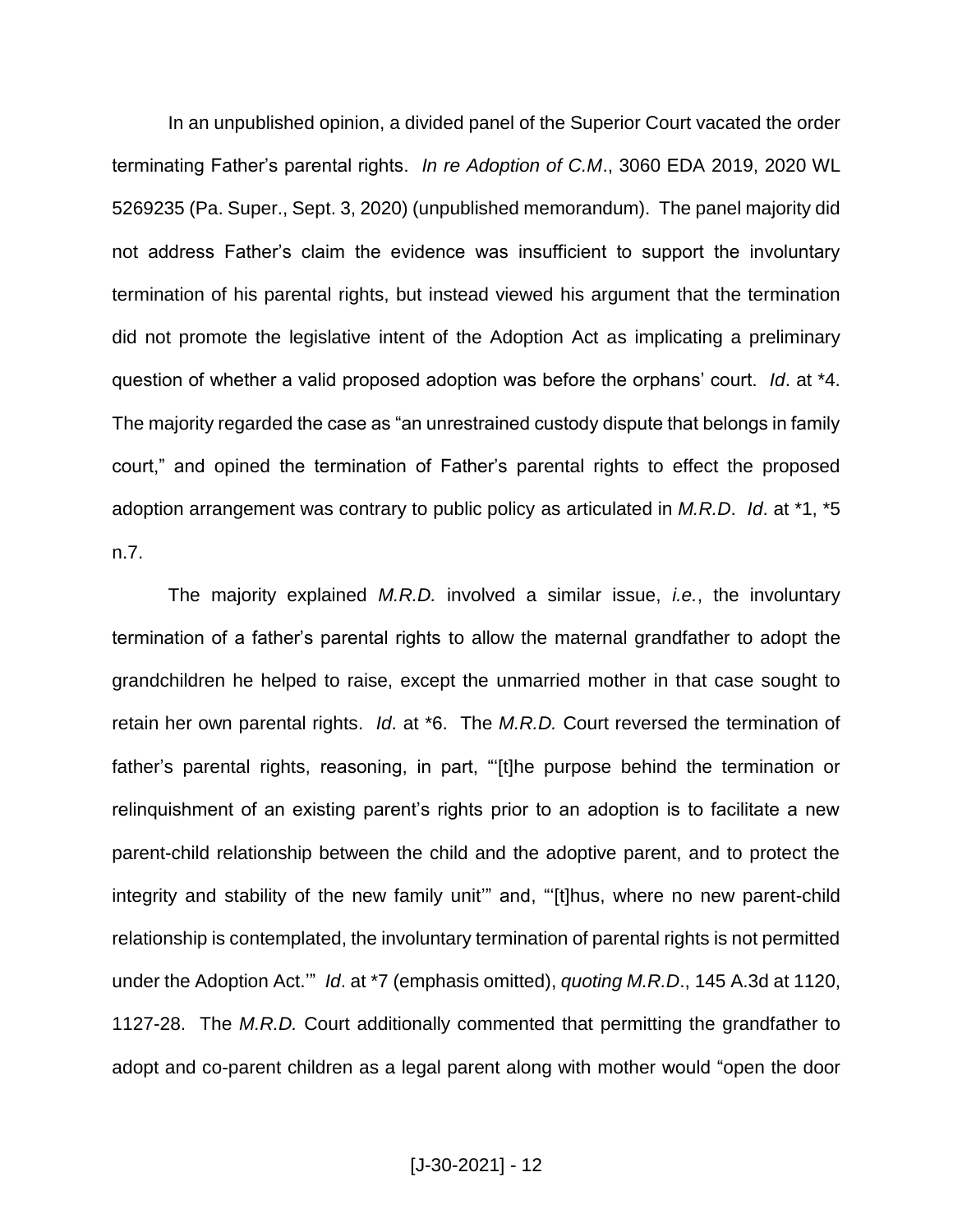for misuse of adoption proceedings by spiteful parents as a means to involuntarily terminate the rights of unwanted parents[,]" and, "[g]iven that the complete and irrevocable termination of parental rights is one of the most serious and severe steps a court can take, we must ensure that we do not open the floodgates to such gamesmanship." *Id*., *quoting M.R.D.*, 145 A.3d at 1129. Relying on these statements from the majority opinion in *M.R.D*., and noting the orphans' court specifically endorsed the credibility of Mother's and Grandfather's testimony — which indicated Mother's parental role would not change as a result of the adoption, and Mother did not consider attempting to terminate Father's parental rights until he attempted to enforce them — the panel majority concluded the termination of Father's rights in anticipation of adoption by C.M.'s grandparents was against public policy pursuant to *M.R.D.*, both because it was gamesmanship triggered by Father's custody claim to exclude Father if Mother's health falters, and because the proposed adoption would not create a new family unit or new parent-child relationship. *Id*. at \*5-8, \*8 n.9.

Judge Pellegrini dissented, viewing the majority's opinion as improperly adding a public policy requirement to the Adoption Act, specifically, that the proposed adoption must form a "new family unit," where no such requirement appears in the text of the statute. *Id*. at \*9, \*11, \*12 (Pellegrini, J., dissenting). The dissent distinguished *M.R.D.*, observing the discrete issue in that case was whether the mother could be excused from the Act's requirement that her parental rights be terminated in order to free the children for adoption. The dissent noted the *M.R.D*. Court recognized mother had to show the circumstances met the "cause" exception to the Act's requirements pursuant to Section 2901 in order to avoid relinquishing her own parental rights, and the Court determined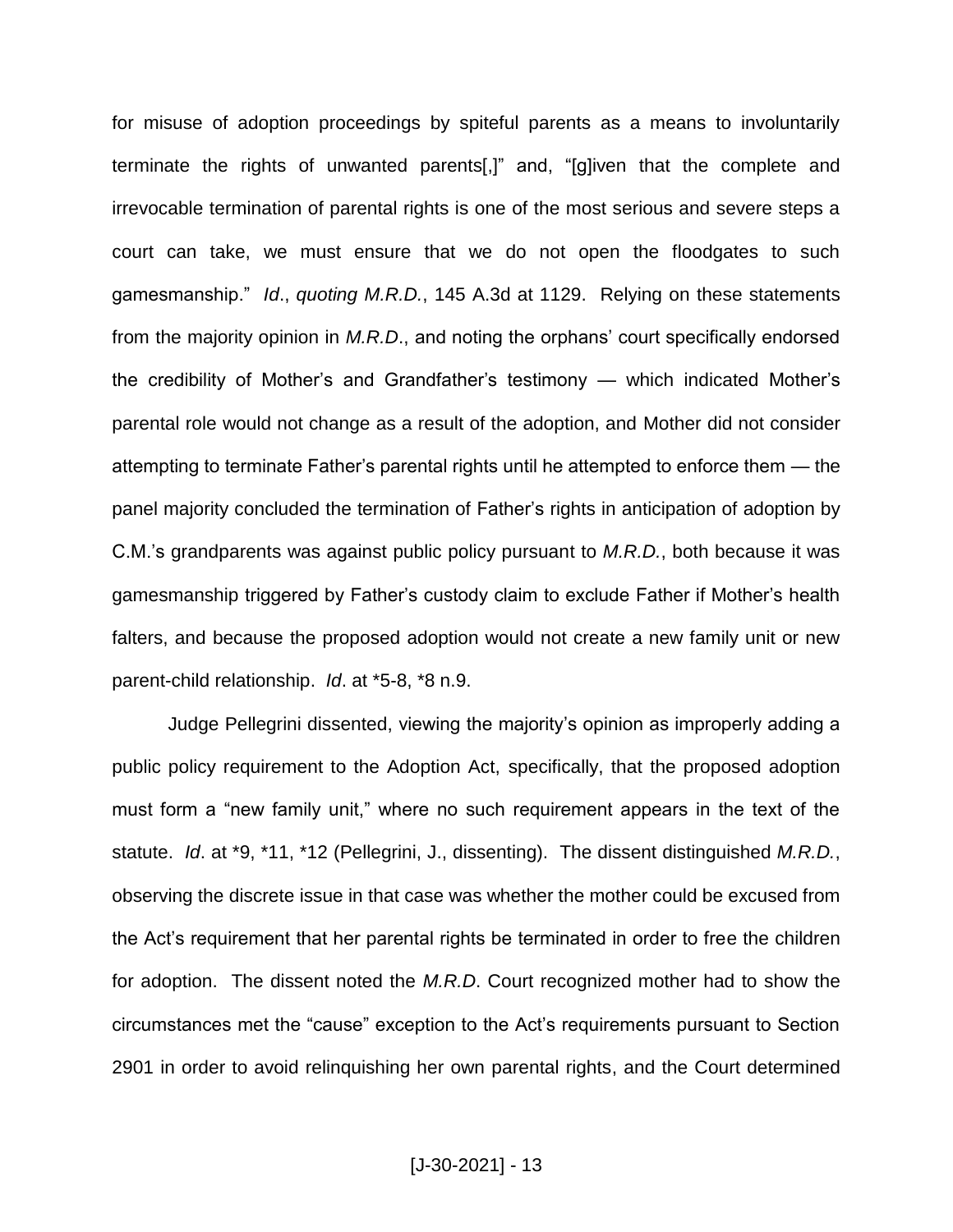cause was not shown. *Id*. at \*11; *see* 23 Pa.C.S. §2901 ("Unless the court for cause shown determines otherwise, no decree of adoption shall be entered unless the natural parent or parents' rights have been terminated . . . and all other legal requirements have been met."). Because Mother relinquished her parental rights in this case, the dissent reasoned there was no such defect in the proposed adoption requiring a cause analysis, and considered the majority's requirement of a "new family unit" as improper where the statutory criteria are explicitly met and the adoption petitioners were otherwise entitled to proceed. *Id*. at \*12. In addition, noting the orphans' court in the present case found Mother's and Grandfather's reasons for pursuing the adoption to be credible, but found Father not credible, the dissent viewed the majority's analysis as disturbing the lower court's credibility determinations and factual findings in contravention of an appellate court's standard of review, and would have deferred to the orphans' court's findings that the statutory grounds for involuntarily terminating Father's parental rights were met. *Id*. at \*13-15.<sup>6</sup>

We granted the petition for allowance of appeal filed by Mother and Grandparents (together, appellants) to consider the propriety of the Superior Court's decision, and specifically to consider whether the panel majority misapplied the holding of *M.R.D.*, or improperly disturbed the factual and credibility findings of the orphans' court to discern the proposed adoption was custody gamesmanship. *In re Adoption of C.M.*, 243 A.3d 970 (Pa. 2021) (*per curiam*).

## **II. Arguments**

<sup>&</sup>lt;sup>6</sup> Grandparents, Mother, and Child's Counsel each filed an application for reargument before an *en banc* panel, which the Superior Court denied. *See* 3060 EDA 2019, Order dated 10/14/2020 (*per curiam*).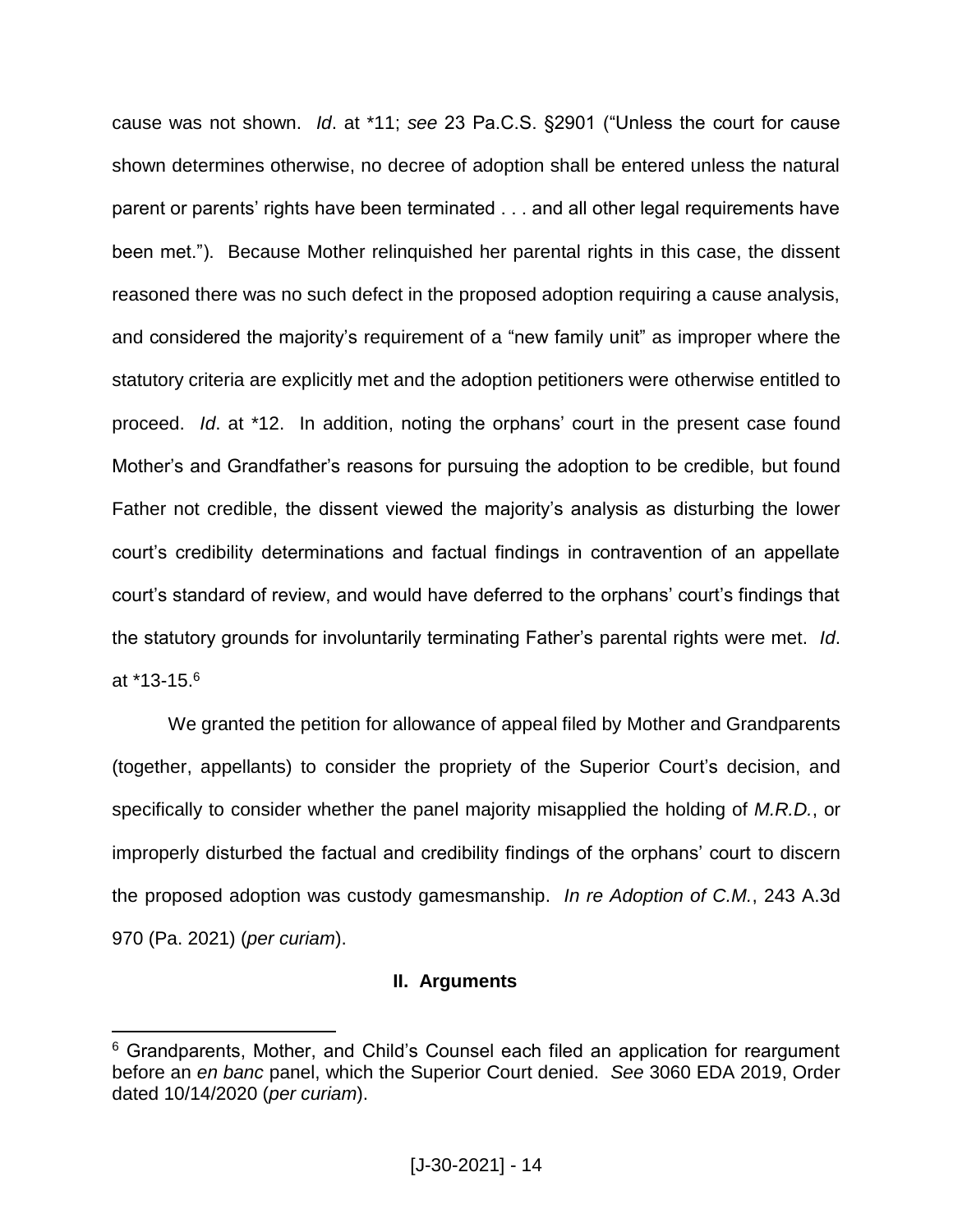Appellants argue *M.R.D.* involved only "whether a parent and a grandparent . . . may establish cause under Section 2901 [of the Adoption Act] to waive the requirement that the parent relinquish her parental rights when the grandparent seeks to adopt that parent's children — his grandchildren[,]" whereas here, there is no request for goodcause relief because Mother voluntarily relinquished her rights and all of the Act's other requirements are met. Appellants' Brief at 22-23 (ellipses added), *quoting M.R.D*., 145 A.3d at 1127. Further distinguishing their case from *M.R.D*., in which the Court considered the confusing relationships resulting from the proposed adoption in its refusal to apply the cause exception, appellants argue, here, Grandparents are in a lateral marital relationship, and the adoption does form a new family unit — that is, Mother and Father would no longer have legal ties to the child, and Grandparents become the new legal parents with all the parental rights and obligations that entails. *Id*. at 24-25, 36-40, *citing In re B.E.*, 377 A.2d 153, 156 (Pa. 1977) ("Termination of parental rights permits the child and the adoptive parent or parents to establish a new parent-child relationship **through adoption**.") (emphasis added by appellants). They contend the panel majority's determination below that a new family unit is required by the public policy of the Adoption Act, and was not demonstrated through the proposed adoption by Grandparents in this case, created a new standard that is not part of the statute, is contrary to the Act's pronouncement that "'[a]ny individual may become an adoptive parent[,]'" and constructs a public policy that prevents permanency and stability for children who are already being cared for by their prospective adopters when parental rights are terminated or relinquished, simply because there would be no new family roles formed. *Id*. at 16 (brackets added), *quoting* 23 Pa.C.S. §2312; *id*. at 51. In appellants' view, the panel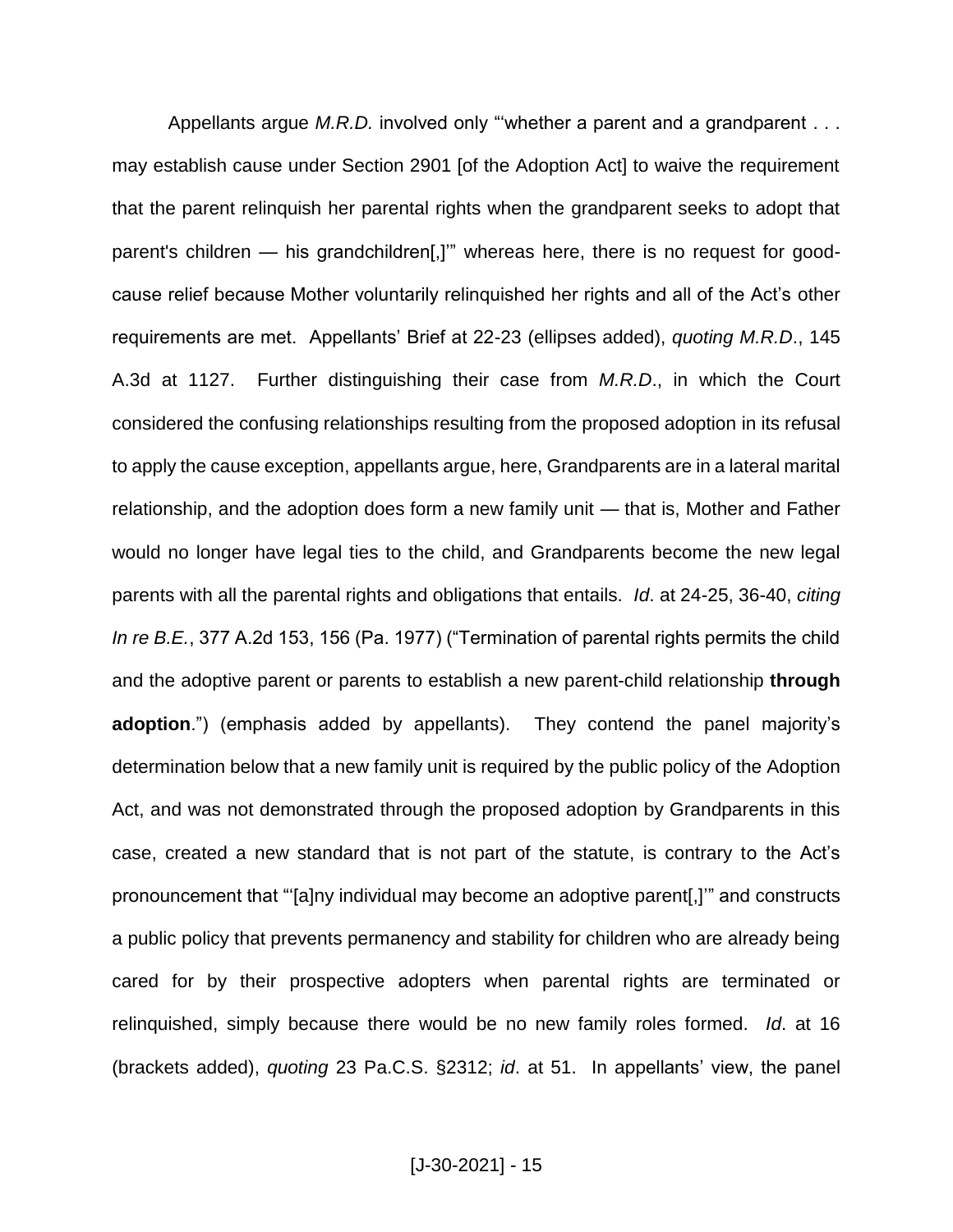majority incorrectly determined custody law should apply to this matter, as their petitions sought a termination of parental rights, not custody, and they were therefore entitled to judgment on the grounds established by the Adoption Act, not the custody statute. *Id*. at 40-44. Appellants further assert the panel majority "improperly ignored and totally disregarded and disturbed the credibility findings of the [t]rial [c]ourt that this adoption was sought for a proper purpose and would promote the child's needs and welfare, all of which is contrary to and beyond the bounds of traditional and longstanding appellate review standards." *Id*. at 45. Reiterating the orphans' court's findings supporting the grounds for termination under the Act's Subsections  $2511(a)(1)$  and (b) — specifically: Father failed to perform parental duties for over two years, Father's explanation was "inadequate and inconsistent[,]" there was no bond between child and Father, the child's needs and welfare were already met by Grandparents and would continue to be met by the adoption, the proposed adoption appropriately provided stability for C.M. given Mother's medical conditions, and that Mother and Grandfather were "credible regarding their reasons for seeking to have the grandparents adopt this child" — appellants argue the Superior Court was required to accept these determinations but the panel majority improperly disregarded them in support of Father's claim the adoption was contrived and inappropriate without addressing the merits of his appeal. *Id*. at 45-49 (appellants' emphasis removed), *quoting* Orphans' Court Opinion, 9/26/2019, at 6, 11.

Child's counsel advances substantially similar arguments on behalf of C.M., agreeing with appellants that the orphan's court specifically and deliberately considered, addressed, and rejected Father's claim the adoption was contrived or pretextual based upon the evidence, and further arguing the panel majority's reversal of that determination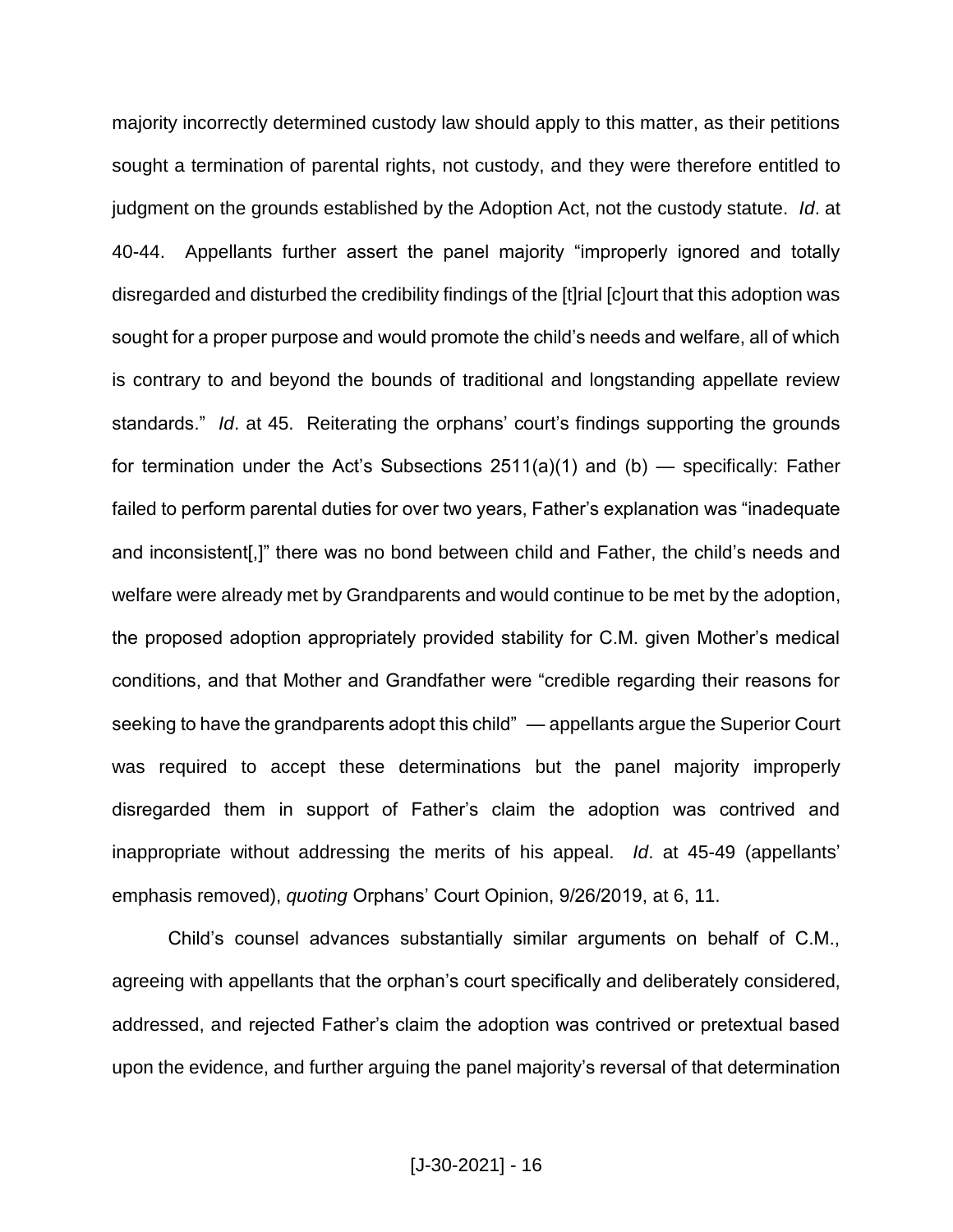supplants its own interpretation of the significance of Father's custody filing after his lengthy absence, reflecting a departure from judicial standards and undermining the trial court's role as factfinder. Child's Counsel's Brief at 16. Child's counsel asserts the panel's holding sets a problematic precedent which would prevent grandparents or other kinship caregivers from adopting the children in their care if a natural parent whose rights are terminated or relinquished remains involved, impacting not only cases like C.M.'s, but also the myriad of cases involving children whose parents are afflicted by other incapacities such as parental substance abuse, mental illness, incarceration, or domestic violence, or which result from child abuse or neglect. *Id*. at 17-19.

In response, Father acknowledges the ultimate legal issue addressed in *M.R.D*. involved the Adoption Act's cause exception which is not invoked in this case due to Mother's voluntary relinquishment; however, he argues there is otherwise no considerable factual difference due to Mother's admission her maternal role will not change as a result of her forfeiture of parental rights. Appellee's Brief at 10. He characterizes this case as the next step in an evolution of cases striking down one parent's efforts to evade custody court and dispose of unwanted involvement by the other parent. Specifically, Father points to *B.E.*, where an unmarried mother petitioned to terminate the father's rights with no proposed adoption pending, and *M.R.D.*, where an unmarried mother petitioned to terminate the father's rights, while retaining her own, with maternal grandfather as the proposed adoptive co-parent; in both cases, this Court rejected the petitioning parent's attempts, and Father requests we likewise "rebuff Mother's attempt to terminate his parental rights in retaliation for his pursuit of custody and in promotion of an adoption which fails to create any new familial roles or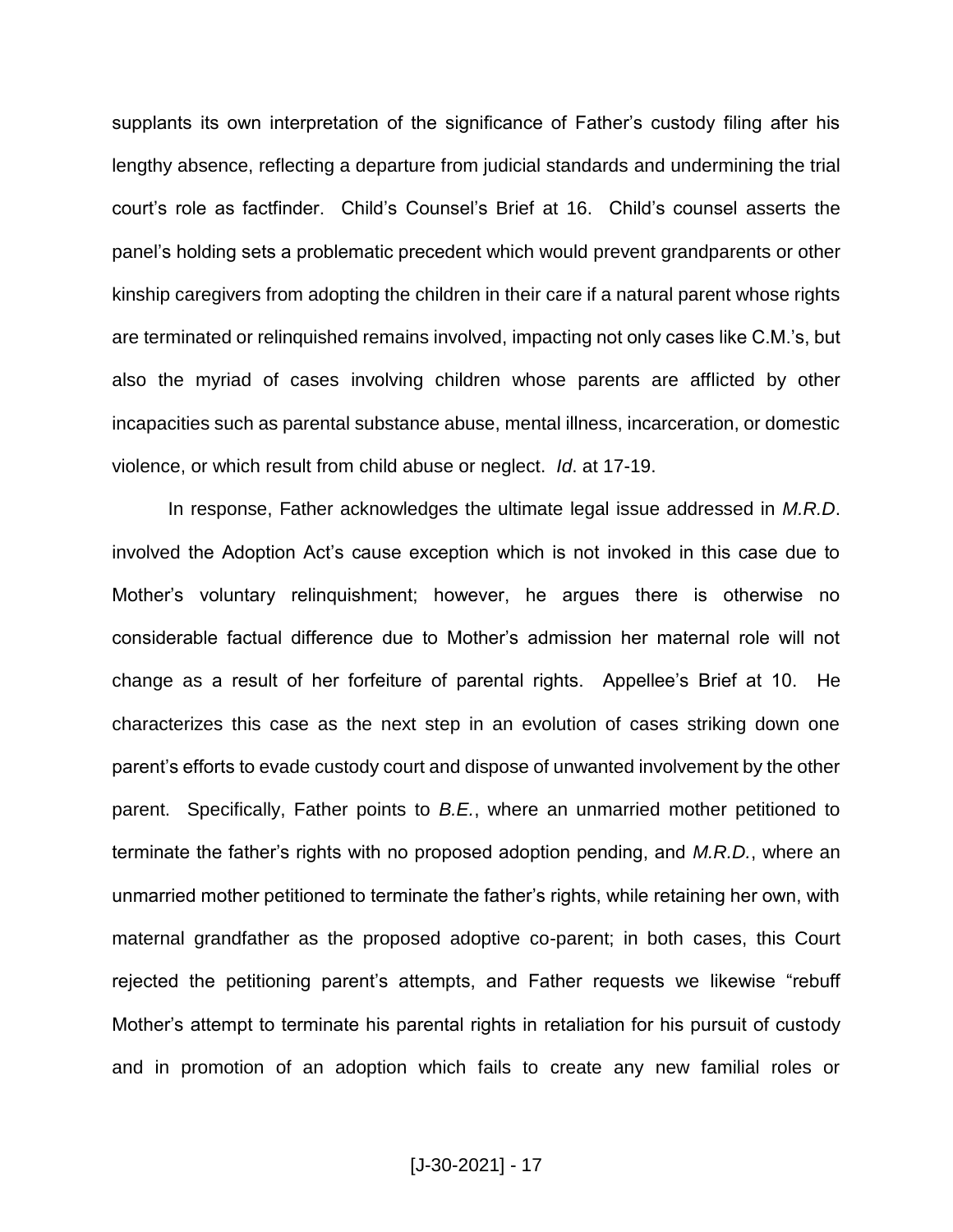relationships." *Id*. at 11-13, *citing B.E*., 377 A.2d at 154-56 (termination of parental rights not permitted where no adoption was pending; purpose of involuntary termination provisions of Adoption Act "is not to punish an ineffective or negligent parent"); *M.R.D.*, 145 A.3d at 1118, 1129-30 (upholding principles from *B.E.*; termination of parental rights not permitted where contemplated adoption did not create new family unit). Noting the panel's reliance on *M.R.D.*'s warning against custody gamesmanship, Father argues such gamesmanship is evident here, where Father not only filed a custody complaint but fully participated in the court's requirements, and Mother's testimony confirmed it was not until he asserted the custody claim that she considered the termination of his parental rights. *Id*. at 12-13, *citing M.R.D*. 145 A.3d at 1129. Recognizing his parental rights are fundamental rights, Father contends the Adoption Act is being used against its purpose here, not for the best interests of C.M., but to punish him for not being a model parent, and to reward Mother for alienating him. *Id*. at 14.

Furthermore, Father asserts the custody gamesmanship he and the panel majority describe would have been thwarted had the orphans' court not erred by concluding there was clear and convincing evidence to terminate Father's parental rights pursuant to Subsection 2511(a)(1) of the Act, which he raised in his appeal below and the Superior Court did not address. He thus argues, even if this Court decides the panel majority erred in its application of *M.R.D.*, the evidence did not support the termination of his parental rights because the orphans' court did not properly consider the obstacles he faced, or his initiation and active participation in custody proceedings as post-abandonment contact. *Id*. at 16-17. He indicates, while the orphans' court may assess the entire history of a case, the most critical period, by statute, is the six months immediately preceding the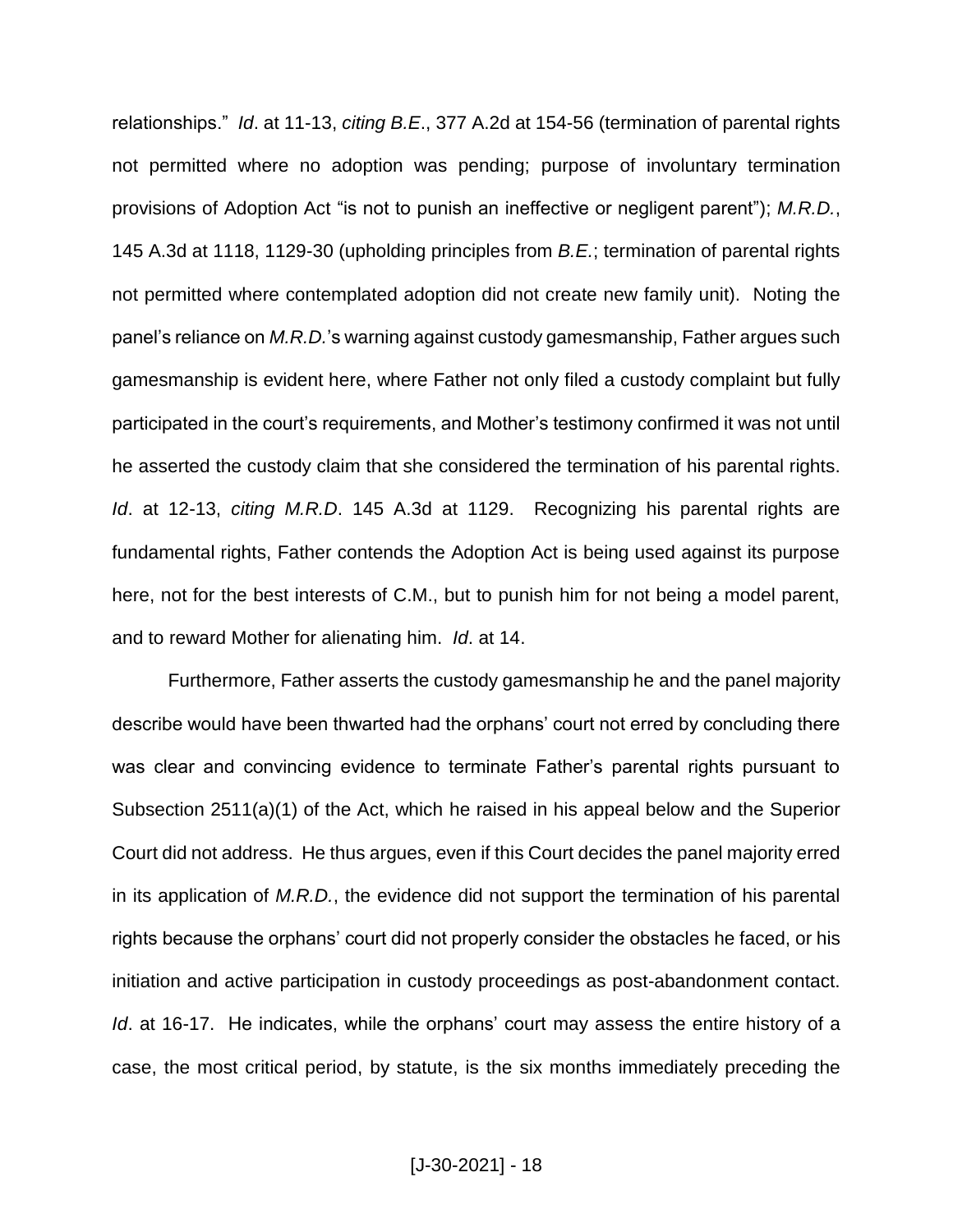filing of the termination petition — during which time his attempts to enforce his parental rights had never been more assertive — yet the court focused on his conduct outside of that period. *Id*. at 17-18, *citing In re D.J.S.*, 737 A.2d 283, 286 (Pa. Super. 1999) ("[I]t is the six months immediately preceding the filing of the petition that is most critical to [the court's] analysis" under Subsection 2511(a)(1)). Father argues the orphans' court did not properly consider Mother's intentional obstruction of his relationship with C.M. *Id*. at 19- 23, *citing*, *inter alia*, *In re B., N.M.*, 856 A.2d 847, 855-56 (Pa. Super. 2004), *appeal denied*, 856 A.2d 847 (Pa. 2005) (*per curiam*) ("Where a non-custodial parent is facing termination of his or her parental rights, the court must consider the non-custodial parent's explanation . . . including situations in which a custodial parent has deliberately created obstacles and has by devious means erected barriers intended to impede free communication and regular association between the non-custodial parent and his or her child."); *In re E.S.M.*, 622 A.2d 388, 393 (Pa. Super. 1993) ("[I]f the failure to perform parental duties is the result of obstructive tactics, such failure is excused[;] to obtain the benefit to that excuse, a parent must exhibit reasonable firmness in attempting to overcome the obstructive behavior.") (citations and quotations omitted).

Father further argues his actions and delay in filing for custody "may not be commendable, [but] were reasonable given his circumstances, particularly in light of Mother's resolve to keep Father out of the child's life[,]" as well as his incarceration, hospitalization, inability to have visits with minors at his transitional housing program, and limited income of VA benefits and military disability. *Id*. at 23-25, *citing In re Adoption of C.M.W.*, 603 A.2d 622, 626 (Pa. Super. 1992) (court "cannot sanction termination of the rights of imperfect parents" absent "clear intent to relinquish his rights[;]" court cannot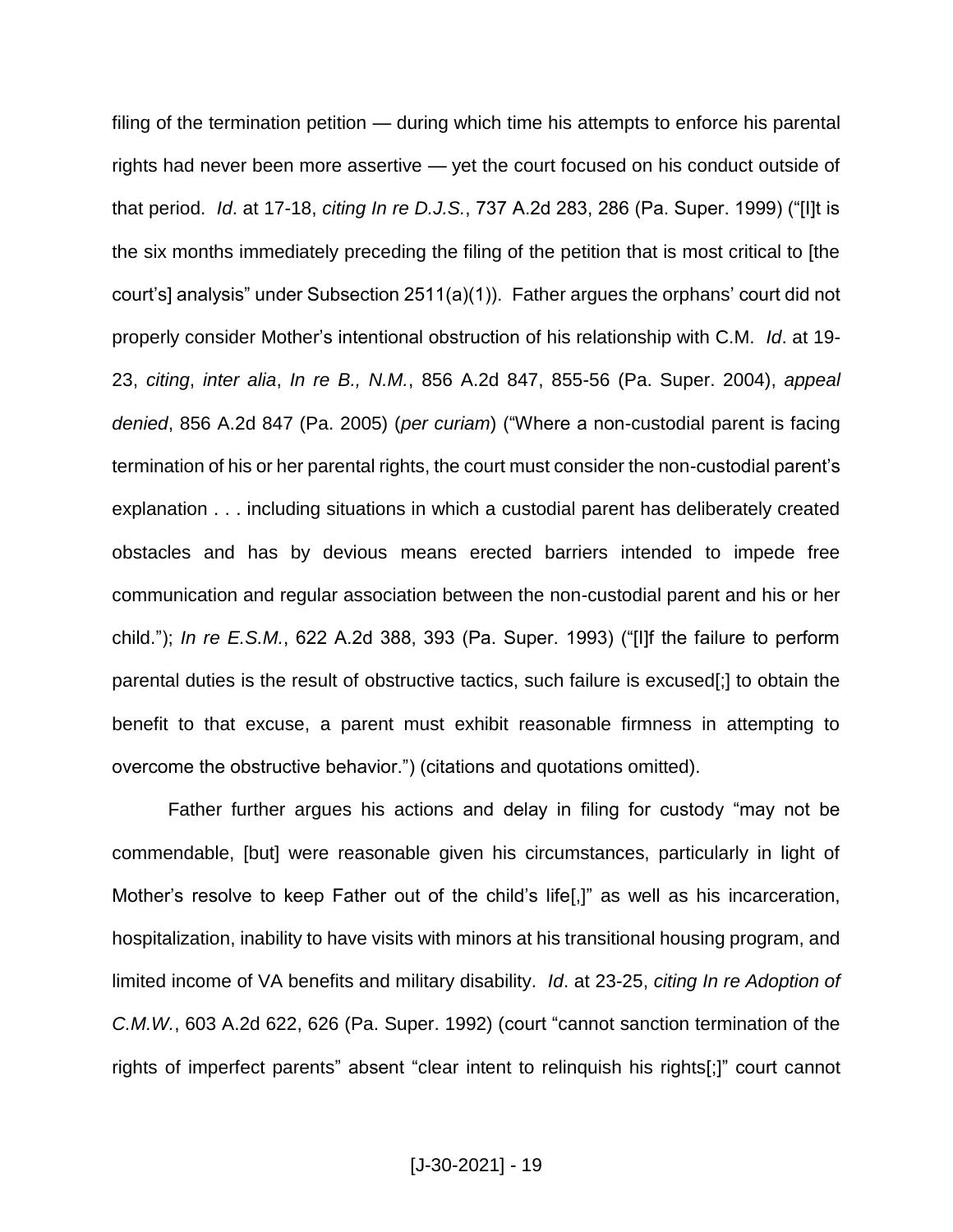permit such intrusion into the child's rights, including "the right to know her father with all his flaws") (internal citation, quotation, and brackets omitted). Finally, Father argues, if his active pursuit of custody is considered to be insufficient effort, this will encourage alienated parents to force themselves into their children's lives using more distasteful methods, *e.g*., initiating a "custody grab" from school or daycare without the other parent's knowledge. *Id*. at 27.

#### **III. Analysis**

A parent's right to make decisions concerning the care, custody, and control of his or her children is among the oldest of fundamental rights. *In re D.C.D*., 105 A.3d 662, 667 (Pa. 2014); *Troxel v. Granville*, 530 U.S. 57, 65 (2000), *citing*, *inter alia*, *Meyer v. Nebraska*, 262 U.S. 390, 399, 401 (1923) ("liberty" protected by Due Process Clause includes right of parents to "establish a home and bring up children" and "to control the education of their own"). The time-tested law of the Commonwealth requires that we balance this intrinsic parental interest within the context of a child's essential needs for a parent's care, protection, and support. *See, e.g*., *In re T.S.M.*, 71 A.3d 251, 271 (Pa. 2013) (children's needs and welfare necessitated termination of parental rights despite strong but damaging bonds). We readily comprehend the significant gravity of a termination of parental rights, which has far-reaching and intentionally irreversible consequences for the parents and the child. *See In re P.G.F.*, 247 A.3d 955, 963 (Pa. 2021); *B.E.*, 377 A.2d at 155-56 (purpose of termination of parental rights is to allow for adoption); *see also T.S.M*., 71 A.3d at 268 (termination of parental rights creates legal orphans). For these reasons, the burden of proof is upon the party seeking termination to establish by "clear and convincing" evidence the existence of the statutory grounds for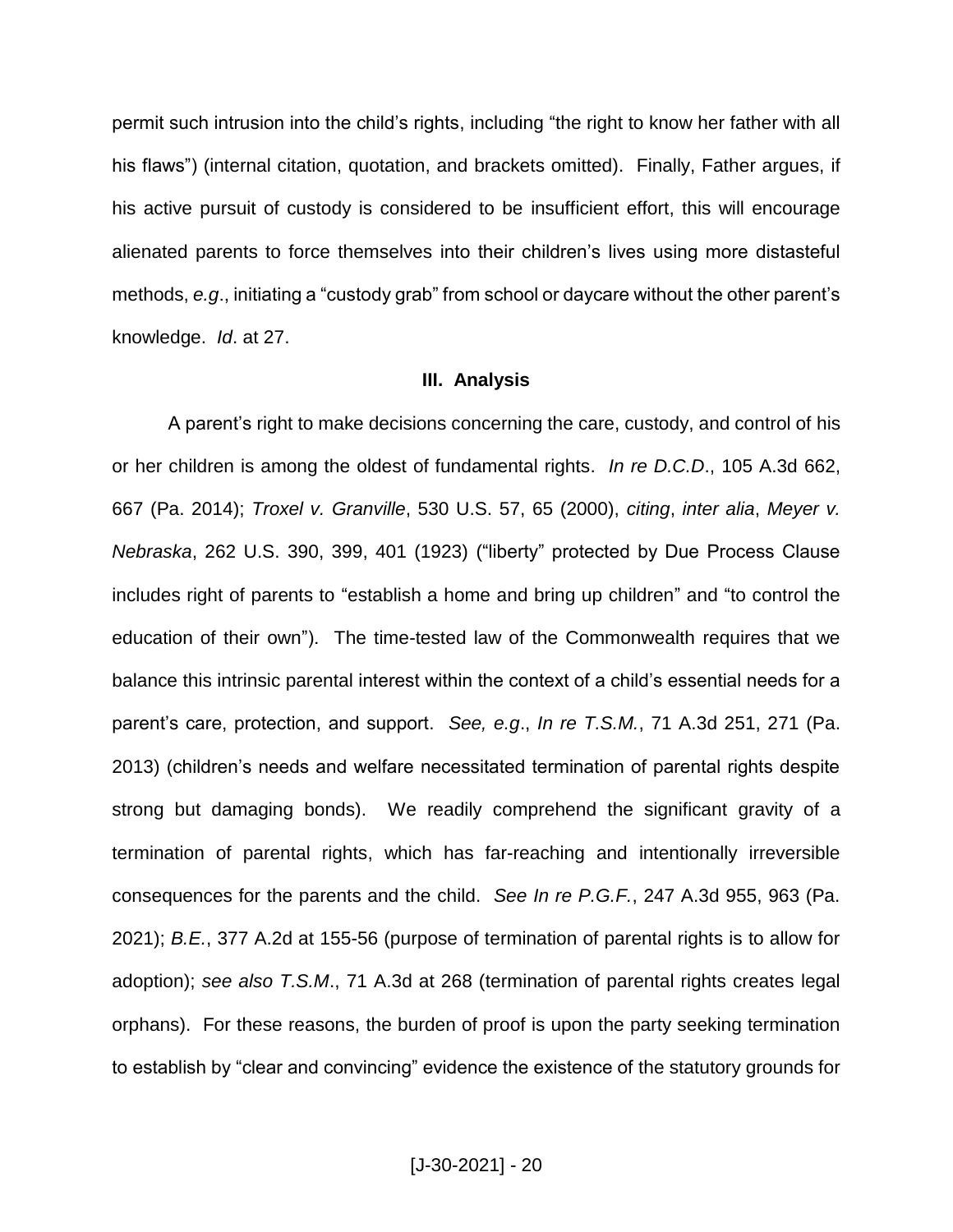doing so. *Matter of Adoption of G.T.M*., 483 A.2d 1355, 1356 (Pa. 1984); *In re T.R*., 465 A.2d 642, 642-43 (Pa. 1983) (applying the standard articulated in *Santosky v. Kramer*, 455 U.S. 745 (1982)). "[C]lear and convincing evidence is defined as testimony that is so 'clear, direct, weighty, and convincing as to enable the trier of fact to come to a clear conviction, without hesitance, of the truth of the precise facts in issue.'" *Charles E.D.M*., 708 A.2d at 91, *quoting Adoption of Atencio*, 650 A.2d 1064, 1066 (Pa. 1994). Because of this serious impact attending the termination of parental rights, "'it is important that a judicial decree extinguishing such rights be based solely on competent evidence.'" *In re A.J.R.-H.*, 188 A.3d 1157, 1171 (Pa. 2018), *quoting In re Sanders Children*, 312 A.2d 414, 417 (Pa. 1973).

In cases concerning the involuntary termination of parental rights, appellate review is limited to a determination of whether the decree of the termination court is supported by competent evidence. *See In re Adoption of L.J.B.*, 18 A.3d 1098, 1107 (Pa. 2016) (Opinion Announcing the Judgment of the Court), *citing Adoption of B.D.S.*, 431 A.2d 203, 207 (Pa. 1981). This standard of review corresponds to the standard employed in dependency cases, and requires appellate courts to accept the findings of fact and credibility determinations of the trial court if they are supported by the record, but it does not require the appellate court to accept the lower court's inferences or conclusions of law*. See In re Adoption of S.P.*, 47 A.3d 817, 826 (Pa. 2012); *In re R.J.T.*, 9 A.3d 1179, 1190 (Pa. 2010). That is, if the factual findings are supported, we must determine whether the trial court made an error of law or abused its discretion. *See S.P.*, 47 A.3d at 826. An abuse of discretion does not result merely because the reviewing court might have reached a different conclusion; we reverse for an abuse of discretion "only upon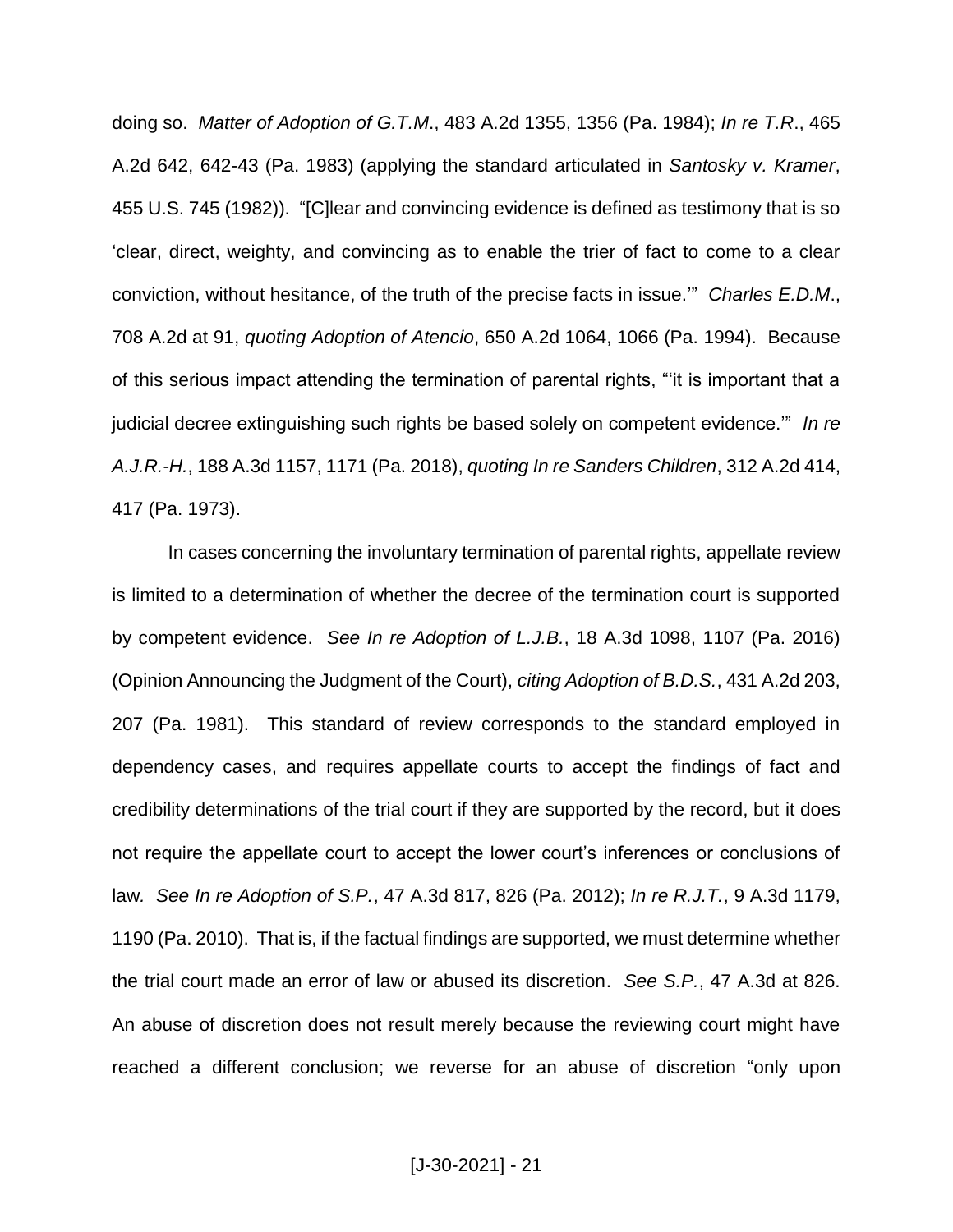demonstration of manifest unreasonableness, partiality, prejudice, bias, or ill will." *Id.* Thus, absent an abuse of discretion, an error of law, or insufficient evidentiary support for the trial court's decision, the decree must stand. *See id*. at 821; *Atencio*, 650 A.2d at 1066. "We have previously emphasized our deference to trial courts that often have firsthand observations of the parties spanning multiple hearings." *T.S.M.*, 71 A.3d at 267. However, "[w]e must employ a broad, comprehensive review of the record in order to determine whether the trial court's decision is supported by competent evidence." *S.P.*, 47 A.3d at 821 (internal citation and quotation omitted).

Subsections 2511(a) and (b) of the Adoption Act set forth the grounds a petitioner must prove in order for the court to grant an involuntary termination of parental rights. *See* 23 Pa.C.S. §2511. Subsection (a) provides eleven enumerated grounds describing particular conduct of a parent which would warrant involuntary termination including, as is relevant herein, the requisite criteria for establishing parental abandonment pursuant to Subsection 2511(a)(1). *Id.* §2511(a). If the trial court finds clear and convincing evidence supporting the existence of one of the grounds for termination set forth in Subsection 2511(a), the court must then consider whether termination would best serve "the developmental, physical and emotional needs and welfare of the child" under Subsection 2511(b). *Id*. §2511(b); *M.R.D.*, 145 A.3d at 1120. Section 2512 sets forth the parties who may file a petition for involuntary termination, including, *inter alia*, a parent, an individual standing *in loco parentis*, or an agency. *Id*. §2512(a). Where a parent or other individual — as opposed to an agency — petitions to terminate the rights of the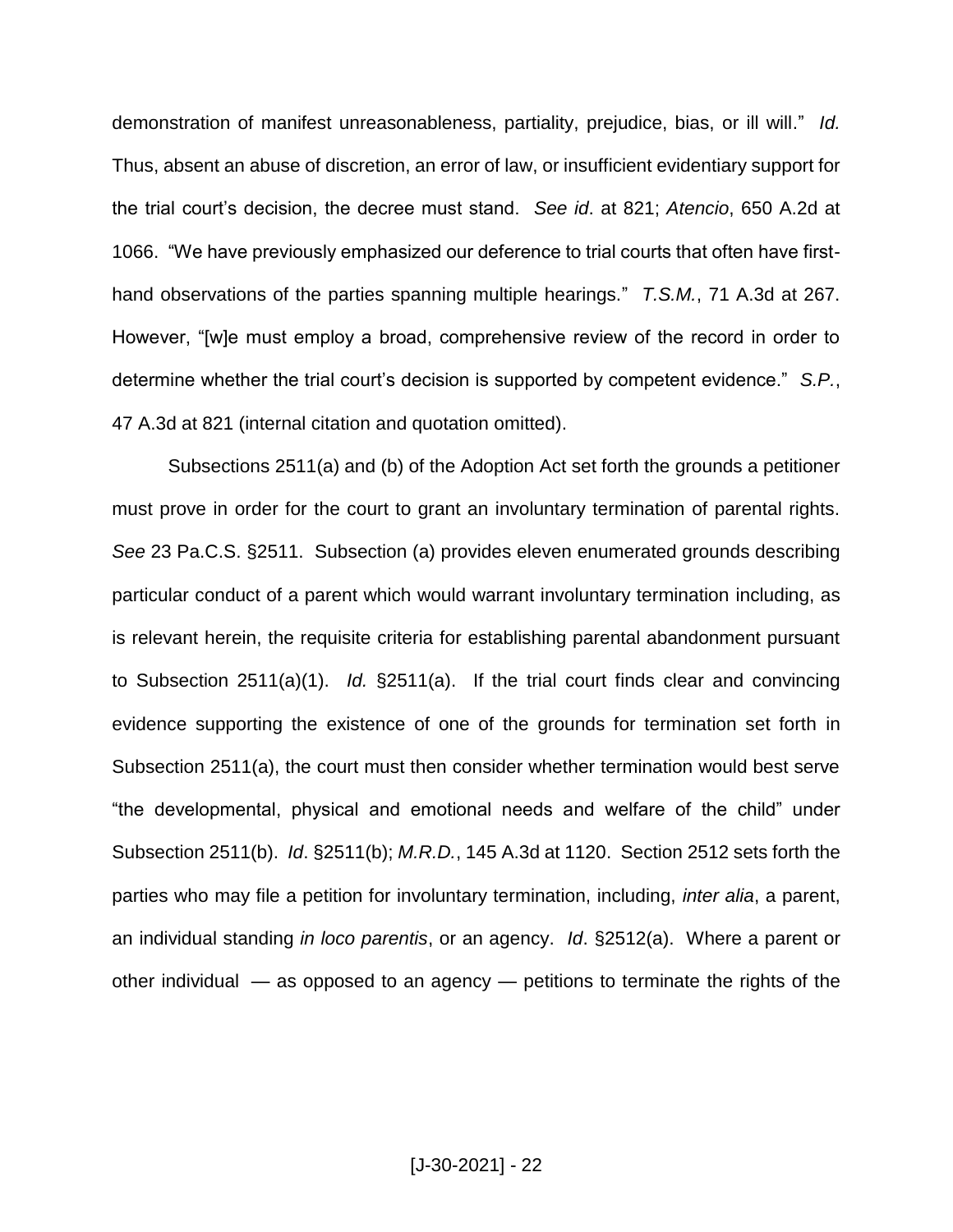child's parent, the petitioner must demonstrate an adoption of the child is anticipated.<sup>7</sup> *See M.R.D.*, 145 A.3d at 1120; *L.J.B.*, 18 A.3d at 1107; *B.E.*, 377 A.2d at 155.

With these settled principles in mind, we turn to the issues presented in the matter before the Court.

# A. *M.R.D.*<sup>8</sup>

As the parties and the opinions of the panel below describe, this Court's decision in *M.R.D.* reversed the involuntary termination of a father's parental rights on the basis the proposed adoption it would facilitate was not a valid one where the unmarried mother petitioning for the termination sought to retain her parental rights and the prospective adoptive parent was the children's maternal grandfather, *i.e.*, the mother's father, who regularly shared parental duties. *See M.R.D.*, 145 A.3d at 1118. In accordance with the

 $7$  Effective December 28, 2020, the General Assembly amended the Adoption Act to provide an additional exception to this rule, not relevant to the present case, which applies when the petitioner is a parent and the child is conceived as a result of rape or incest. *See* 23 Pa.C.S. §§2512(b)(3), 2514.

<sup>8</sup> Initially we note, as explained *supra*, the statement of errors filed by Father pursuant to Pa.R.A.P. 1925(a)(2) did not reference this Court's decision in *M.R.D.* or claim the proposed adoption would not facilitate the creation of a new family unit. Because the orphans' court lacked the opportunity to fairly consider this argument in light of the evidence before it, the specific argument might properly be deemed waived. *See* Pa.R.A.P. 1925(b)(4)(ii) (Statement shall identify each error appellant intends to assert "with sufficient detail to identify the issue to be raised for the judge"), (vii) (issues not included in the Statement are waived); *see*, *e.g.*, *M.G. v. L.D*., 155 A.3d 1083, 1092 (Pa. Super. 2017) (same), *appeal denied*, 169 A.3d 522 (Pa. 2017) (*per curiam*). However, because the Superior Court, *sua sponte*, decided only this issue in its reversal of the orphan's court decision, the issue presents a legal question which does not require further factual development, and the issue is now fully and adequately briefed before this Court as a result of our grant of allocatur, we address the panel majority's application of *M.R.D.* in this posture in the interest of expedient clarification of a substantially important issue impacting children awaiting permanency across the Commonwealth.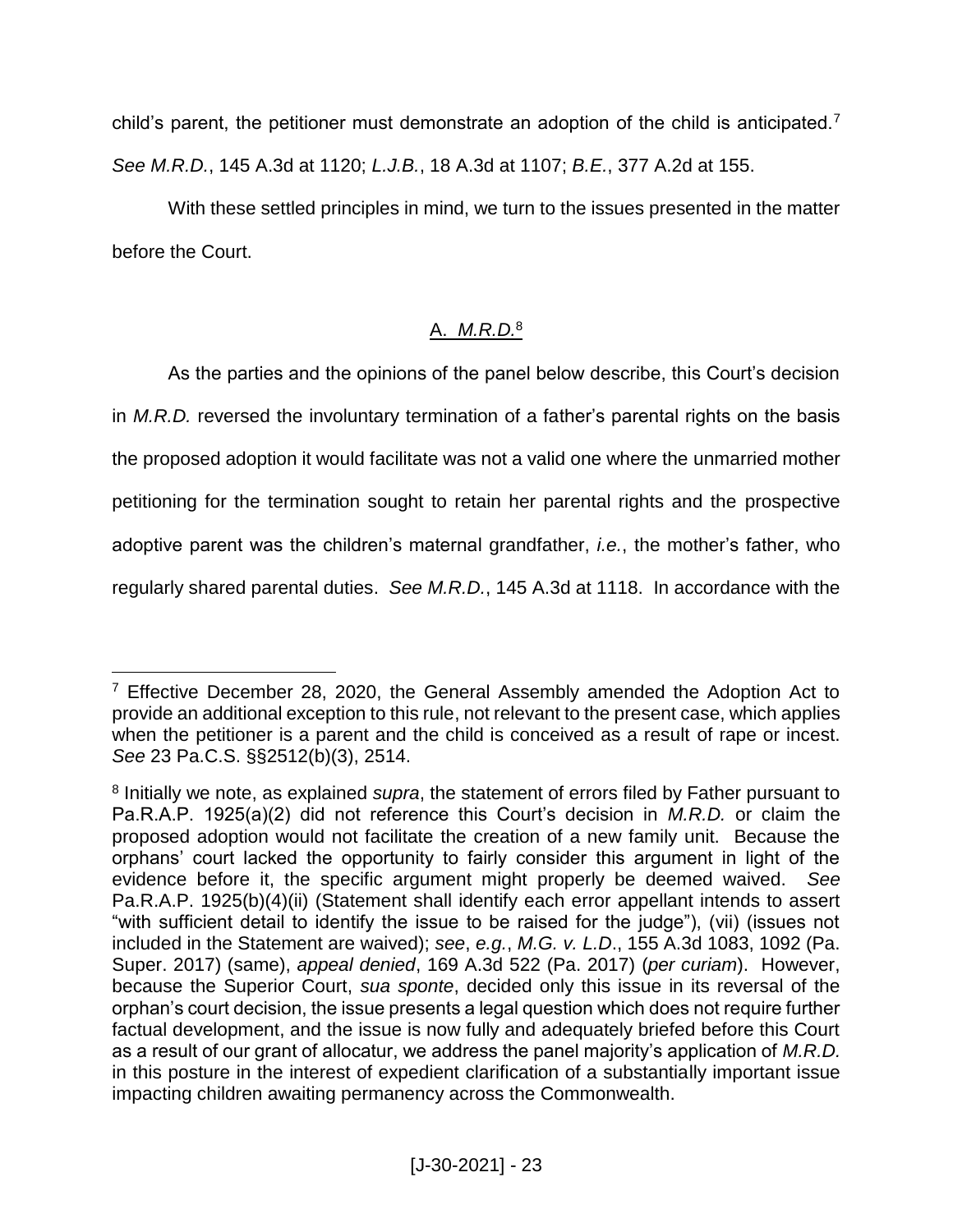Adoption Act and settled jurisprudence, the *M.R*.*D.* Court observed a parent seeking to terminate the rights of another parent must demonstrate a valid adoption is anticipated for the termination petition to be cognizable, and must strictly comply with all pertinent provisions of the Act in order for the adoption to be valid. *See id*. at 1120, *citing B.E.*, 377 A.2d at 155, *In re Adoption of R.B.F.*, 803 A.2d 1195, 1199 (Pa. 2002), *and* 23 Pa.C.S. §2512. Further, the Act requires the petitioning parent to consent to the adoption and relinquish his or her rights, unless the prospective adopter is the petitioning parent's spouse. *See id*. at 1120-21, *citing* 23 Pa.C.S. §§2711, 2903. Where a petitioner does not strictly comply with the Act's requirements but demonstrates cause for noncompliance, the trial court typically has the discretion to enter an adoption decree, pursuant to Section 2901 of the Act. *See id*. at 1121, *citing* 23 Pa.C.S. §2901 ("Unless the court for cause shown determines otherwise, no decree of adoption shall be entered unless the natural parent or parents' rights have been terminated . . . and all other legal requirements have been met."); *R.B.F*., 803 A.2d at 1201-02. Because the mother in *M.R.D.* wished to be excused from strict compliance with the Act's requirement she terminate her own rights to allow the adoption, and the prospective adopter — her own father — was not (and could not be) her spouse, the sole issue before the Court was whether such a proposed adoption could constitute "cause shown" under Section 2901. *See id.* at 1123, 1127. Despite the orphans' court's specific determination that the proposed adoption of *M.R.D*. was legitimate and in the children's best interests, we held Section 2901 cause could not be shown in such an instance and, therefore, the proposed adoption was not valid, which precluded involuntary termination of the father's parental rights. *See id.* at 1130. In addition to the host of unique legal and practical complications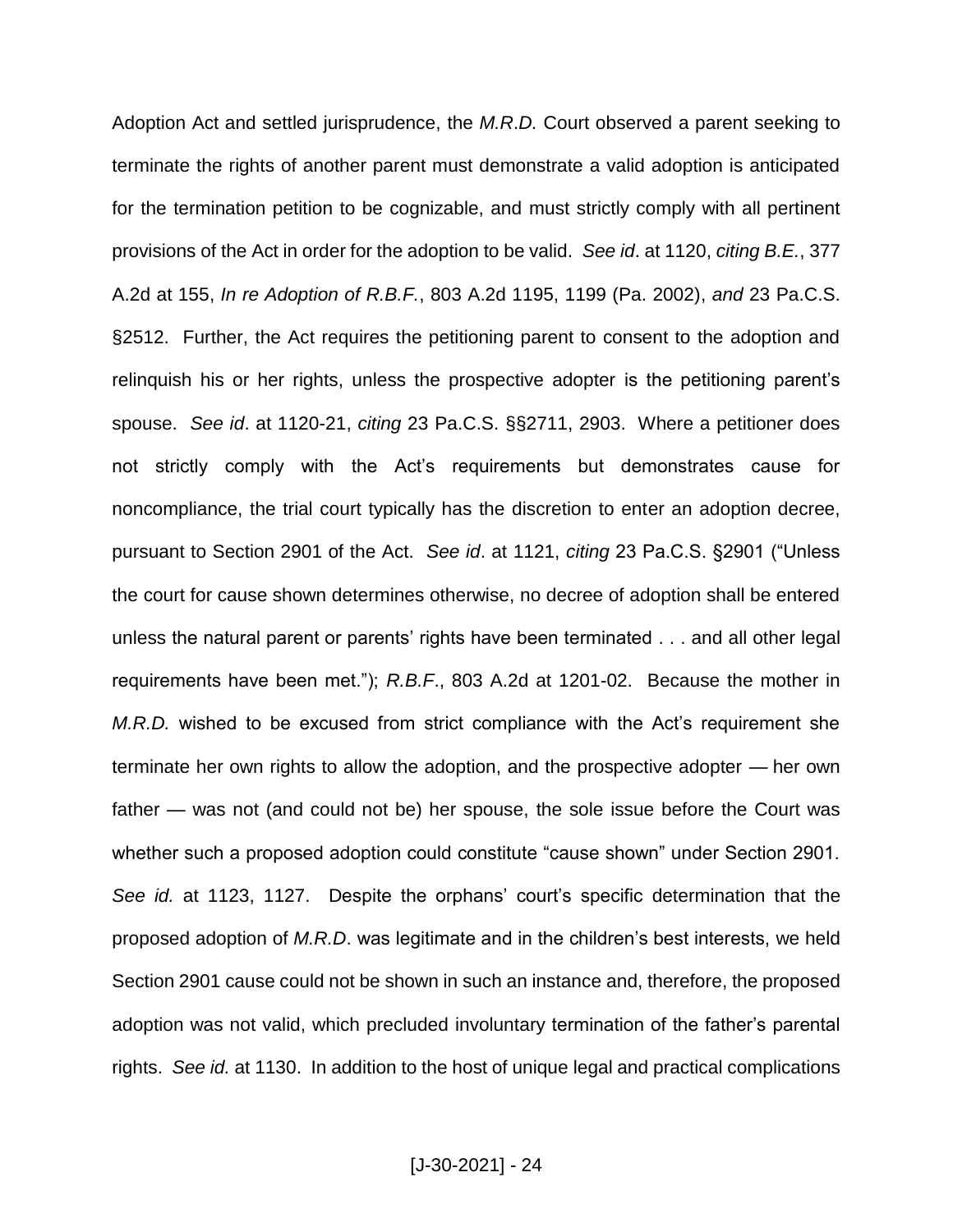arising from the situation in *M.R.D*., we reasoned the purpose of the termination or relinquishment of parental rights requirement is to "'establish a new parent-child relationship through adoption'" and to "protect 'the integrity and stability of the new family unit[,]"' and we further explained the new, single, family "unit" was **one** family involving a horizontal relationship between two parents and freed from the legal encumbrances of the former legal family, which was not the case where the prospective adoptergrandfather would continue to share a separate family unit, with all its appurtenant legal ramifications, with the children's mother through their separate vertical parent-child relationship. *See id*. at 1128-29, *quoting respectively*, *B.E.*, 377 A.2d at 156, *Adoption of J.D.S.,* 763 A.2d 867, 871 (Pa. Super. 2000).

Specifically anticipating a situation such as the one now before us, the *M.R.D.* Court stated, "**[i]f Mother had desired to relinquish her rights** to Children, and assuming *arguendo* that an adoption by Grandfather and the termination of Father's parental rights were in Children's best interests, **Grandfather would be permitted to adopt Children, and termination of Father's parental rights would have been proper, ending our inquiry**." *Id*. at 1126 (emphasis added). In addition, as keenly observed by then-Justice, now Chief Justice Baer in his concurrence, the test requiring a "new family unit" employs "language [ ] not present in Section 2901 or any other provision in the Adoption Act." *Id*. at 1131 (Baer, J., concurring). Furthermore, as we recently explained in *In re Adoption of K.M.G*., "[i]t is inappropriate and, indeed, unwise for this Court to engage in the judicial creation of what amounts to new statutory duties[;]" and "we must not 'add, by interpretation, a requirement not included by the General Assembly.'" 240 A.3d 1218, 1237 (Pa. 2020), *quoting Commonwealth v. Giulian*, 141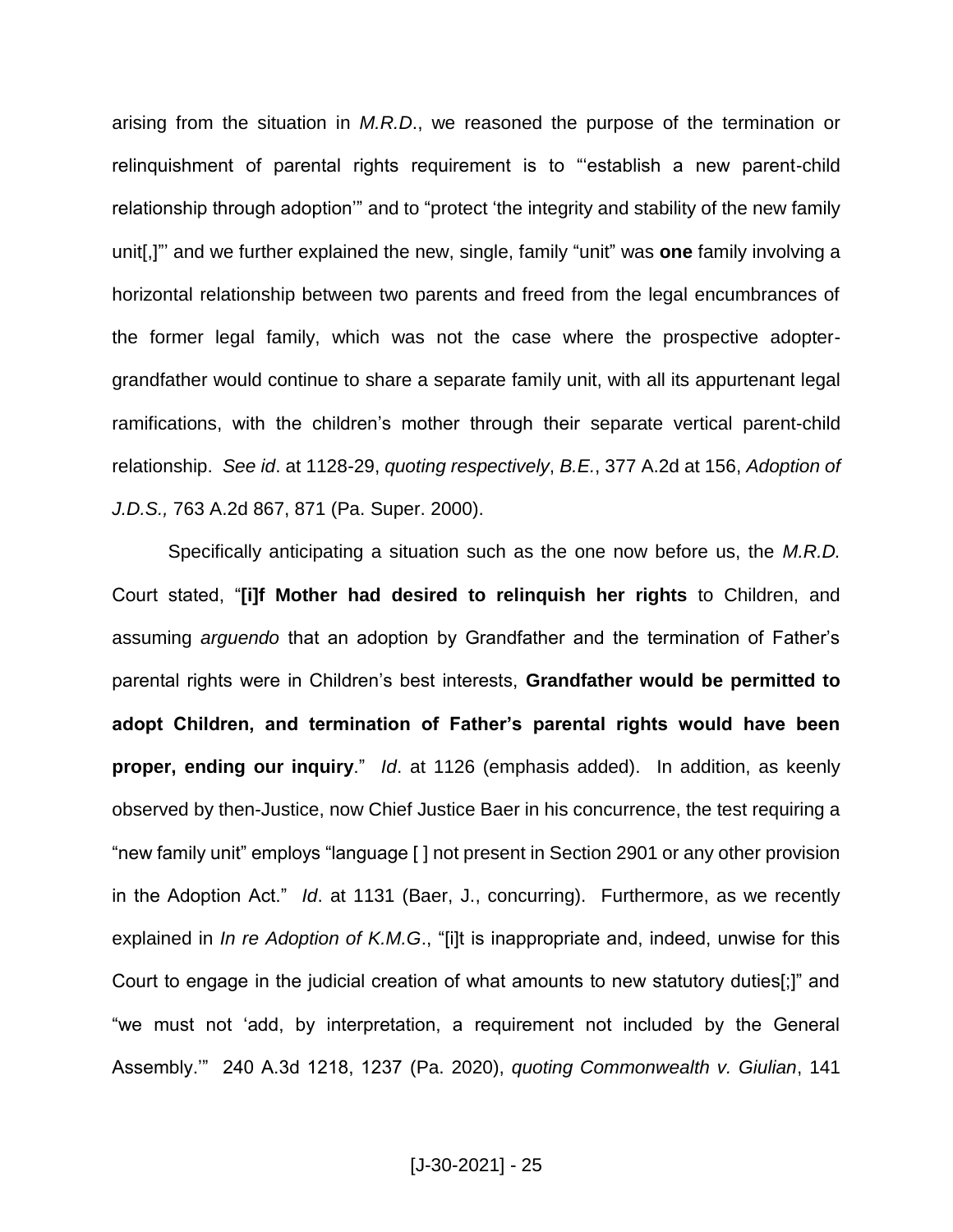A.3d 1262, 1268 (Pa. 2016). Accordingly, we agree with appellants' contention the Superior Court majority erred in its application of *M.R.D*. Although the new legal parentchild relationship that would be created through the proposed adoption of C.M. by her grandparents, despite the anticipated continuing role of Mother insofar as she is able, appears to meet the parameters of a single new family unit as set forth in *M.R.D.* indeed, it reflects one of the most relied-upon permanency options for children cared for by kin when parents are incapacitated or unavailable — an assessment for such a component was not relevant here, where Mother voluntarily relinquished her parental rights, the proposed adoption would strictly adhere to the provisions of the Adoption Act, and no cause analysis under Section 2901 is implicated. The Superior Court's scrutiny of the prospective post-adoption family unit for adequate "newness" was therefore erroneous here.

Having determined the panel below improperly applied the *M.R.D*. cause analysis principles in this case, we now consider its invocation of *M.R.D.*'s admonition against gamesmanship. Commenting on the broader foreseeable consequence of allowing the maternal grandfather in *M.R.D.* to adopt and become the legal parent of his grandchildren while his daughter retained her legal parental rights and obligations — when the Adoption Act anticipates a parent's retention of her rights only in an adoption by a spouse — we observed such an exception to the Act's provisions would

open the door for misuse of adoption proceedings by spiteful parents as a means to involuntarily terminate the rights of unwanted parents, potentially allowing . . . a litany of other individuals who have a close relationship with a child to stand in as prospective adoptive parents so that termination may be achieved. Given that the complete and irrevocable termination of parental rights is one of the most serious and severe steps a court can take, we must ensure that we do not open the floodgates to such gamesmanship.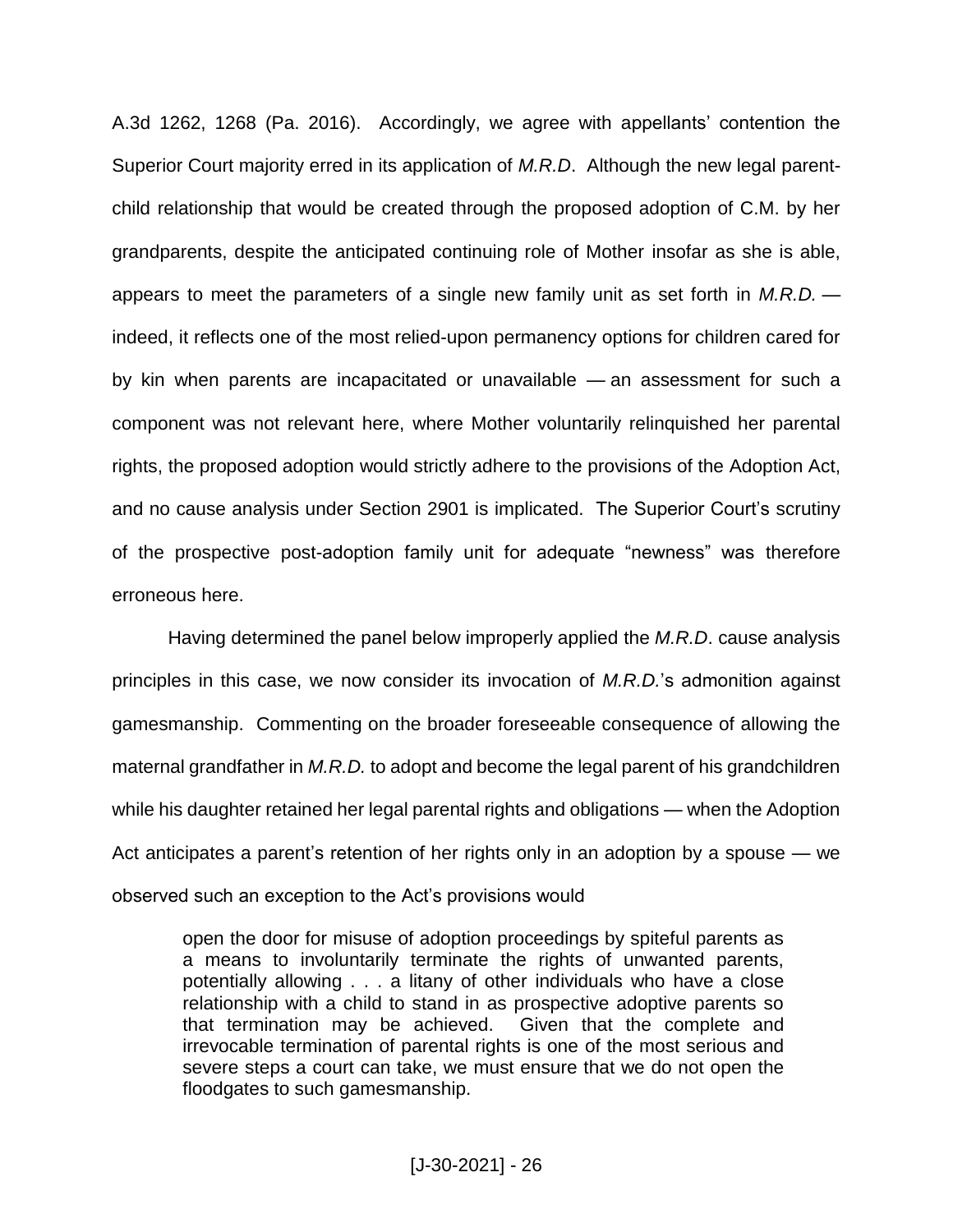*M.R.D.*, 145 A.3d at 1129 (internal citations and quotations omitted). The "gamesmanship" of potentially any third party standing in as an adoptive parent, as forecast in *M.R.D.*, is perhaps a more nuanced quagmire than the retributive filing of a termination of parental rights petition described by Father and the panel majority in the present case, but we recognize the danger of approving such petitions filed in the midst of acrimonious custody battles or in short sequence after a non-custodial parent files a complaint in custody, as was the case in *M.R.D.* though it was not then an issue before the Court. *See id*. at 1118; *id*. at 1134-35 (Wecht, J., concurring) (proposed adoption "lacked the required integrity, inasmuch as it appears to have been initiated merely to stave off and defeat Father's claim for custody[;]" custody court has "robust discretionary authority" to limit or curtail a parent's custody rights "without resort to the draconian remedy of termination of parental rights under the adoption laws"); *see also L.J.B.*, 18 A.3d at 1110 (Opinion Announcing the Judgment of the Court) (termination petition filed by parent absent stepparent adoption would provide parents with "a new, and in our view dangerous, tactic in heated custody disputes").

Nevertheless, to the extent the panel majority relied upon aspects of the record not addressed by the orphans' court to conclude the termination and adoption petitions constituted reversible custody gamesmanship — in contravention of the orphans' court's specific determination that credible testimony demonstrated the proposed adoption was not contrived, **and without further analysis** — it did so in error.<sup>9</sup> *See S.P.*, 47 A.3d at

<sup>&</sup>lt;sup>9</sup> However, we also note, to the extent the orphan's court made particular credibility determinations, they related only to Mother's and Grandfather's (credible) testimony "regarding their reasons for seeking to have the grandparents adopt[,]" and Father's (not credible) testimony "that he understood birth mother to question his paternity." Orphans'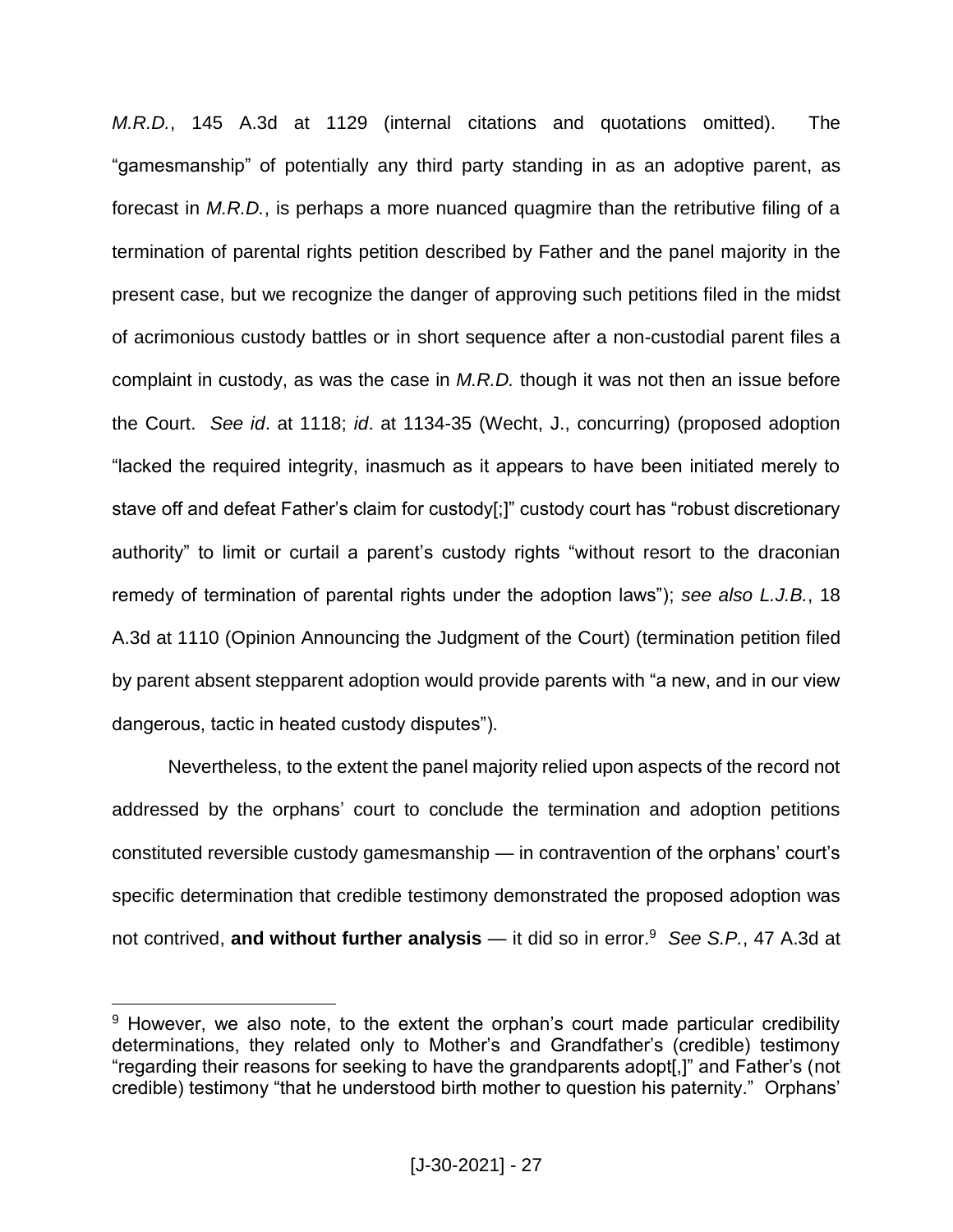826-27 ("[E]ven where the facts could support an opposite result, as is often the case in dependency and termination cases, an appellate court must resist the urge to second guess the trial court and impose its own credibility determinations and judgment; instead we must defer to the trial judges so long as the factual findings are supported by the record and the court's legal conclusions are not the result of an error of law or an abuse of discretion."); *Adoption of S.H.*, 383 A.2d 529, 532 & n.2 (Pa. 1978) (task of the orphans' court is to resolve conflicting testimony of witnesses; appellate court may not reweigh the credibility of witnesses).

We acknowledge the solemn reality that a decree terminating parental rights is widely regarded as the civil law equivalent to the death penalty, forever obliterating the fundamental legal relationships between parent and child. *See, e.g.*, *Kimock v. Jones*, 47 A.3d 850, 855 (Pa. Super. 2012) ("termination of parental rights for all practical purposes ends the parent/child relationship as unequivocally as the death of the child") (emphasis omitted); Administrative Office of Pennsylvania Court's Office of Children and Families in the Courts, *Pennsylvania Dependency Benchbook*, "Termination of Parental Rights" at §17.1 (3d ed. 2019) (Termination of parental rights "has often been called the 'death penalty' of dependency court, because of the seriousness and finality of a termination order severing all ties between a child and the biological parents."). Where simultaneously litigated custody matters conjure the specter of gamesmanship in a termination proceeding, such a significant final decree warrants the courts' closest consideration of whether competent evidence clearly and convincingly proves the precise

Court Opinion, 9/26/2019, at 6, 11. Thus, the Superior Court appears to have relied upon testimony credited by the orphans' court to reach the opposite conclusion of the orphans' court on the specific issue for which the orphans' court credited the testimony.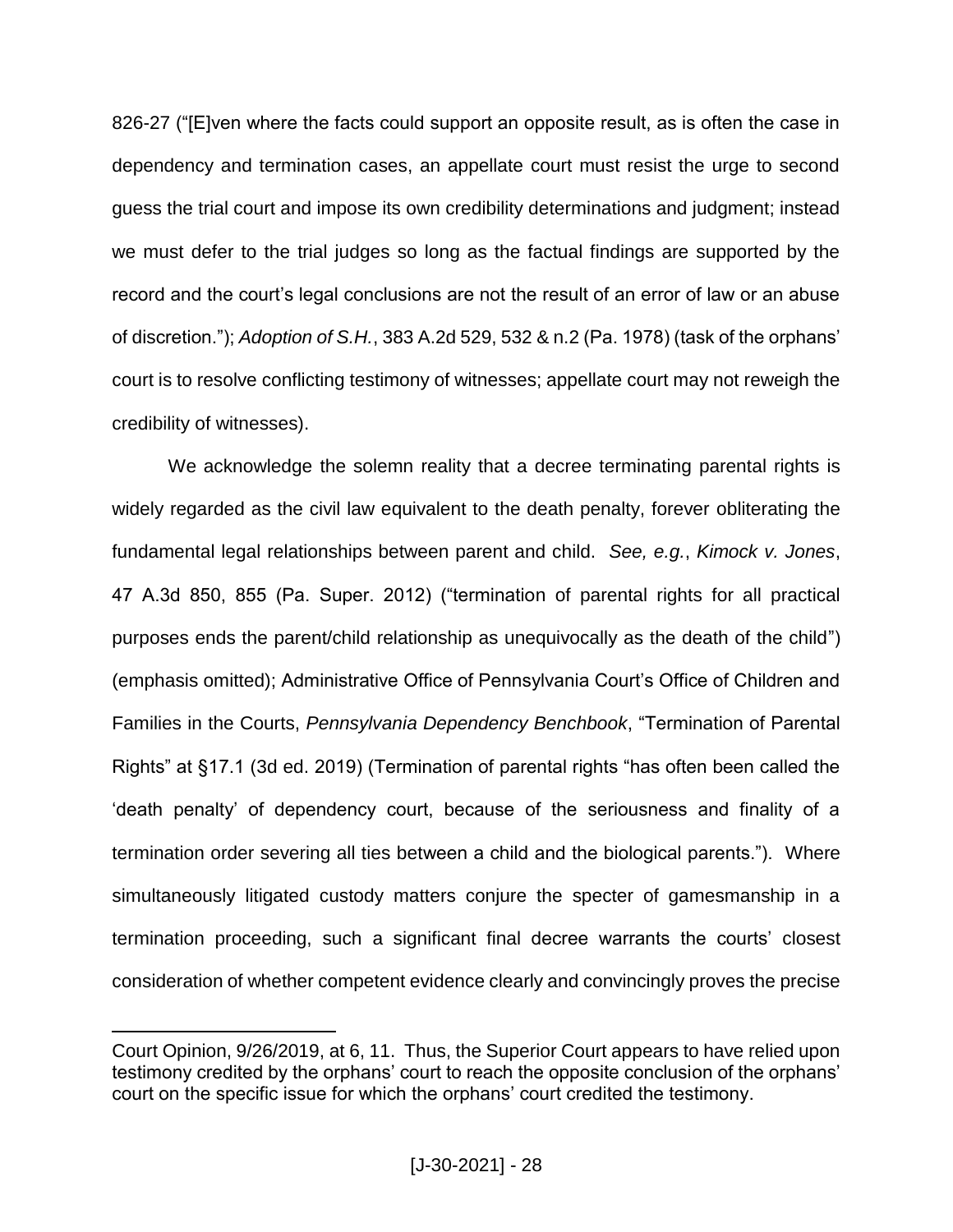elements of the grounds at issue, in a manner "so clear, direct, weighty and convincing" it betrays no hesitance regarding the truth of the facts in issue.<sup>10</sup> *Charles E.D.M*., 708 A.2d at 91 (internal citation and quotation omitted).

In this case, Father accurately asserts he preserved his claim challenging the sufficiency of the evidence underlying the termination of his parental rights pursuant to Subsections 2511(a)(1) and (b) of the Adoption Act. As this issue was fully briefed and argued by all parties before the Superior Court, but addressed only in dissent, we must now determine whether we should remand to the Superior Court for consideration of Father's sufficiency claim in the first instance, or whether we should resolve it now.

We have explained, appellate review is a review of "the judgment or order before the appellate court, rather than any particular reasoning or rationale employed by the lower tribunal[,]" *A.J.R.- H.*, 188 A.3d at 1176 (internal citation and quotation omitted); therefore, this Court has discretionary authority to affirm an order of a lower court "for any valid reason appearing from the record[,]" *Ario v. Ingram Micro, Inc.*, 965 A.2d 1194, 1200 (2009). *See also A.J.R.- H.*, 188 A.3d at 1176, *quoting Sec. & Exch. Comm'n v. Chenery Corp.*, 318 U.S. 80, 88 (1943) ("'The reason for this rule is obvious. It would be wasteful to send a case back to a lower court to reinstate a decision which it had already made but which the appellate court concluded should properly be based on another ground within the power of the appellate court to formulate.'"). Father, as appellee in this Court,

<sup>&</sup>lt;sup>10</sup> Moreover, given the finality that results following the termination of one's parental rights, and given that litigants have used termination proceedings as a strategic tactic in custody proceedings, we take this opportunity to admonish any litigant who engages in such behavior. This type of gamesmanship is intolerable. The use of these tactics should not be cultivated by counsel, and must stop. Courts should not hesitate to impose sanctions on those participating in schemes involving the improper use of termination proceedings.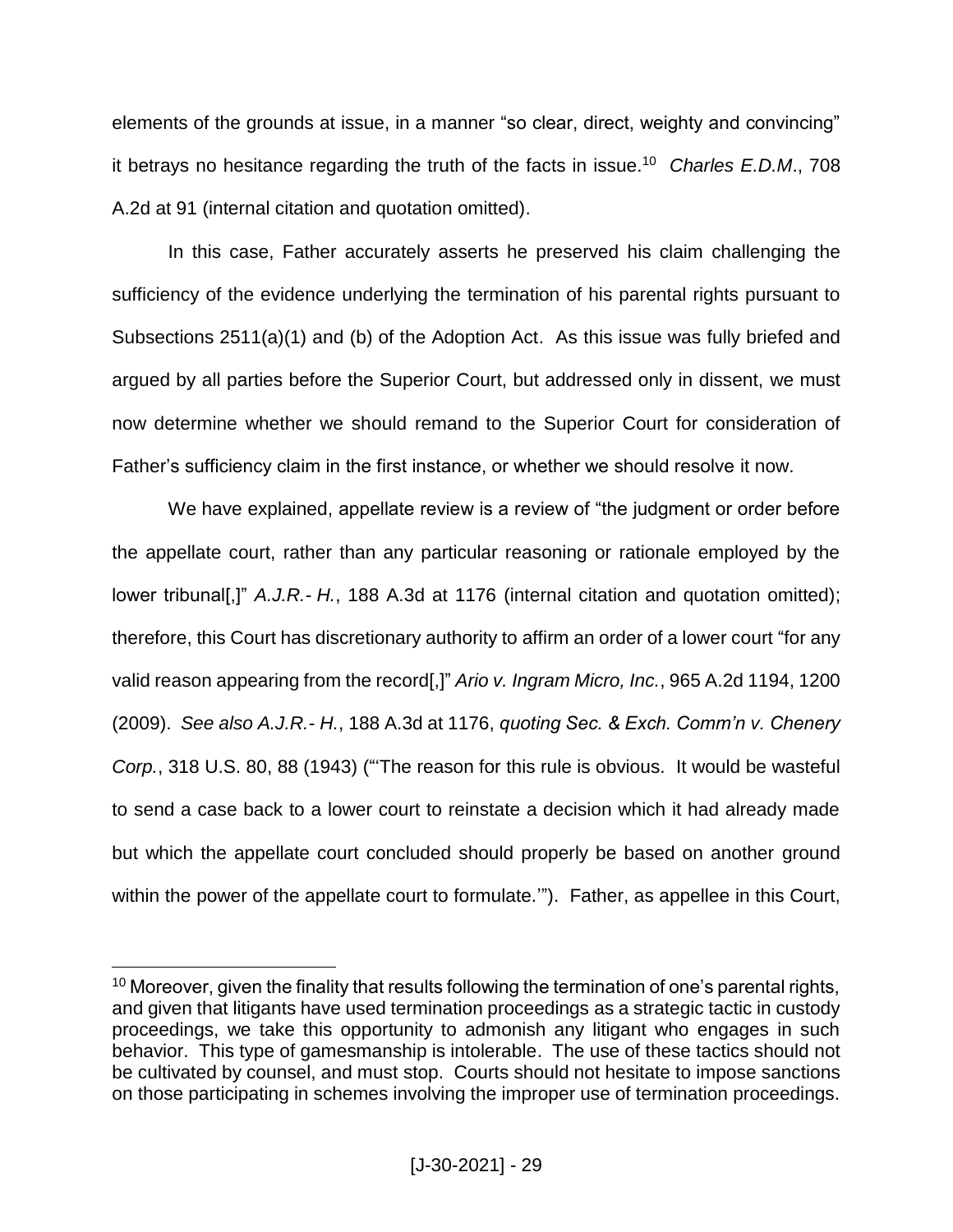was not aggrieved by the Superior Court's judgment and was therefore not required to file a cross-petition for allowance of appeal to protect his unaddressed sufficiency claim. *See Lebanon Valley Farmers Bank v. Commonwealth*, 83 A.3d 107, 113 (Pa. 2013) ("Protective cross-appeals by a party who received the relief requested are not favored."). Despite the fact that a considerable portion of Father's present argument is devoted to the sufficiency of the evidence underlying the termination of his parental rights, neither the appellants nor child's counsel submitted a reply brief providing further response to the claim. Moreover, C.M., who was three years old at the onset of this litigation, will be grade-school age by the filing of this decision; we are ever-mindful "[c]hildren are young for a scant number of years, and we have an obligation to see to their healthy development quickly." *T.S.M.*, 71 A.3d at 269. Given the complete record forwarded from the court below, the very nature of this case, in which the proper legal status of a child has swayed in the balance for over a third of her lifetime, weighs heavily in favor of a final resolution without further delay.<sup>11</sup> *See R.R.M*, 786 A.2d at 185. We therefore turn to the merits of Father's insufficiency claim.

# B. Sufficiency of the Evidence

<sup>&</sup>lt;sup>11</sup> As described *supra* at note 5, the complete Superior Court record contains appellants' supplementary assurances their responsive arguments to Father's sufficiency claim were fully briefed and involved settled principles such that further argument on the issue was both unnecessary and detrimental to the child. We agree, and for this as well as the aforementioned reasons, we view the record as complete on this issue. Moreover, we are keenly aware of the gravity and time-sensitive nature of the issue, and these are significant factors in our use of the right-for-any-reason doctrine here. *See supra*, slip op. at 29. Notably, a decision to affirm the reversal of a termination of parental rights does not bear the same finality as a decision to affirm the termination itself, as it does not bar the filing of a future petition.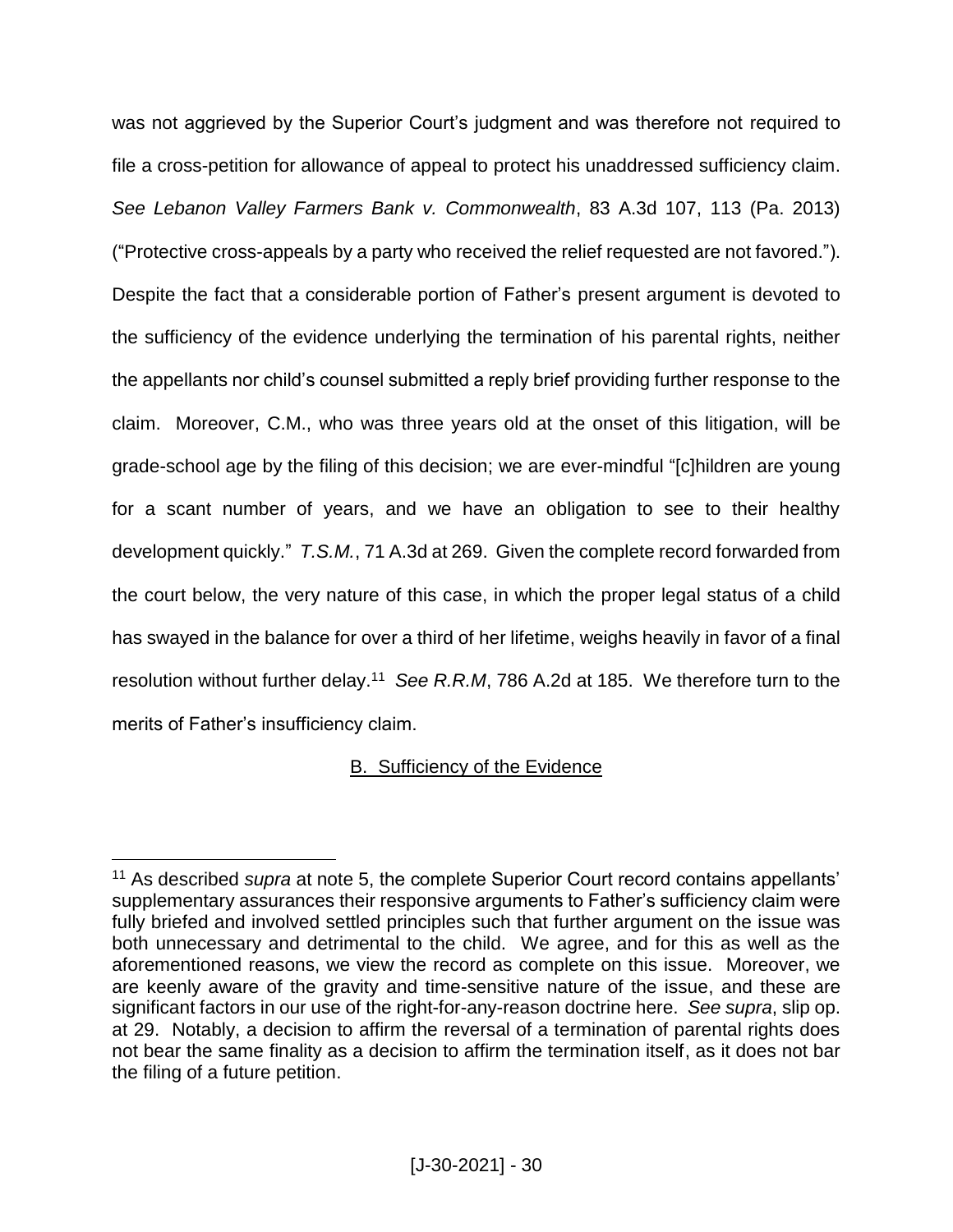A petitioner seeking to prove grounds for termination under Subsection 2511(a)(1) must demonstrate by competent, clear and convincing evidence, "[t]he parent by conduct continuing for a period of at least six months immediately preceding the filing of the petition either has evidenced a settled purpose of relinquishing parental claim to a child or has refused or failed to perform parental duties." 23 Pa.C.S.  $\S2511(a)(1)$ .<sup>12</sup>

Though we do not adhere to any strict definition of "parental duty," a child has a right to essential parental care, and our jurisprudence reveals certain irreducible qualities of a parent's attendant obligation. Foremost, it is a positive duty requiring affirmative performance. *In re Bowman*, 666 A.2d 274, 279 (Pa. 1995) (opinion in support of reversal), *quoting In re Adoption of Smith*, 194 A.2d 919, 922 (Pa. 1963). "'[C]ommunication and association are essential to the performance of parental duty[.]'" *In re K.Z.S.*, 946 A.2d 753, 761 n.2 (Pa. Super. 2008), *quoting In re Adoption of Faith M*., 501 A.2d 1105, 1108-09 (Pa. 1985). "'[P]arental duty requires that a parent exert himself to take and maintain a place of importance in the child's life.'" *In re Adoption of R.W.G.*, 431 A.2d 274, 277 (Pa. 1981), *quoting In re Burns*, 379 A.2d 535, 540 (Pa. 1977) (internal citations and quotation omitted). A parent must "'exercise reasonable firmness'" in resisting obstacles placed in the path of maintaining the parent-child relationship, or his "'rights may be forfeited.'" *S.P.*, 47 A.3d at 828, *quoting In re Adoption of McCray*, 331 A.2d 652, 655 (Pa. 1975). "'Parental rights are not preserved by waiting for a more suitable or convenient time to perform one's parental responsibilities while others provide the child with his or her physical and emotional needs.'" *In re Adoption of C.J.A.*, 204

<sup>12</sup> The law does not require a settled purpose of relinquishing a parental claim **and** a refusal or failure to perform parental duties, but one or the other. *See In re Burns*, 379 A.2d at 539 & n.7.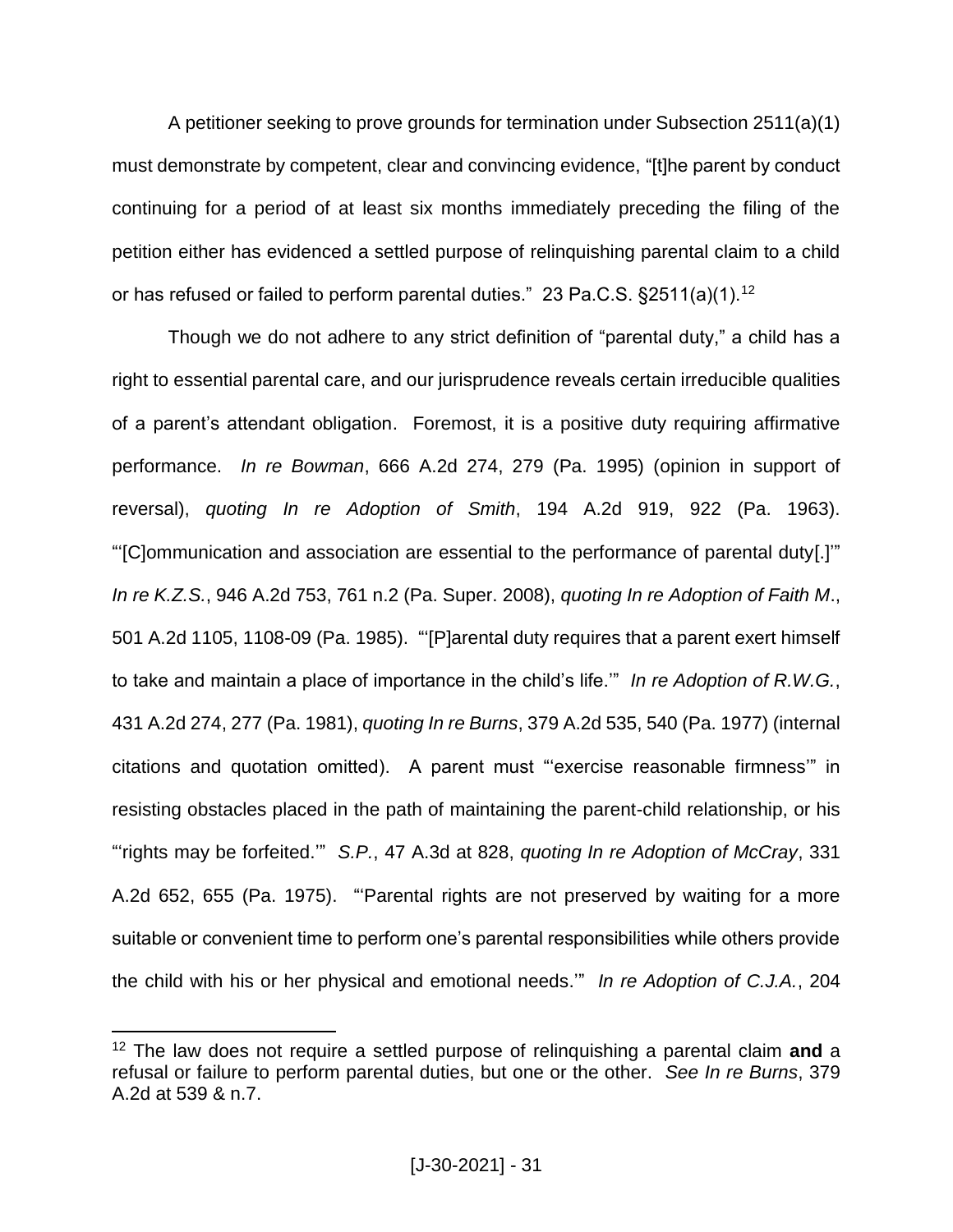A.3d 496, 504 (Pa. Super. 2019), *quoting B., N.M.*, 856 A.2d at 855; *Adoption of Smith*, 194 A.2d at 922.

However, even where the evidence clearly establishes a parent has failed to perform affirmative parental duties for a period in excess of six months, the court "must examine the individual circumstances and any explanation offered by the parent to determine if that evidence, in light of the totality of circumstances, clearly warrants permitting the involuntary termination [of parental rights]." *Orwick*, 347 A.2d at 680; *see Charles E.D.M*., 708 A.2d at 92; *Atencio*, 650 A.2d at 1066; *Bowman*, 666 A.2d at 276 (opinion in support of reversal). We have consistently emphasized "the law regarding termination of parental rights should not be applied mechanically but instead always with an eye to the best interests and the needs and welfare of the particular children involved." *T.S.M.*, 71 A.3d at 268-69; *see Bowman*, 666 A.2d at 276 n.2 (opinion in support of reversal) (legislature's use of the term "at least six months" indicates evidence of parental conduct preceding the six-month period may be considered), *see also Baby Boy A. v. Catholic Social Services*, 517 A.2d 1244, 1247 (Pa. 1986) ("Once we have determined that the statutory grounds for involuntary termination of parental rights have been proved, it is the child's welfare that is paramount.") (internal citation and quotation omitted). In this vein, a wealth of Superior Court jurisprudence instructs trial courts deciding Subsection 2511(a)(1) cases to consider the whole history of a given case and "not mechanically apply the six-month statutory provision[,]" although "it is the six months immediately preceding the filing of the petition that is most critical to the analysis." *B., N.M.*, 856 A.2d at 855; *see also In re D.J.S*., 737 A.2d 283, 286 (Pa. Super. 1999) (same); *C.J.A.*, 204 A.3d at 504 (same); *In re Adoption of Hamilton*, 549 A.2d 1291, 1294 (Pa.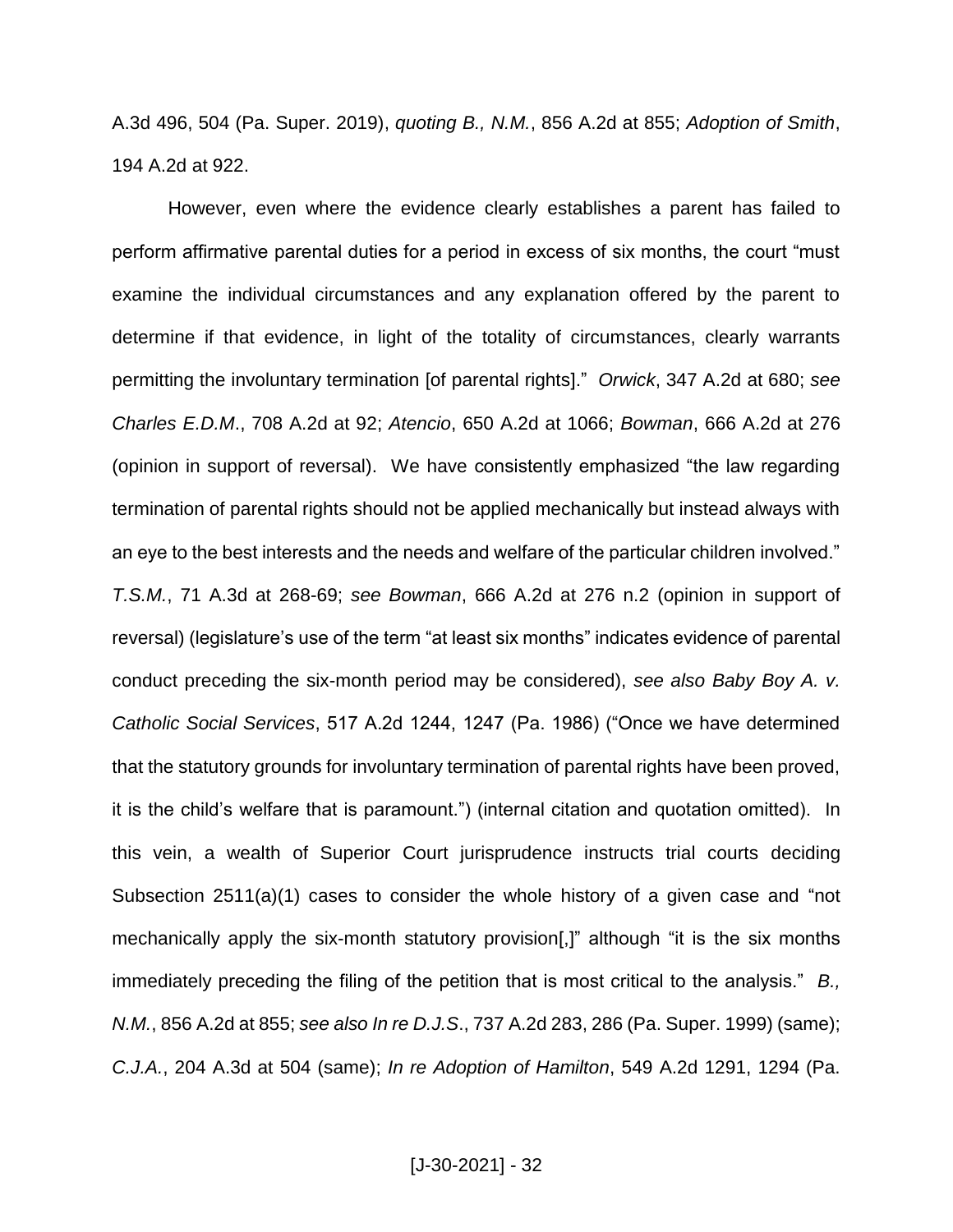Super. 1988) ("Pennsylvania courts have wisely refused to apply the statutory six-month requirement mechanically.").

In further consideration of the totality of circumstances, if competent evidence establishes the statutory criteria under Subsection 2511(a)(1), we then require three lines of inquiry: (1) the parent's explanation for his or her absence; (2) the post-abandonment contact between parent and child, including a parent's efforts to re-establish contact; and (3) consideration of the effect of termination of parental rights on the child pursuant to Subsection 2511(b). *See Charles E.D.M.*, 708 A.2d at 92 (addressing three lines of inquiry and reversing termination of parental rights where record contained no evidence of anticipated effect on children's well-being), *citing*, *inter alia*, *Atencio*, 650 A.2d at 1066- 67 (upholding orphans' court's denial of termination of father's rights where mother refused correspondence, gifts, and phone calls from father to child, and would not permit child to visit father along with siblings), *Hamilton*, 549 A.2d at 1295-96 (reversing termination where trial court failed to consider father's legal efforts to enforce visitation for three years following two years of absence, and record did not suggest termination was necessary or served child's welfare). Unlike grounds for termination predicated on incapacity of the parent, the focus under Subsection 2511(a)(1) is not the degree of success a parent may have had in reaching the child, but examines whether, under the circumstances, the parent has utilized all available resources to preserve the parent-child relationship. *See S.P.*, 47 A.3d at 828, 830; *see also In re Z.P.*, 994 A.2d 1108, 1117 (Pa. Super. 2010) ("[W]hile sincere efforts to perform parental duties[ ] can preserve parental rights under subsection [2511](a)(1), those same efforts may be insufficient to remedy parental incapacity under subsection [2511](a)(2).") (internal citation and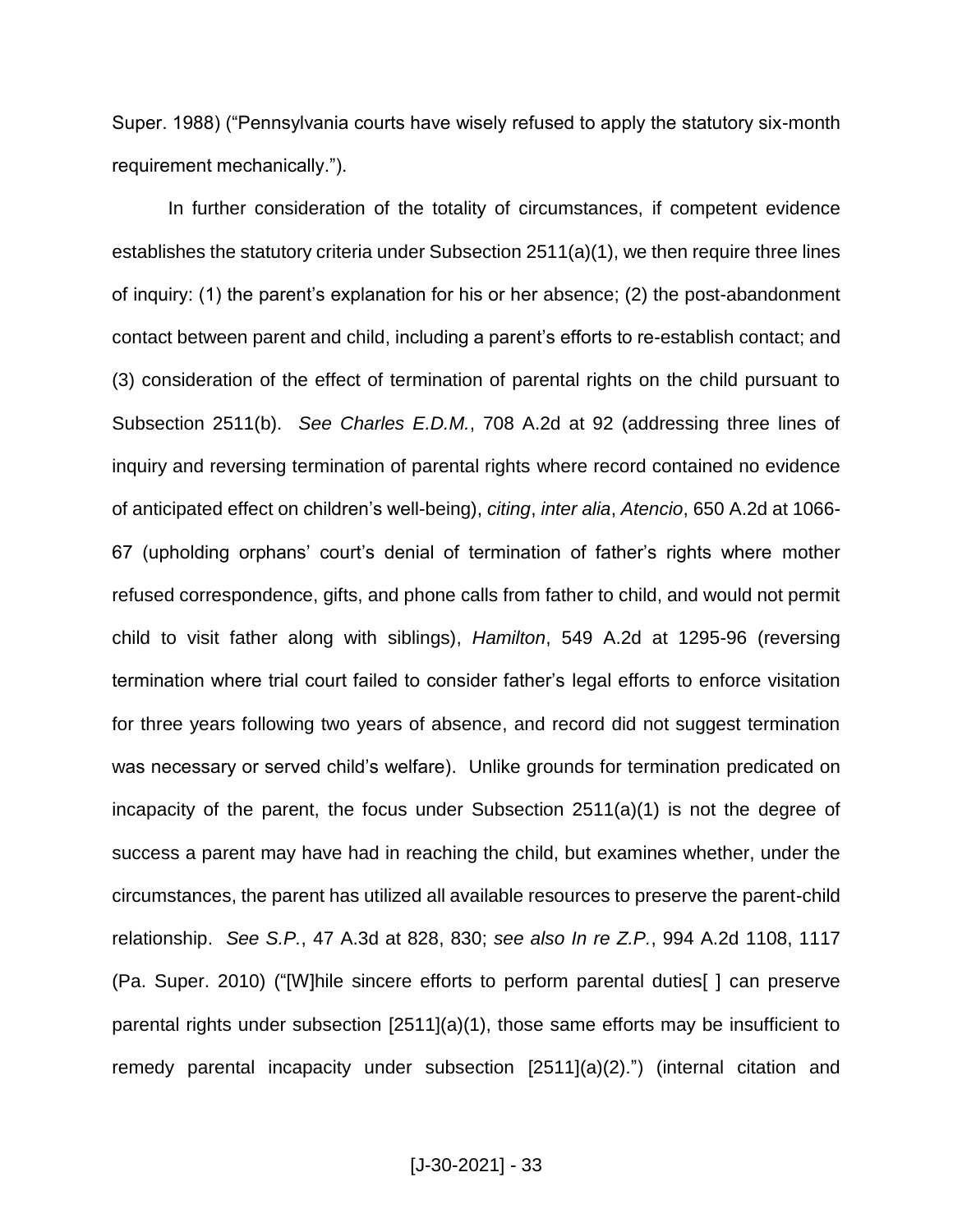quotation omitted); *In Interest of D.F.*, 165 A.3d 960 (Pa. Super. 2017) (same), *appeal denied*, 170 A.3d 991 (Pa. 2017) (*per curiam*); *In re D.J.Y.*, 408 A.2d 1387, 1390 (Pa. 1979) ("A finding of abandonment will[ ] not be predicated upon parental conduct which is reasonably explained or which resulted from circumstances beyond the parent's control. It may only result when a parent has failed to utilize all available resources to preserve the parental relationship.") (internal citations, quotations, and ellipses omitted); *In re M.A.K.*, 414 A.2d 1052, 1054 (Pa. 1980) (termination not warranted where competent evidence supported finding parent's mental health crisis following traumatic event caused temporary failure to perform parental duties); *B.D.S.*, 431 A.2d at 207 (where custodial parent prevents contact, noncustodial parent's performance must be measured in light of what would be expected by an individual under similar circumstances of the parent).

Furthermore, while the inquiry at every step must assess the absent parent's exercise of reasonable firmness to obstacles, we strenuously condemn obstructive conduct by the noncustodial parent seeking termination. *See B.D.S.*, 431 A.2d at 208 ("[O]bstructive behavior on the part of the custodial parent aimed at thwarting the other parent's maintenance of a parental relationship will not be tolerated, and certainly will not provide a sound basis for the involuntary termination of parental rights."); *S.H.*, 383 A.2d at 532-33 (where evidence showed custodial parent "consistently attempted at all times to prevent the [non-custodial parent] from . . . exercising any parental rights[,]" the fact parent "could conceivably have pursued legal action more promptly cannot justify termination"). Finally, should sufficient evidence not exist to support the necessity of the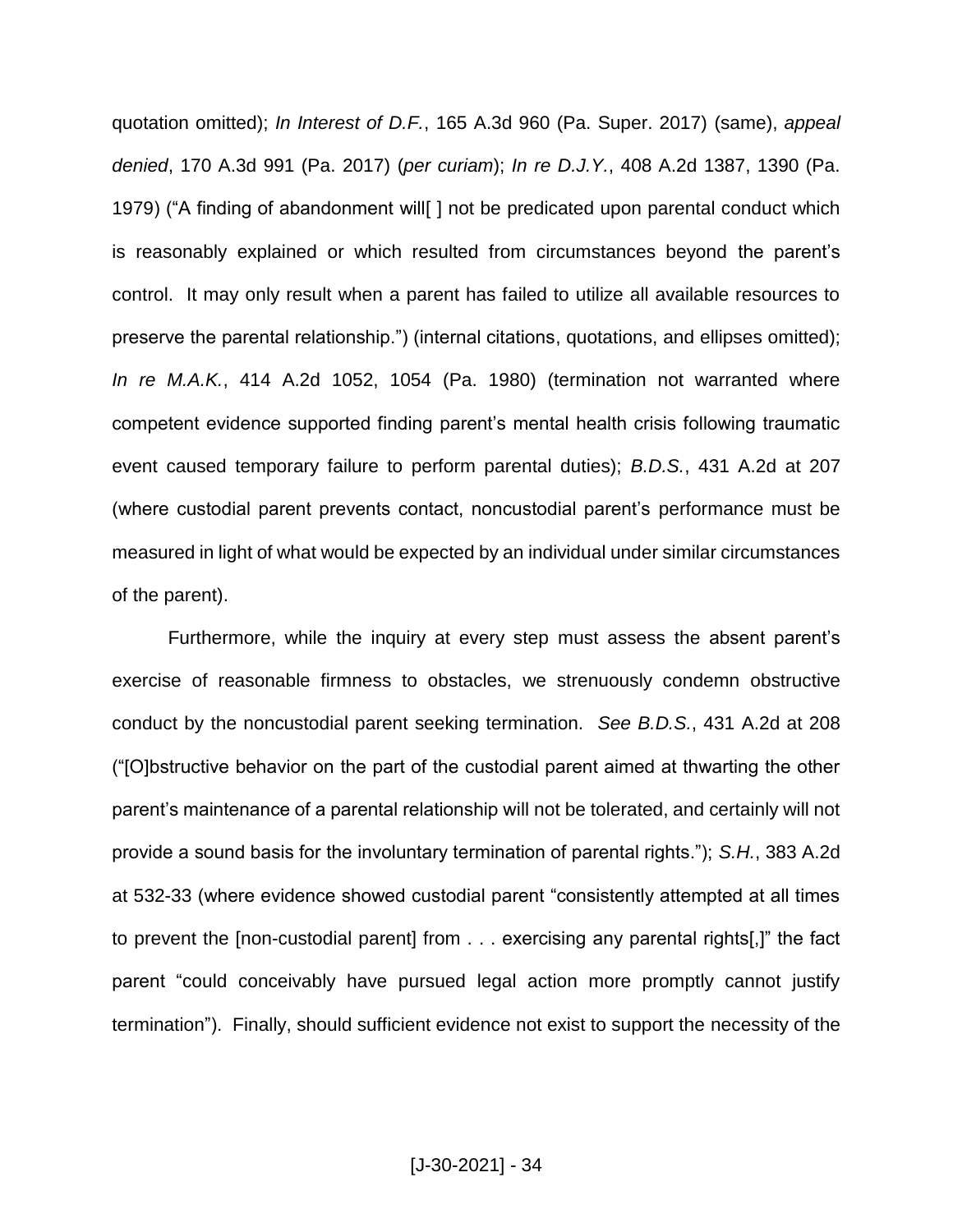termination decree, the trial court will be deemed to have committed an abuse of discretion, thus mandating reversal of the decree. *See Atencio*, 650 A.2d at 1068.

Applying these foundational tenets to the involuntary termination of Father's parental rights, we conclude the orphans' court's decree is not supported by sufficient competent evidence. As described *supra*, the court found Father failed to perform any parental duties for a period of more than six months — for a period of over two years from October 2016 to the date of the filing of the termination petition on April 15, 2019 concluding "[t]wo isolated phone calls to birth mother in December of 2016 and November of 2017 do not demonstrate that birth father exercised reasonable firmness[,]" and "[a]s a result of father's failure to take further action to have contact with his child, there is no post-abandonment contact with the child for this court to consider." Orphans' Court Opinion, 9/26/2019, at 8, 10. The court drew an analogy to this Court's 1975 decision in *Orwick's Adoption* which, acknowledging the court's obligation to consider the totality of the circumstances, upheld the termination of the parental rights of a father whose extent of contact with the child included only one (returned) gift, two cards, and a \$50 savings bond over the course of two years, observing the father had adequate financial means but did not exercise reasonable firmness and failed to support or visit the child for the twenty-two months just prior to the hearing. *Id*. at 9; *see Orwick*, 347 A.2d at 680-81. The orphans' court acknowledged Father's February 19, 2019 attempted phone call to Mother and his subsequent custody petition, but the court ultimately reasoned Father had previously made no written follow up or legal action as a result of his two unsuccessful phone calls in 2016 and 2017. The court thus deemed Father's legal efforts were too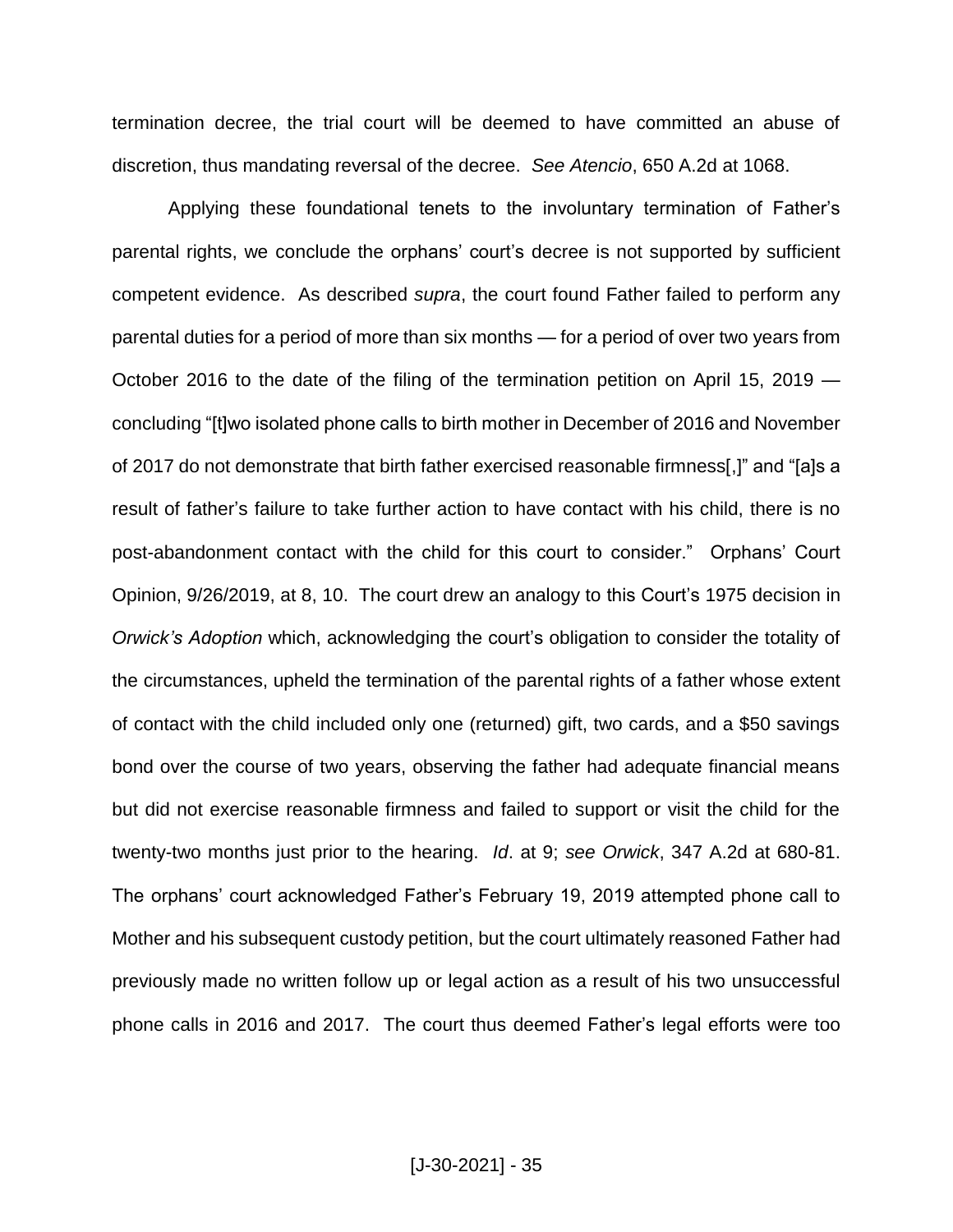late, as he had "sat on his rights" for more than two years. *Id*. at 11. Our careful review of the record and the relevant law reveals this was error.

Notably, at the time the Court decided *Orwick*, the relevant provision of the Adoption Act enabled involuntary termination of parental rights where the parent's "conduct continuing **for a period of at least six months** either has evidenced a settled purpose of relinquishing parental claim to a child, or has refused or failed to perform parental duties[,]" and made no reference to when the six month period was to commence or expire. Adoption Act of July 24, 1970, P.L. 620, 1 P.S. §311(1) (emphasis added). Indeed, much of our case law has developed in response to this particular text, under which grounds for termination exist as the result of **any** six-or-more-month period of parental abdication of duty regardless of when during the child's lifetime it occurred, and thus necessitated the court's consideration of a parent's post-abandonment contact. *See Bowman*, 666 A.2d at 276 n.2. (opinion in support of reversal); *see generally Hamilton*, 549 A.2d at 1295. The General Assembly repealed and replaced that version of the law with the Adoption Act of October 15, 1980, P.L. 934, now codified at 23 Pa.C.S. §2511, and in 1992, further amended the text of Subsection 2511(a)(1) to its current form, enabling involuntary termination of rights when a parent's "conduct continuing for a period of at least six months **immediately preceding the filing of the petition** either has evidenced a settled purpose of relinquishing parental claim to a child or has refused or failed to perform parental duties." 23 Pa.C.S. §2511(a)(1) (emphasis added). This last change qualified the six-month period of abandonment by adding a specific parameter, *i.e.*, "immediately preceding the filing of the petition."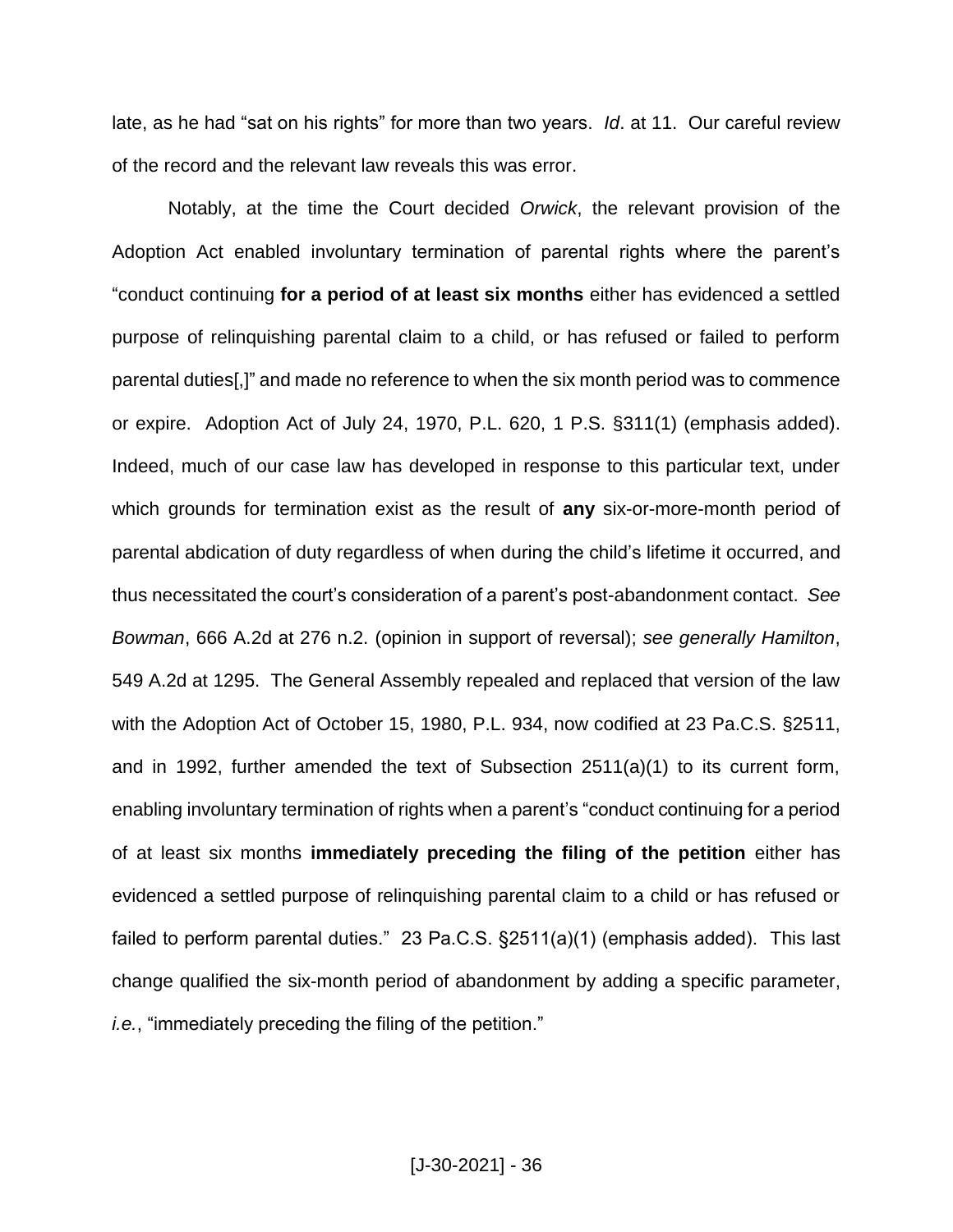The orphans' court in this case set forth its first critical inquiry under Subsection 2511(a)(1) as "whether the birth father, for a period of more than six months, has failed or refused to perform parental duties." Orphans' Court Opinion, 9/26/2019, at 2. It is clear this was an incomplete statement of the statutory inquiry depicting the text of the prior version of the provision, and further reflects the orphans' court's misguided focus on Father's conduct during the period he was absent, prior to the six months preceding the petition, as well as the court's lack of consideration for his conduct during the period immediately preceding the petition. Appellants urge us to overlook this omission in light of our obligation to avoid mechanical application of statutory time periods. However, where the General Assembly proactively amends a statute and adds an express, unambiguous qualifier to existing criteria, we cannot simply ignore it. *See* 1 Pa.C.S. §1921. Consequently, though orphans' courts assessing evidence under Subsection  $2511(a)(1)$  should not apply the relevant six-month period mechanically — but with an eye to the child's best interests, *see T.S.M.*, 71 A.3d at 268-69, while acknowledging the purpose of the provision is not to punish an ineffective parent, *see B.E.*, 377 A.2d at 154 — we reinforce the view that the six-month period immediately preceding the filing of the petition is the **most** critical period to evaluate for affirmative conduct or its absence, and courts **must** address it. *See C.J.A.*, 204 A.3d at 504-05 ("Because the Adoption Act require[s] the court to focus its attention on the six months immediately preceding the filing of the petition, and because the record supports the court's decision that Father made substantial efforts to perform his parental duties during that time, [p]etitioners are not entitled to relief.").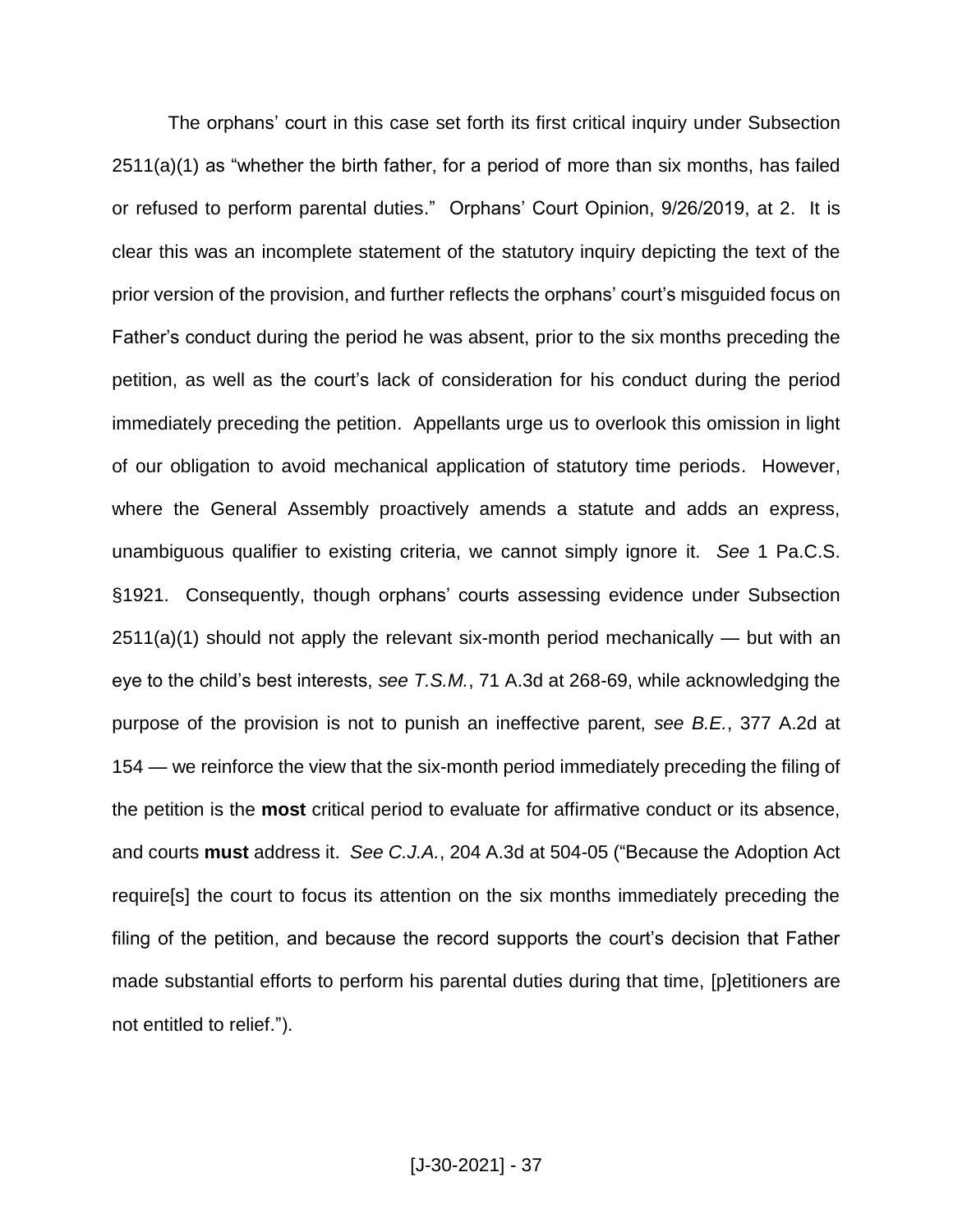It is crystal clear, and of vital importance in the present case, that a parent's legal efforts to enforce custodial rights demonstrate affirmative performance of a positive parental duty. For example, in the Superior Court's oft-cited opinion, *Adoption of Hamilton*, a father petitioned the court for visitation following two years of inexplicable absence, which he was granted; he further successfully petitioned to enforce visitation when the mother did not cooperate, and when, two months later, the child's mother filed a petition to terminate the father's parental rights, which was granted, he successfully petitioned to continue visitation pending the termination matter. *See Hamilton*, 549 A.2d at 1295. The Superior Court reversed the decree, viewing the records from the custody court proceedings as evidence of the father's "affirmative demonstration of his intention to assume parental responsibilities[,]" despite his earlier two-year absence, and concluding the orphans' court erred in not evaluating the father's post-abandonment behavior.<sup>13</sup> *Id*. Hence, though an appropriate analysis will differ from case to case, when undertaken in earnest to establish meaningful contact with a child who is otherwise withheld from access by the custodial parent, a noncustodial parent's legal attempts to enforce custodial rights will usually be highly relevant evidence. *See id*. (analysis must also include whether parent's attempt to reaffirm parental duties after a period of absence will be harmful to child); *see also C.M.W.*, 603 A.2d at 622 (reversing termination of parental rights where record contained clear and convincing evidence of parent's

<sup>13</sup> Though we approve of *Hamilton*'s analysis regarding its reversal of the termination of parental rights decree on Subsection 2511(a)(1) grounds, we note the case, decided in 1988, is subject to the same shortcomings as *Orwick* and its progeny decided prior to the 1992 enactment of the provision in its current form, that is, at the time, a petitioner established grounds by a showing parental abandonment for any six-month period in the child's life. *See Bowman*, 666 A.2d at 276 n.2 (opinion in support of reversal); *Hamilton*, 549 A.2d at 1294-96; *Orwick*, 347 A.2d 679 n.3, 680.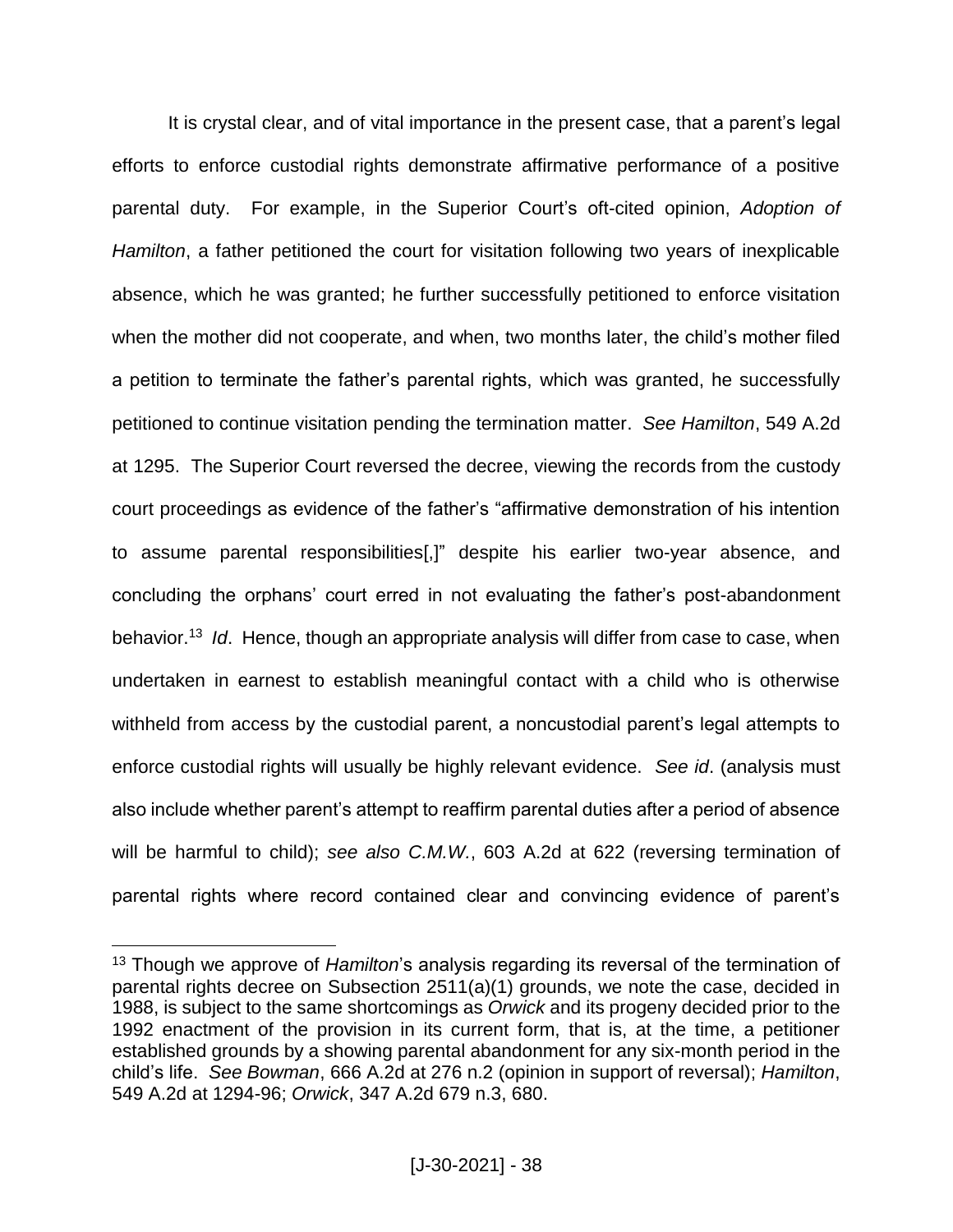attempts to locate child through Domestic Relations Office and IRS after custodial parent changed name and moved to unlisted address in another county without notice). Importantly, we are also intensely cognizant of the duplicity enfranchised when a custodial parent's conduct both causes the need for legal intervention and faults the noncustodial parent for failing to take legal action more swiftly, and we are loath to require a parent's prosecution of legal proceedings as a mechanism for preserving parental rights. *See D.J.Y*., 408 A.2d at 1390 (where absence of communication results from deliberate conduct of the opposing parent, failure to pursue legal action may not be used as a basis for termination of parental rights); *S.H*., 383 A.2d at 533 ("mere showing that [noncustodial parent] could conceivably have pursued legal action more promptly cannot justify termination").

In this case, two months prior to the April 15, 2019 filing of the termination petition, Father attempted contact, Mother refused, and in response, on February 28, 2019, Father initiated and actively pursued a complaint for custody, seeking a visitation arrangement that could gradually increase to shared custody. Father's perception this action was his only remaining option to establish a relationship with C.M. is buttressed by the orphans' court's recognition of Mother's settled resistance to a relationship between Father and C.M. since his last visit in 2016. *See* Orphans' Court Opinion, 9/26/2019, at 8, 9-10, *supra*. Father attended the court-ordered mediation and conciliation proceedings, suggesting he begin contact gradually, and complied with the court's requirements in the support case until Mother withdrew her complaint. Because no agreement was reached through mediation or conciliation, Father had no contact with C.M. during that time. The custody conciliator issued a report on April 3, 2019, and Father began arranging his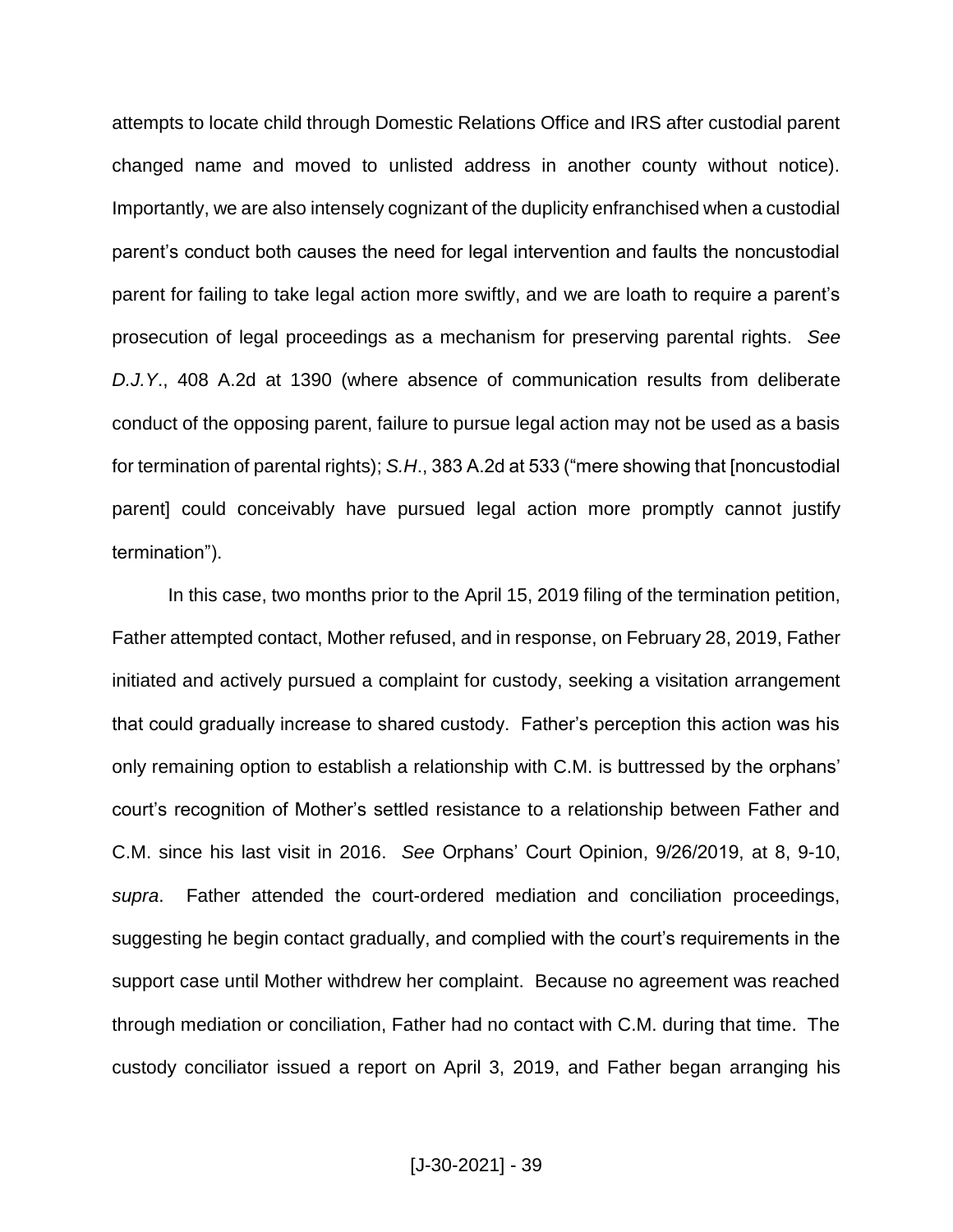veterans' benefits to secure reunification therapy with C.M. But, before the custody matter and Father's contact with C.M. could progress any further, appellants filed their termination petition.

Thus, consistent with *Hamilton*, despite Father's prior lengthy absence, his proactive participation in the custody court's measured requirements during the time the case was active demonstrates affirmative performance of Father's parental duties to the maximum extent apparent at the time under these circumstances, as well as an interest in and respect for the young child's safety and emotional needs. The orphans' court's finding Father "fail[ed] to take further action to have contact with his child" is not supported by the record, and conflicts with the court's additional finding the action he did take to attempt contact — *i.e*., pursuing a legal proceeding to enforce his custodial rights — was too late, which conclusion is not supported by the law. Orphan's Court Opinion, 9/26/2019, at 10, 11; *see D.J.Y.*, 408 A.2d at 1390; *S.H.*, 383 A.2d at 533; *Hamilton*, 549 A.2d at 1295. These determinations were therefore erroneous. Consequently, because the record demonstrates Father continuously exercised parental duties during the two months preceding the filing of the petition, appellants did not meet their burden to establish by clear and convincing evidence he failed or refused to perform parental duties, or a settled purpose of relinquishment, for "a period of at least six months immediately preceding the filing of the petition." 23 Pa.C.S. §2511(a)(1); *see C.J.A.*, 204 A.3d at 504- 05.

#### **C. Additional Analytical Observations**

Because we conclude the orphans' court failed to consider the requisite statutory period and the evidence during that period does not establish grounds for termination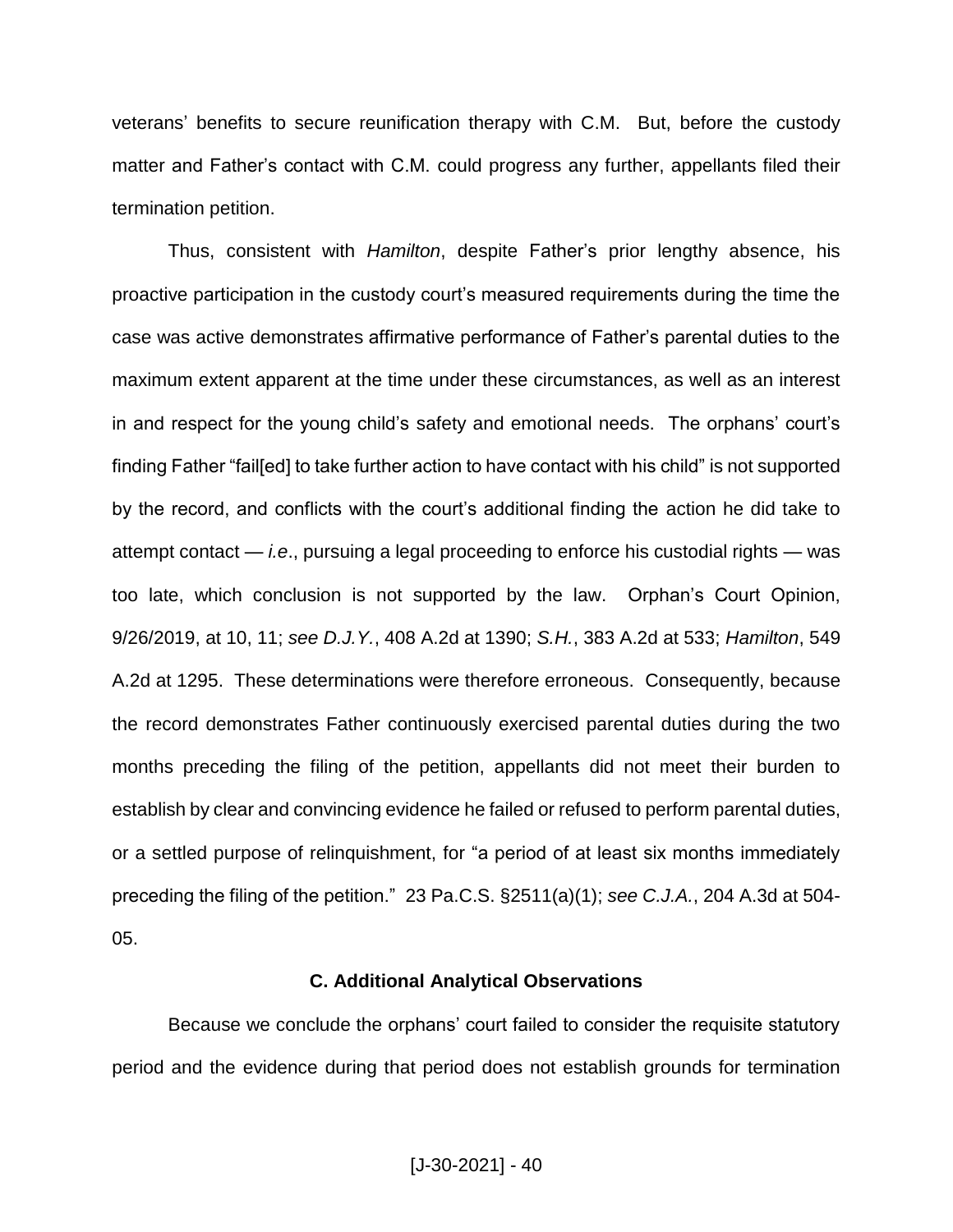according to the express requirements of Subsection 2511(a)(1), further review of Father's explanation for his absence,<sup>14</sup> and consideration of C.M.'s needs and welfare pursuant to Subsection 2511(b), are not dispositive and do not compel our result in this case. However, given the rare occasion for this Court to engage in error review of such an important matter, and as a consequence of our broad scope of review, we make the following observations.

Unlike termination of parental rights cases stemming from dependency proceedings — in which the trial court often has observed the parties through multiple hearings over the course of several months or years, and which typically feature the somewhat objective testimony of at least one caseworker whose professional duties include, at a minimum, facilitating parents' visits with the child and documenting parental efforts — when a parent pursues the termination petition as in this case, the record may be wholly comprised of the subjective testimony of one parent against another. Where the interests at stake for each witness are so uniquely fraught, such testimony is qualitatively different from the testimony provided in agency-initiated cases. Indeed, we would not fathom approving the termination of parental rights where an orphans' court described an agency's response to a noncustodial parent's request for contact as it describes Mother's response in this case. Orphans' Court Opinion, 9/26/2019, at 8 ("mother, through her rejection of his requests, contributed to his lack of contact with the child"), 10 ("mother was not cooperative with father and did not make it easy for him to

<sup>&</sup>lt;sup>14</sup> We note that once the grounds are established under Subsection  $2511(a)(1)$ , even an incarcerated parent has a duty to utilize those resources at his or her command to continue a meaningful relationship with his or her child, or parental rights may be forfeited. *See S.P*., 47 A.3d at 828; *McCray*, 331 A.2d at 655.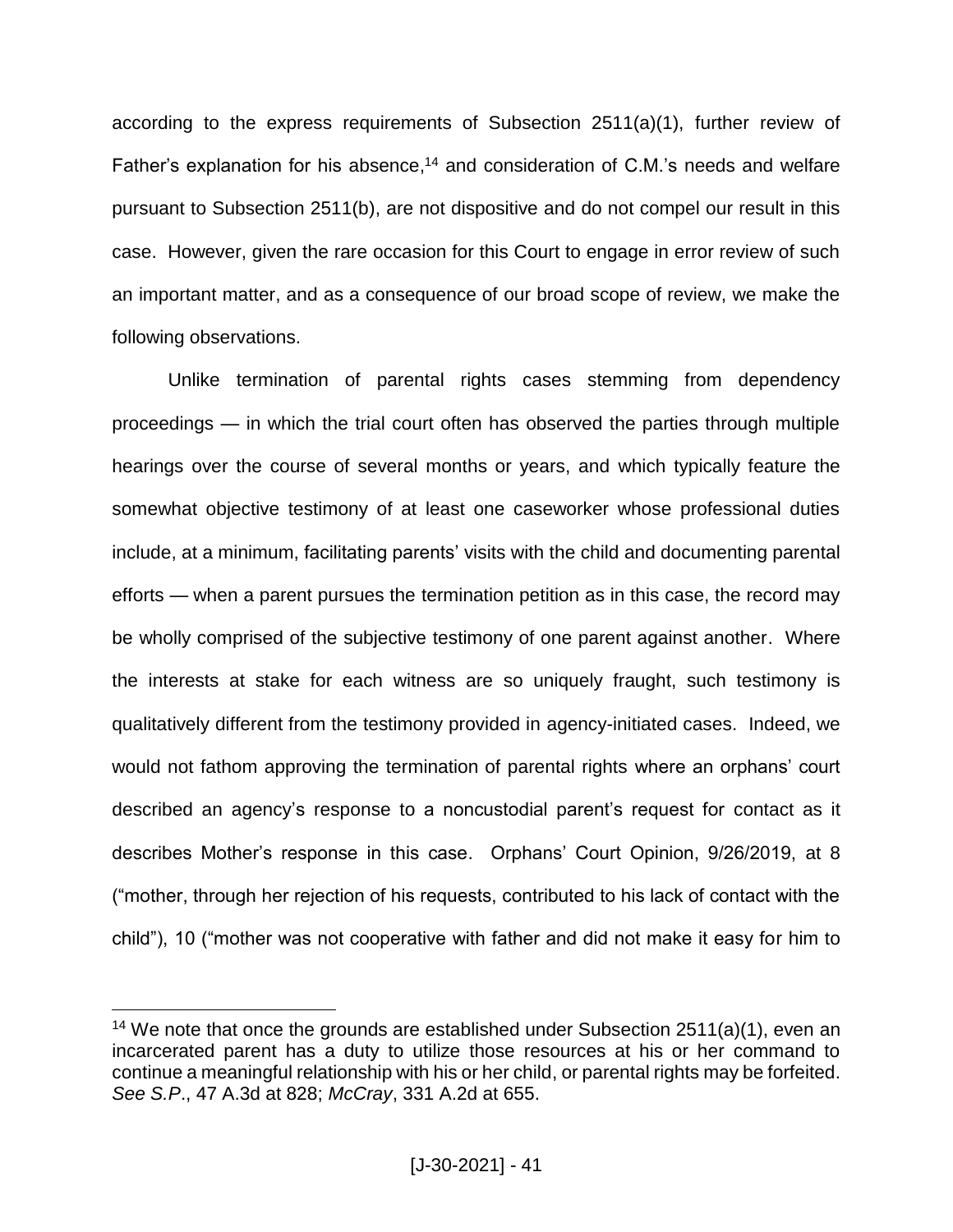see this child"); *see, e.g.*, *In Interest of T.J.J.M.*, 190 A.3d 618, 631 (Pa. Super. 2018) (reversing termination of parental rights where, *inter alia*, agency did not provide visits at times parent could reasonably attend). Yet the clear and convincing evidentiary standard remains the same. For this reason, specificity and corroboration are crucial to the foundation of competent evidence.

As one critical illustration, the orphans' court relied on the credible testimony of Mother regarding her medical conditions, which it found were "debilitating and may prove fatal," to conclude the proposed adoption was suited to C.M.'s needs and welfare under these "unusual circumstances." *Id*. at 10; Orphans' Court Opinion, 10/31/2019, at 3. Fully crediting Mother's testimony, as the orphans' court did, establishes only that Mother's understanding of her illness and prognosis — that it might be fatal — was truthful, which is certainly relevant for the court's assessment of her motivations, but not competent to establish the diagnoses and prognosis are accurate or correct, particularly in light of further testimony indicating not much is known about scleroderma, its impact varies, Mother resists researching it, and it currently provides little interference with her ability to care for C.M.<sup>15</sup> Appellants, who bear the burden of proof, offered no corroborating evidence. Credibility is not a substitute for competency. Because we are left to speculate about whether Mother's understanding of her dire ultimate prognosis is in fact correct, and if not, whether the proposed adoption plan remains reasonably calculated to C.M.'s

<sup>15</sup> *See* Mother's Testimony, N.T. 7/17/2019 at 36 (Question: "[H]ave you also spent some time doing your own medical research on these kind of conditions?" Answer: "I try not to."), 37 (Scleroderma is "very rare" and not much is published about it; it "usually ends up being fatal within a period of ten years[;]" "I'm aware that many people can be treated for a number of years, but it varies between people."); Grandfather's Testimony, *id*. at 11 ("[Mother]'s doing very well right now. She does all of her duties, schooling, taking care of [C.M.], day-to-day chores.").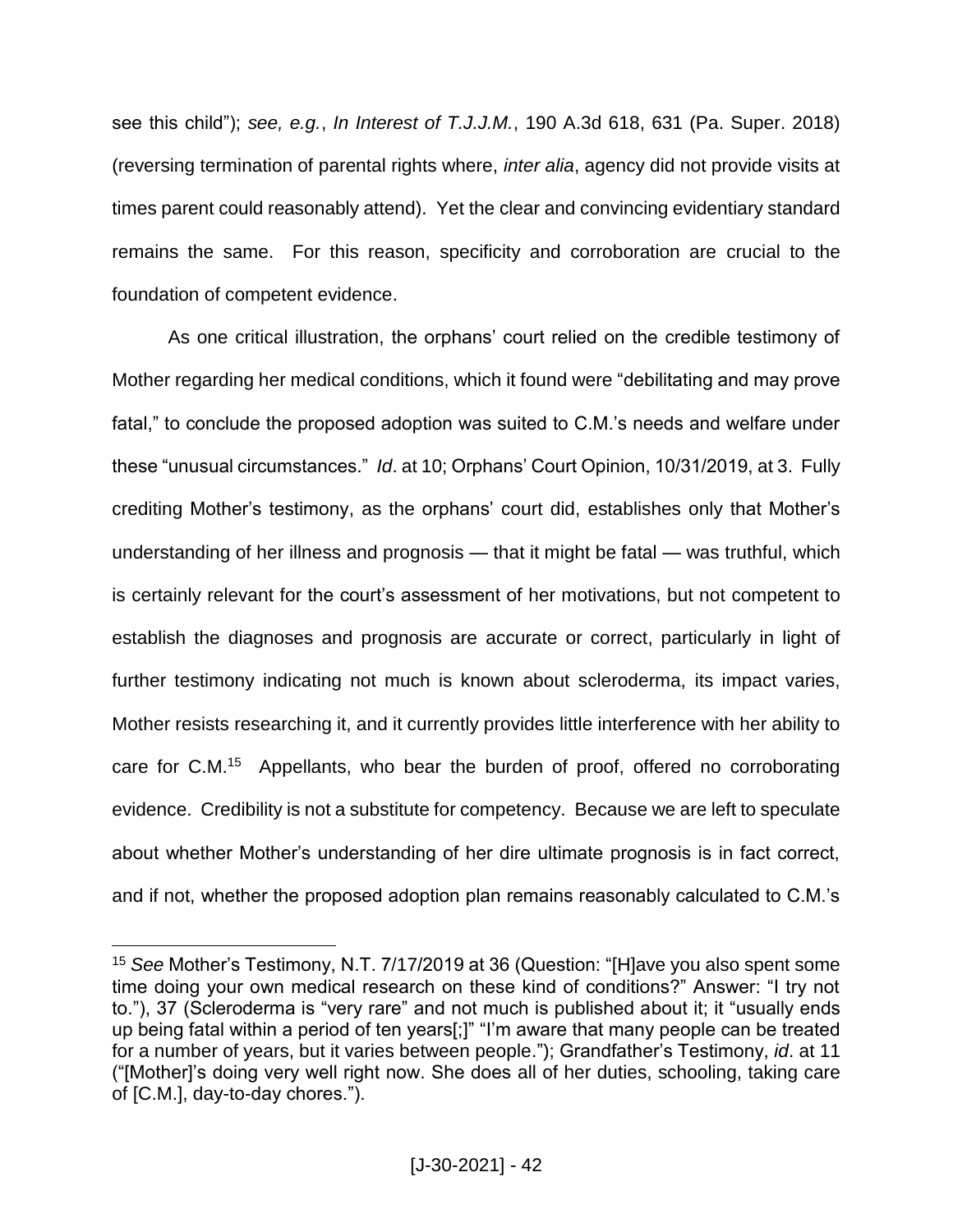needs and welfare, we observe there is significant room to foster hesitancy regarding the orphans' court's conviction of Mother's uncertain future in its conclusion this termination was necessary.

In further contrast to dependency-related termination cases, which involve the ever-looming threat of harm to a child returned to parents who have already demonstrated an inability to provide proper basic care, there is no evidence or argument in this record suggesting any harm might befall C.M. in the event Father's custody case proceeds, or even that her current home environment and routine would change in any way. Unlike a child in foster care, C.M.'s consequence is not zero-sum; she remains with her known family either way, but only one possible outcome to this litigation includes an opportunity to establish a meaningful relationship with her biological father and siblings. *See Hamilton*, 549 A.2d at 1296 (despite prospective second-parent adoption by custodial parent's spouse after father's two-year absence, "nothing in the record . . . suggests that termination of [father's] relationship with his daughter is necessary . . . [o]n the contrary, the record reveals [his] repeated petitions and assertions of visitation rights [with his daughter] have led to the resurgence of their father-daughter relationship"). As Justice Wecht insightfully observed in his concurring opinion in *M.R.D*., the custody court has robust discretionary authority to enforce the restriction or allowance of contact with Father in a manner curated to C.M.'s best interests. *See M.R.D*., 145 A.3d at 1134-35 (Wecht, J., concurring). Custody proceedings additionally provide an opportunity to consider objective criteria by which to measure future performance of Father's parental duties should he again disappear from C.M.'s world. Accordingly, we have significant difficulty viewing the evidence in this case as competent to establish the weighty and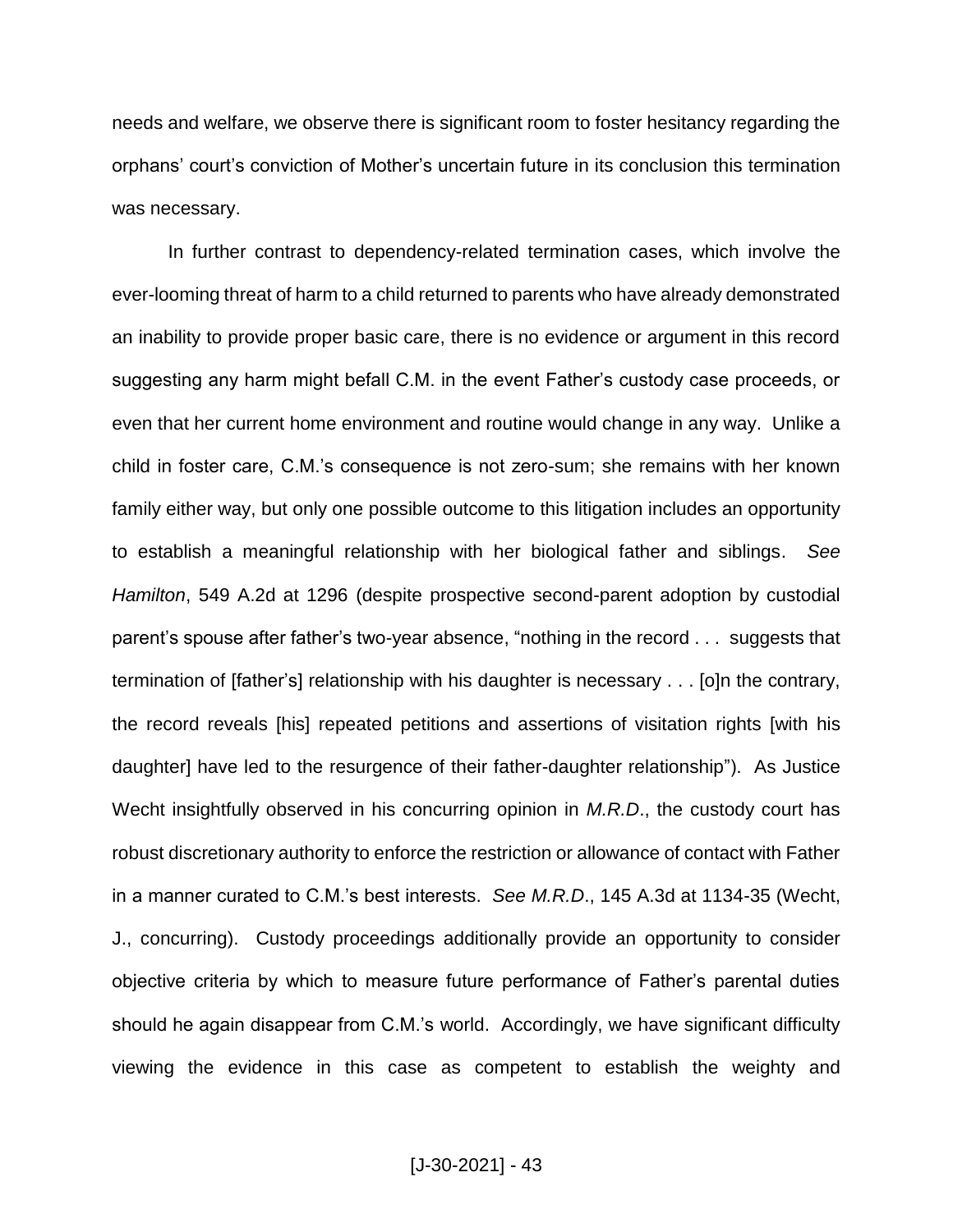consequential conclusion that, faced with the possibility of the loss of Mother at some point in the future, C.M.'s need for permanency requires the termination of Father's parental rights and the severance of his branch of the family tree. As a further result of our analysis, we strenuously encourage courts to view these life-altering cases through an appropriate lens in light of the substance and objectivity of the evidence presented, and always with an eye toward the individual child's best interests. *See T.S.M.*, 71 A.3d at 269.

# **IV. Conclusion**

For the foregoing reasons, we hold the evidence was insufficient to establish the grounds for termination of Father's parental rights pursuant to 23 Pa.C.S. §2511(a)(1). Thus, though we disapprove of the Superior Court's analysis, we reach the same result. The order of the Superior Court is therefore affirmed: the decree terminating Father's parental rights is vacated. In addition, we vacate the decree terminating Mother's rights by voluntary relinquishment, and return the parties to the status quo ante.<sup>16</sup> We remand to the orphans' court for proceedings consistent with this opinion.

<sup>&</sup>lt;sup>16</sup> Because we vacate the decree terminating Father's rights, Grandparents' petition for the adoption of C.M. is not cognizable without Father's consent. *See* 23 Pa.C.S. §§2701, 2702, 2711. As we have described herein, where the petitioner for an **involuntary** termination of parental rights is not an agency, if a valid adoption is not anticipated, the termination petition is not cognizable. *See M.R.D.*, 145 A.3d at 1120, 1126, *citing* 23 Pa.C.S. §2512(b). We recognize the public policy of preventing the state's creation of orphans may be just as sound for invalidating a voluntary relinquishment under these particular, aberrant circumstances where, without a valid adoption pending, the purpose of Mother's voluntary relinquishment is vitiated. *See T.S.M.*, 71 A.3d at 268 (petition to terminate parental rights filed by a biological parent is "only cognizable" when accompanied by valid prospective adoption; "public policy behind this provision is to prevent state-created orphans") (internal citation and quotations omitted); *see also* Petition for Voluntary Relinquishment of Parental Rights of [B.M.] at ¶7 ("Your petitioner intends to relinquish her parental rights only in connection with the adoption of the child by her parents, [D.M.] and [P.M.].").